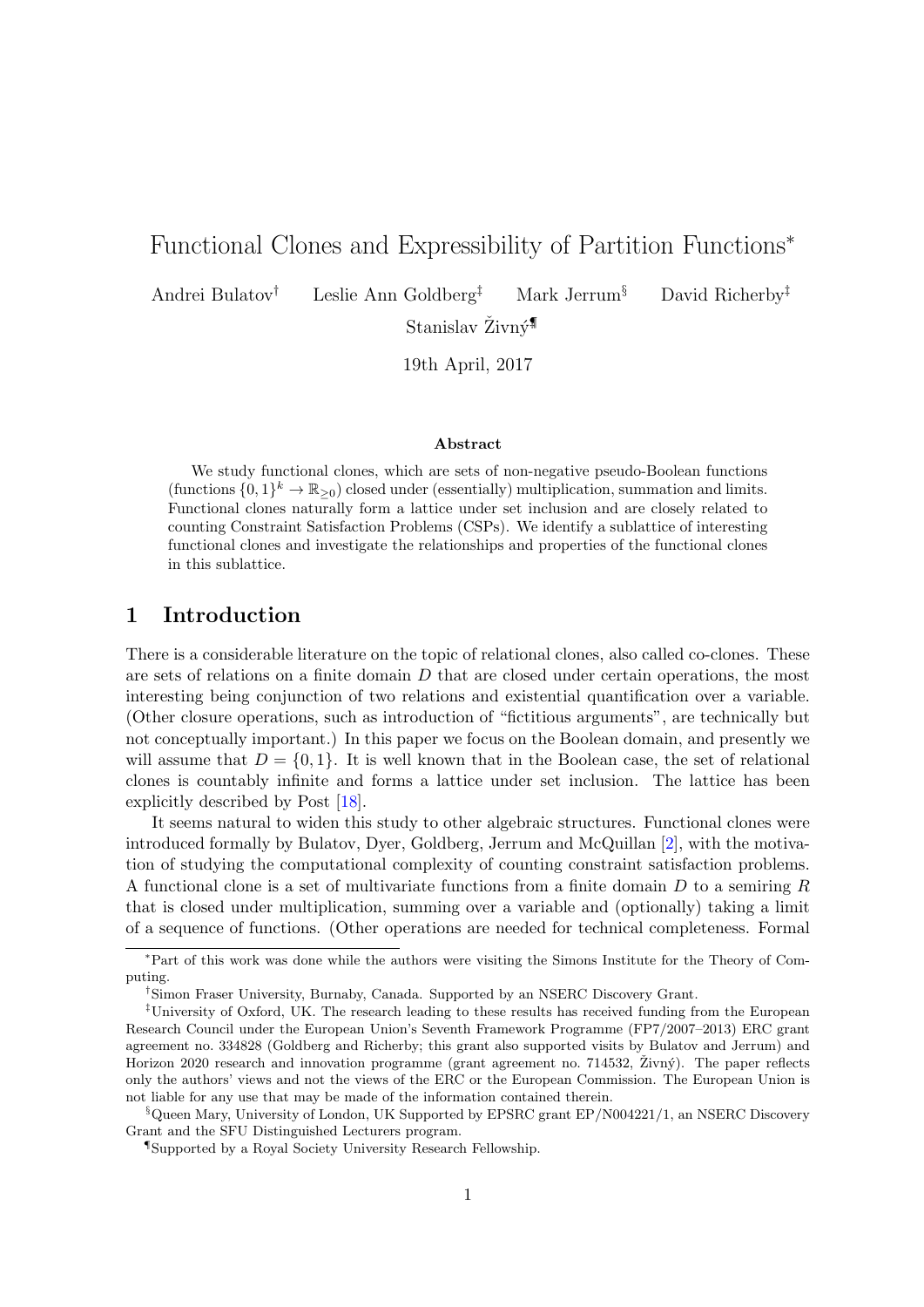definitions are given in the following subsection.) In this paper, we focus attention on the case  $D = \{0, 1\}$  and  $S = (\mathbb{R}_{\geq 0}, \times, +)$ . We reconsider functional clones as objects of interest in their own right, though the results we prove may yield insights in other areas.

There are at least three motivations for the current investigation.

The first, as indicated above, is intrinsic interest. Post's lattice of relational clones has a fascinating structure. There is a Galois connection between sets of relations on D and sets of operations on D which establishes a beautiful duality between relational clones and clones of operations. Remarkably, the closure operator defined by the Galois connection exactly agrees with the one described earlier in terms of conjunction of relations and existential quantification over variables [\[9\]](#page-38-1).

The situation with functional clones is not quite so clean. There is apparently no Galois connection between sets of functions on  $D$  and sets of (somehow appropriately generalised) operations on  $D$  that captures the closure under multiplication and summation described above. Moreover, the lattice of functional clones has the cardinality of the continuum (or even larger, depending on precise definitions) and there seems to be no hope of providing a complete description of it. Still, it is interesting to map out some of the main features of the lattice, to identify maximal functional clones, to identify sublattices of functional clones satisfying additional properties, to find alternative characterisations of certain functional clones in terms of generating sets or Fourier coefficients, etc. As a contribution in this direction we identify (Figure [1\)](#page-8-0) a sublattice of what seem to us to be interesting functional clones.

The second motivation, hinted at earlier, is the desire to understand the computational complexity of certain counting problems. A classical (decision) Constraint Satisfaction Problem (CSP) is a generalised satisfiability problem. Instead of restricting clauses to being disjunctions of literals, as in standard satisfiability problems, we allow arbitrary relations between variables chosen from a specified set or "language" of relations Γ. We are interested in how the computational complexity of a CSP varies as a function of  $\Gamma$ . Clearly, extending the language  $\Gamma$  may increase the complexity of the corresponding CSP. It transpires that the complexity of a CSP depends not on the fine structure of  $\Gamma$ , but only on the relational clone generated by Γ. This observation makes feasible the detailed exploration of the complexity of classical CSPs.

A counting Constraint Satisfaction Problem (#CSP) asks for the number of satisfying assignments to a CSP. In their weighted form, counting CSPs are general enough to express many partition functions occurring in statistical physics. Just as with classical decision CSPs, the complexity of a counting CSP is determined by the functional clone generated by the constraint language, which now consists of functions taking, say, non-negative real values. Functional clones were introduced in [\[2\]](#page-37-0) precisely as a tool for studying the complexity of  $\#\text{CSPs.}$  Referring to Figure [1,](#page-8-0) the equality at the bottom of the lattice expresses the equivalence between (on the left) the partition function of the ferromagnetic Ising model and (on the right) the so-called high-temperature expansion in terms of even subgraphs. Counting CSPs at this level of the lattice can be approximated in polynomial time by an algorithm that exploits this equivalence [\[15\]](#page-38-2). Moving up the lattice, perhaps the most intriguing functional clone from the complexity point of view is  $M$  which includes the counting CSPs that would become feasible to approximate if we were to discover a polynomial time approximation algorithm for counting matchings in a general (non-bipartite) graph.

A third motivation for our study is provided by the connection between functional clones and topics in statistical physics and machine learning. Many models in statistical physics are "spin models" defined by a graph or more generally a hypergraph on  $n$  vertices. To each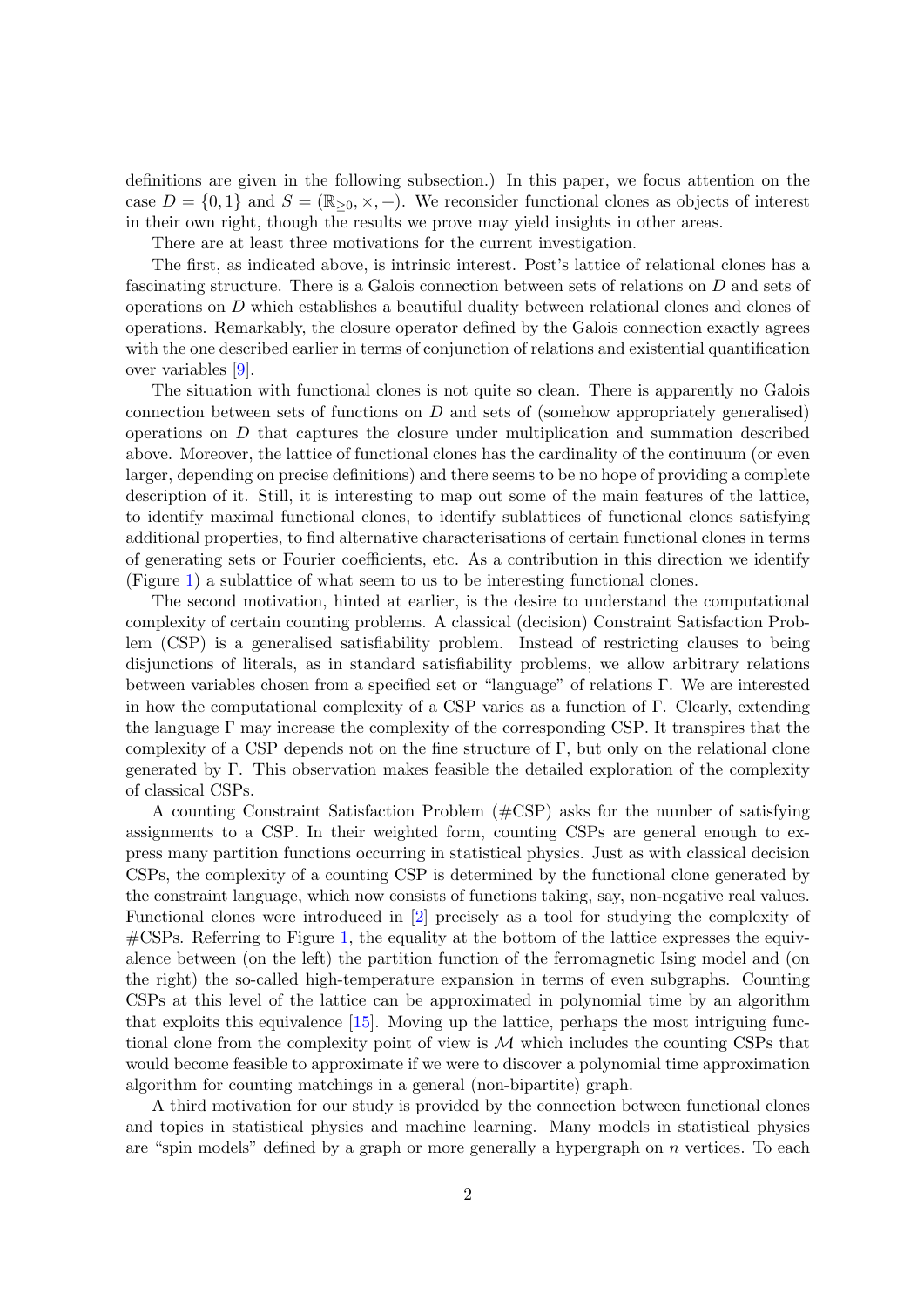vertex is associated a variable taking on values from a set of "spins" which, in our case, is finite. A configuration of the system is an assignment of spins to the  $n$  variables. The edges of the graph or hypergraph specify local interactions between spins. These local interactions define a probability distribution on the set of all configurations. Take for example the Ising model, which is characterised by having just two spins. An instance of the Ising model is specified by an undirected graph; in other words, there are just pairwise interactions between spins. (Refer to Section [2](#page-5-0) for details.) One question we may ask is: which  $k$ -way interactions may be induced in such a model? More precisely, what are the possible marginal distributions that may be observed on some  $k$ -subset of the vertex variables? This question is (modulo the normalising factor for the probability distribution in question) precisely a question about functional clones. The possible marginal distributions are the k-ary functions in the clone generated by the local pairwise interactions.

In the case of the antiferromagnetic Ising model, where the pairwise interactions favour unlike spins, the answer is given by Theorem [48:](#page-21-0) the possible marginal distributions are precisely those that are "self-dual", i.e., invariant under exchange of 0 and 1. (It is clear that invariance under exchange of 0 and 1 is necessary; the point is that it is sufficient.) This result has an implication for the expressive power of Boltzmann machines in machine learning [\[1\]](#page-37-1). Specifically, if the bias parameters of the units are all zero, then the distributions realisable at the visible units are precisely those that are self-dual. Note that this is an expressibility result, in the spirit of Le Roux and Bengio [\[16\]](#page-38-3), and says nothing about the feasibility of learning the distributions in question from examples.

The analogous question in the ferromagnetic case is seemingly harder. The three-variable marginals of a ferromagnetic Ising model can be described: they are the (normalised) functions of arity 3 in the functional clone associated with the Ising model, and are given in Theorem [64.](#page-35-0) Already at arity 4 the elements of the clone become hard to describe. Indeed, it is consistent with our current knowledge that membership in this clone is undecidable, even for functions of some fixed arity greater than three.

Finally, there is a connection between functional clones and the idea of "universal models" in statistical physics proposed by De las Cuevas and Cubitt [\[7\]](#page-37-2). In a sense, functional clones formalise De las Cuevas and Cubitt's notion of "closure". A spin model is "universal" in their sense if (very roughly) the functional clone generated by the model is the one at the top of the clone lattice, namely  $\mathcal{B}$ , that contains all functions. They identify the planar antiferromagnetic Ising model with external fields as an example of a universal model.

As we already noted, the antiferromagnetic Ising model generates the clone  $\mathcal{SD}$  of self-dual functions. Adding an external field takes us outside of  $SD$ . Now, according to Lemma [49,](#page-22-0) the clone  $\mathcal{SD}$  is "maximal", from which we deduce that the antiferromagnetic Ising model with fields generates  $\mathcal{B}$ , i.e., is universal in our sense. Note, however, that our framework does not incorporate the notion of planarity, and in any case our closures do not exactly correspond to those of De las Cuevas and Cubitt. However, the clone lattice gives a more nuanced account of the expressive power of various spin models than simple universality. For more on the expressive power of spin systems and their computational complexity, see Goldberg and Jerrum [\[13\]](#page-38-4) and Chen, Dyer, Goldberg, Jerrum, Lu, McQuillan and Richerby [\[5\]](#page-37-3).

#### <span id="page-2-0"></span>1.1 Functional Clones

For every non-negative integer k, let  $\mathcal{B}_k$  be the set of all arity-k non-negative pseudo-Boolean functions (i.e., the set of all functions  $\{0,1\}^k \to \mathbb{R}_{\geq 0}$ ). Let B be the set of all non-negative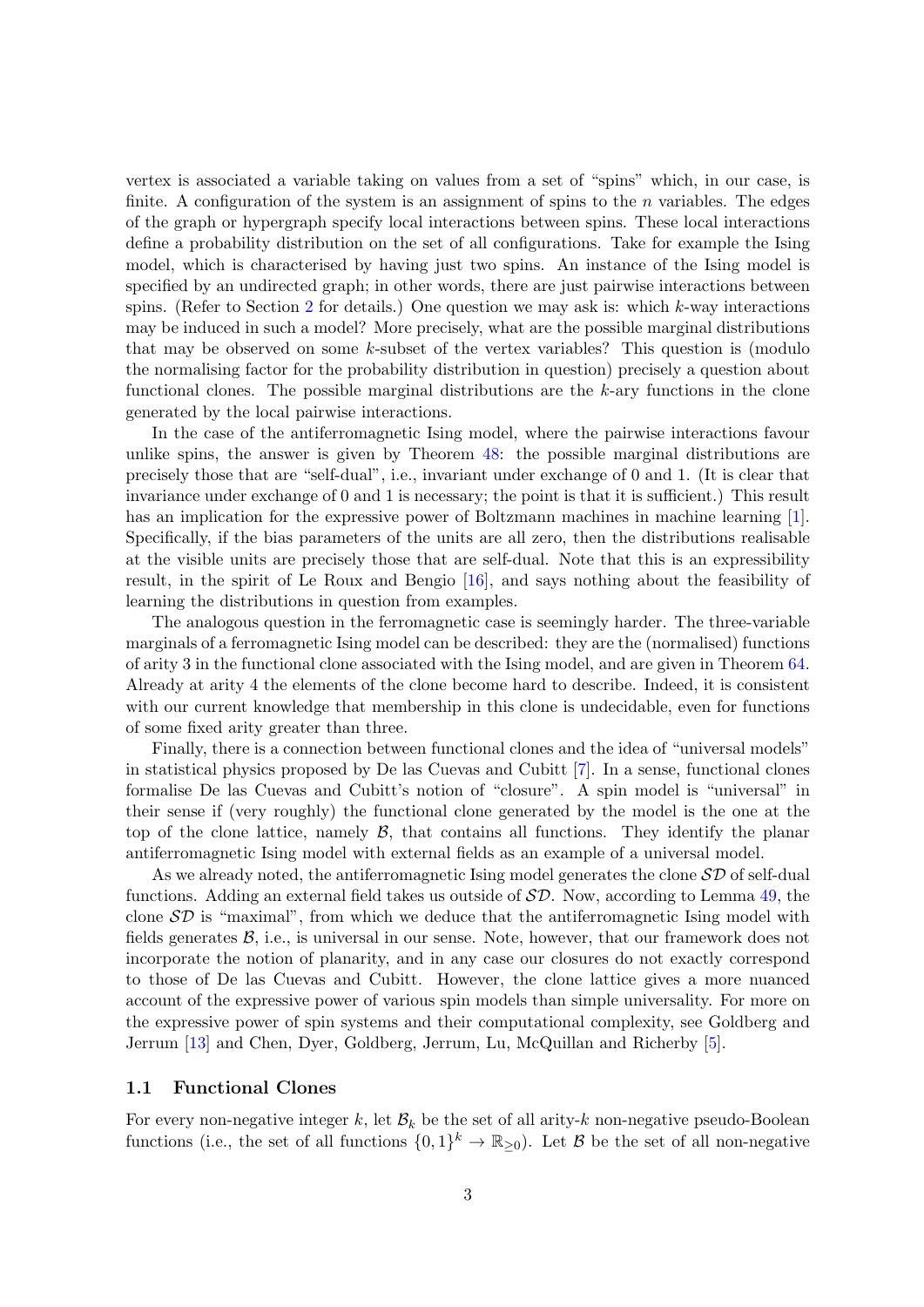pseudo-Boolean functions (of all arities), given by  $\mathcal{B} = \mathcal{B}_0 \cup \mathcal{B}_1 \cup \mathcal{B}_2 \cup \cdots$ . Given a function  $f \in$  $\mathcal{B}_k$  and a permutation  $\pi$  of  $\{1,\ldots,k\}$ , we write  $f^{\pi}$  for the function that maps  $(x_1,\ldots,x_k) \in$  $\{0,1\}^k$  to  $f(x_{\pi(1)},\ldots,x_{\pi(k)})$ . Functional clones are subsets of  $\beta$  that are closed under certain operations. We start by defining the operations. Consider a set  $\mathcal{F} \subseteq \mathcal{B}$ .

- F is closed under the introduction of fictitious arguments if, for every  $k \geq 0$  and every kary function  $f \in \mathcal{F}$ , the  $(k+1)$ -ary function g defined by  $g(x_1, \ldots, x_{k+1}) = f(x_1, \ldots, x_k)$ is also in  $\mathcal{F}.$
- F is closed under permuting arguments if, for every  $k \geq 1$ , every k-ary function  $f \in \mathcal{F}$ and every permutation  $\pi$  of  $\{1, \ldots, k\}$ , the function  $f^{\pi}$  is also in  $\mathcal{F}$ .
- F is closed under product if, for every  $k > 0$ , every k-ary function  $f \in \mathcal{F}$  and every k-ary function  $g \in \mathcal{F}$ , the function h defined by  $h(x_1, \ldots, x_k) = f(x_1, \ldots, x_k)g(x_1, \ldots, x_k)$  is also in  $\mathcal{F}.$
- F is closed under summation if, for every  $k \geq 1$  and every k-ary function  $f \in \mathcal{F}$ , the  $(k-1)$ -ary function g defined by  $g(x_1, \ldots, x_{k-1}) = \sum_{x_k \in \{0,1\}} f(x_1, \ldots, x_k)$  is also in F.

Functional clones are defined in [\[2,](#page-37-0) Section 2]. The definition that we give here is equivalent to the one in [\[2\]](#page-37-0), but is more suited to the setting of this paper. Let EQ be the binary equality function, which is the function in  $\mathcal{B}_2$  defined by  $EQ(0,0) = EQ(1,1) = 1$ , and  $EQ(0,1) = EQ(1,0) = 0$ . Suppose that  $\mathcal{F} \subseteq \mathcal{B}$  is a set of functions. The functional clone  $\langle \mathcal{F} \rangle$  is defined to be the closure of  $\mathcal{F} \cup \{EQ\}$  under the introduction of fictitious arguments, permuting arguments, product and summation.

Bulatov et al. [\[2,](#page-37-0) Proof of Lemma 2.[1](#page-3-0)] show<sup>1</sup> that the set  $\langle \mathcal{F} \rangle$  is unchanged if the order of closure is restricted in the following way. Let  $\mathcal{A}(\mathcal{F})$  be the closure of  $\mathcal{F} \cup {\text{EQ}}$  under the introduction of fictitious arguments and permuting arguments. Let  $\Pi(\mathcal{F})$  be the closure of  $\mathcal{A}(\mathcal{F})$  under product. Then  $\langle \mathcal{F} \rangle$  is the closure of  $\Pi(\mathcal{F})$  under summation. In the paper, we will use the fact that the order of closure can be restricted in this way. In particular, the definition of  $\mathcal{A}(\mathcal{F})$  will be used.

The reason for defining functional clones is that they are closely connected to counting Constraint Satisfaction Problems (CSPs). Every function in  $\langle F \rangle$  can be represented by a pps-formula ("primitive product summation formula"), which is a summation of a product of atomic formulas representing functions in  $\mathcal{A}(\mathcal{F})$ .<sup>[2](#page-3-1)</sup> The pps-formula can be viewed as the input to a counting CSP whose output is the value of the function. For example, consider the function  $XOR \in \mathcal{B}_2$  defined by  $XOR(0,0) = XOR(1,1) = 0$  and  $XOR(0,1) = XOR(1,0) = 1$ .

<span id="page-3-0"></span><sup>&</sup>lt;sup>1</sup> Technically, the proof of Lemma 2.1 of [\[2\]](#page-37-0) just shows that the closure of  $\mathcal{A}(\mathcal{F})$  under product and summation is the same as the closure of  $\Pi(\mathcal{F})$  under summation. That is, to produce the closure of  $\mathcal{A}(\mathcal{F})$ under product and summation it suffices to first close  $\mathcal{A}(\mathcal{F})$  under product and then close the resulting set under summation. However, it is easy to show that  $\Pi(\mathcal{F})$  is closed under the introduction of fictitious arguments and permuting arguments, and so is the closure of  $\P(\mathcal{F})$  under summation, so without loss of generality, the three closures can be done in order: first close  $\mathcal{F} \cup \{EQ\}$  under the introduction of fictitious arguments and permuting arguments, then close under product, then close under summation.

<span id="page-3-1"></span><sup>2</sup>There is one difference between pps-formulas as defined here, and pps-formulas as defined in [\[2\]](#page-37-0), but it is not important. Consider an arity-k function f. Clearly, the arity-(k – 1) function defined by  $g(x_1, \ldots, x_{k-1}) =$  $f(x_1, \ldots, x_{k-1}, x_{k-1})$  is in  $\langle \{f\} \rangle$  since  $g(x_1, \ldots, x_{k-1}) = \sum_{x_k \in \{0,1\}} f(x_1, \ldots, x_k)EQ(x_{k-1}, x_k)$ . The function g is not in the set  $\mathcal{A}(\mathcal{F})$ . Nevertheless, Bulatov et al. [\[2\]](#page-37-0) view the formula  $\phi_g$  that represents g as an "atomic formula" since they allow repeated arguments. For us, the formula  $\phi_g$  is not atomic, but this makes no difference, since EQ is in all functional clones, so our functional clones are exactly the same as those of [\[2\]](#page-37-0).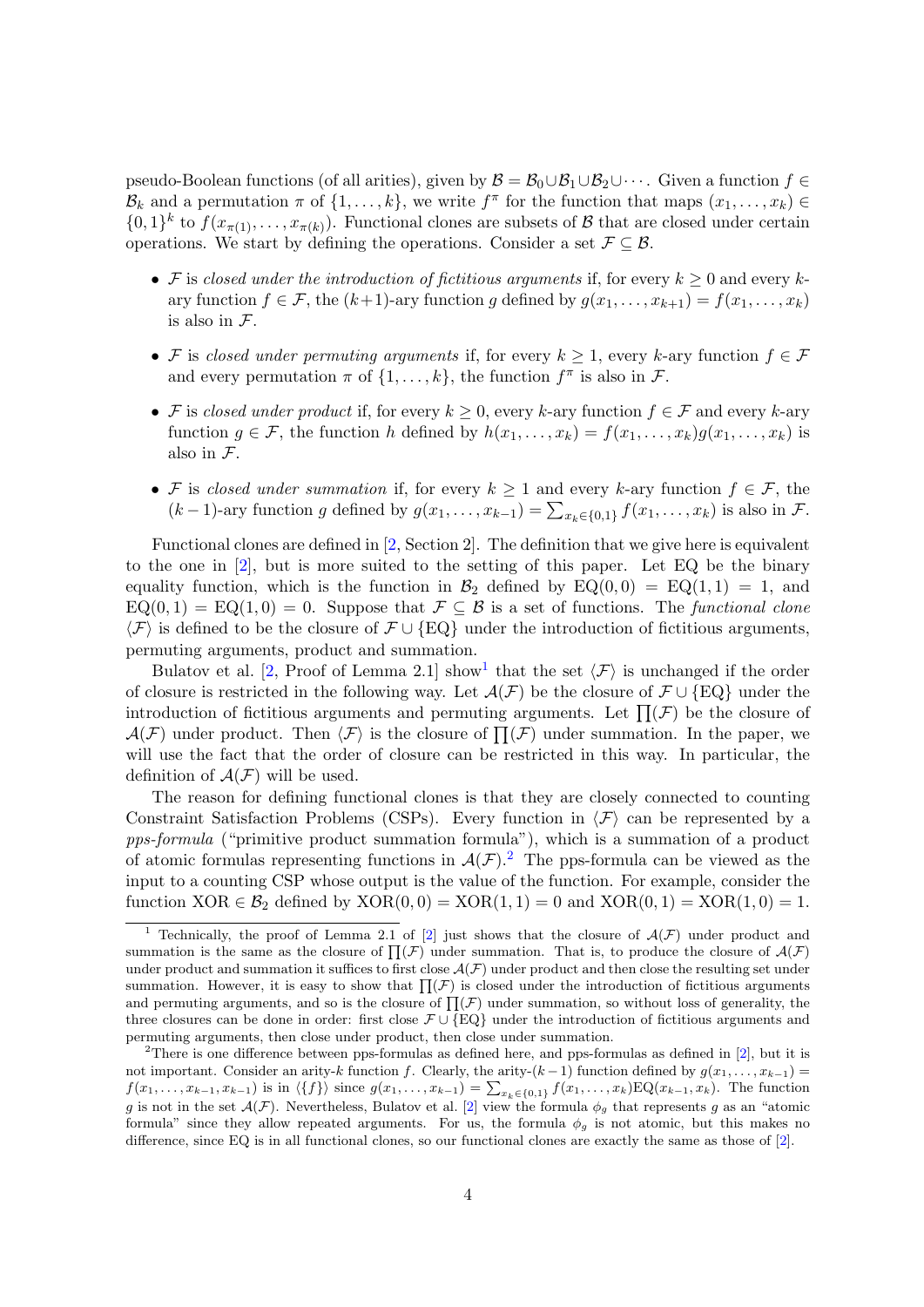Let h be the function in  $\mathcal{B}_3$  defined by  $h(1,1,0) = h(0,0,1) = 1$  and  $h(x_1, x_2, x_3) = 0$  for any  $(x_1, x_2, x_3) \notin \{(1, 1, 0), (0, 0, 1)\}.$  Let x denote the tuple  $(x_1, x_2, x_3, x_4)$ . It is easy to see that h is in  $\langle \{\text{XOR}\}\rangle$  since the functions  $f_{i,j}(\mathbf{x}) = \text{XOR}(x_i, x_j)$  are in  $\mathcal{A}(\mathcal{F})$  for any distinct i and j in  $\{1, 2, 3, 4\}$  and the function  $g(\mathbf{x}) = f_{1,4}(\mathbf{x})f_{2,4}(\mathbf{x})f_{1,3}(\mathbf{x})$  is in  $\prod(\mathcal{F})$ . Finally,  $h(x_1, x_2, x_3) = \sum_{x_4 \in \{0,1\}} g(\mathbf{x})$ . Now, for distinct i and j in  $\{1, 2, 3, 4\}$ , let  $\phi_{i,j}(v_1, v_2, v_3, v_4)$  be an atomic formula representing the function  $f_{i,j}$ . The function g can be represented by the formula

$$
\phi_g(v_1, v_2, v_3, v_4) = \phi_{1,4}(v_1, v_2, v_3, v_4)\phi_{2,4}(v_1, v_2, v_3, v_4)\phi_{1,3}(v_1, v_2, v_3, v_4).
$$

This formula can be viewed as a CSP with variables  $\{v_1, v_2, v_3, v_4\}$  and three XOR constraints. Finally, the function h can be represented by the pps-formula  $\phi_h(v_1, v_2, v_3)$  =  $\sum_{v_4} \phi_g(v_1, v_2, v_3, v_4).$ 

In order to study approximate counting CSPs it is necessary to go beyond functional clones by also allowing closure under limits. Given functions f and f' in  $\mathcal{B}_k$ , we write  $||f-f'||_{\infty}$  for the L-infinity distance between f and f', which is given by  $||f - f'||_{\infty} = \max_{\mathbf{x} \in \{0,1\}^k} |f(\mathbf{x}) - f'(\mathbf{x})|$ . We say that a k-ary function f is a limit of a set  $\mathcal{F} \subseteq \mathcal{B}$  if there is some finite  $S_f \subseteq \mathcal{F}$  such that, for every  $\varepsilon > 0$ , there is a k-ary function  $f_{\varepsilon} \in \langle S_f \rangle$  such that  $||f - f_{\varepsilon}||_{\infty} < \varepsilon$ . We say that F is closed under limits if, for every function f that is a limit of  $\mathcal{F}, f \in \mathcal{F}$ . The  $\omega$ -clone  $\langle F \rangle_{\omega}$  is defined to be the closure of  $\mathcal{F} \cup {\text{EQ}}$  under the introduction of fictitious arguments, permuting arguments, product, summation, and limits. In [\[2\]](#page-37-0), the set  $\langle F \rangle_{\omega}$  is referred to as the "pps<sub>ω</sub>-definable functional clone generated by  $\mathcal{F}$ ". Bulatov et al. [\[2,](#page-37-0) Lemma 2.2] show that this set is unchanged if the order of closure is restricted so  $\langle F \rangle_{\omega}$  is the closure of  $\langle F \rangle$ under limits.[3](#page-4-0)

The following lemma is straightforward, given that  $\langle \mathcal{F} \rangle$  and  $\langle \mathcal{F} \rangle_{\omega}$  are defined by closing a set (the set  $\mathcal{F} \cup {\text{EQ}}$ ) using various operations. Nevertheless, we state the lemma here for future use. The lemma combines Lemmas 2.1 and 2.2 of [\[2\]](#page-37-0). (In that paper, the lemma was non-trivial, since the order of the closure operators was restricted.)

<span id="page-4-1"></span>**Lemma 1.** Suppose  $\mathcal{F} \subseteq \mathcal{B}$ . If  $g \in \langle \mathcal{F} \rangle$  then  $\langle \mathcal{F} \cup \{g\} \rangle = \langle \mathcal{F} \rangle$ . If g is a limit of  $\langle \mathcal{F} \rangle$  and h is a limit of  $\langle \mathcal{F} \cup {\lbrace g \rbrace} \rangle$  then h is a limit of  $\langle \mathcal{F} \rangle$ . Equivalently, if  $g \in \langle \mathcal{F} \rangle_{\omega}$  then  $\langle \mathcal{F} \cup {\lbrace g \rbrace} \rangle_{\omega} = \langle \mathcal{F} \rangle_{\omega}$ .

### 1.2 Lattices

A *lattice* is a set L equipped with two commutative, associative binary operations  $\vee$  (*join*) and  $\wedge$  (meet) with the absorption property:  $a \vee (a \wedge b) = a$  and  $a \wedge (a \vee b) = a$  for all  $a, b \in L$ . The lattice operations  $\vee$  and  $\wedge$  induce a partial order on L as follows: for  $a, b \in L$ ,  $a \leq b$  if and only if  $b = a \vee b$  (or, equivalently,  $a = a \wedge b$ ). It is easy to see that, for any  $a, b \in L$ , the elements  $a \vee b$  and  $a \wedge b$  are the least upper bound and greatest lower bound of a and b, with respect to the order  $\leq$ . In other words, for any c such that  $a \leq c$  and  $b \leq c$  it holds that  $a \vee b \leq c$ , and for any d such that  $d \leq a$  and  $d \leq b$  it holds that  $d \leq a \wedge b$ . Conversely, if a set L has a partial order  $\leq$  such that any pair of elements has a least upper bound and a greatest lower bound, then it can be converted into a lattice by defining the operations of join and meet as the least upper bound and the greatest lower bound respectively. A subset  $L' \subseteq L$  is called a *sublattice* if for all  $a, b \in L'$ ,  $a \vee b$  and  $a \wedge b$  belong to  $L'$ . Note that  $\vee$  and  $\wedge$  here are the operations of  $L$ .

<span id="page-4-0"></span><sup>&</sup>lt;sup>3</sup>Technically, the proof of Lemma 2.2 of [\[2\]](#page-37-0) just shows that the closure of  $\mathcal{A}(\mathcal{F})$  under product, summation and limits is the same as the closure of  $\langle F \rangle$  under limits. However, it is easy to see that the closure of  $\langle F \rangle$ under limits is closed under the introduction of fictitious arguments and permuting arguments.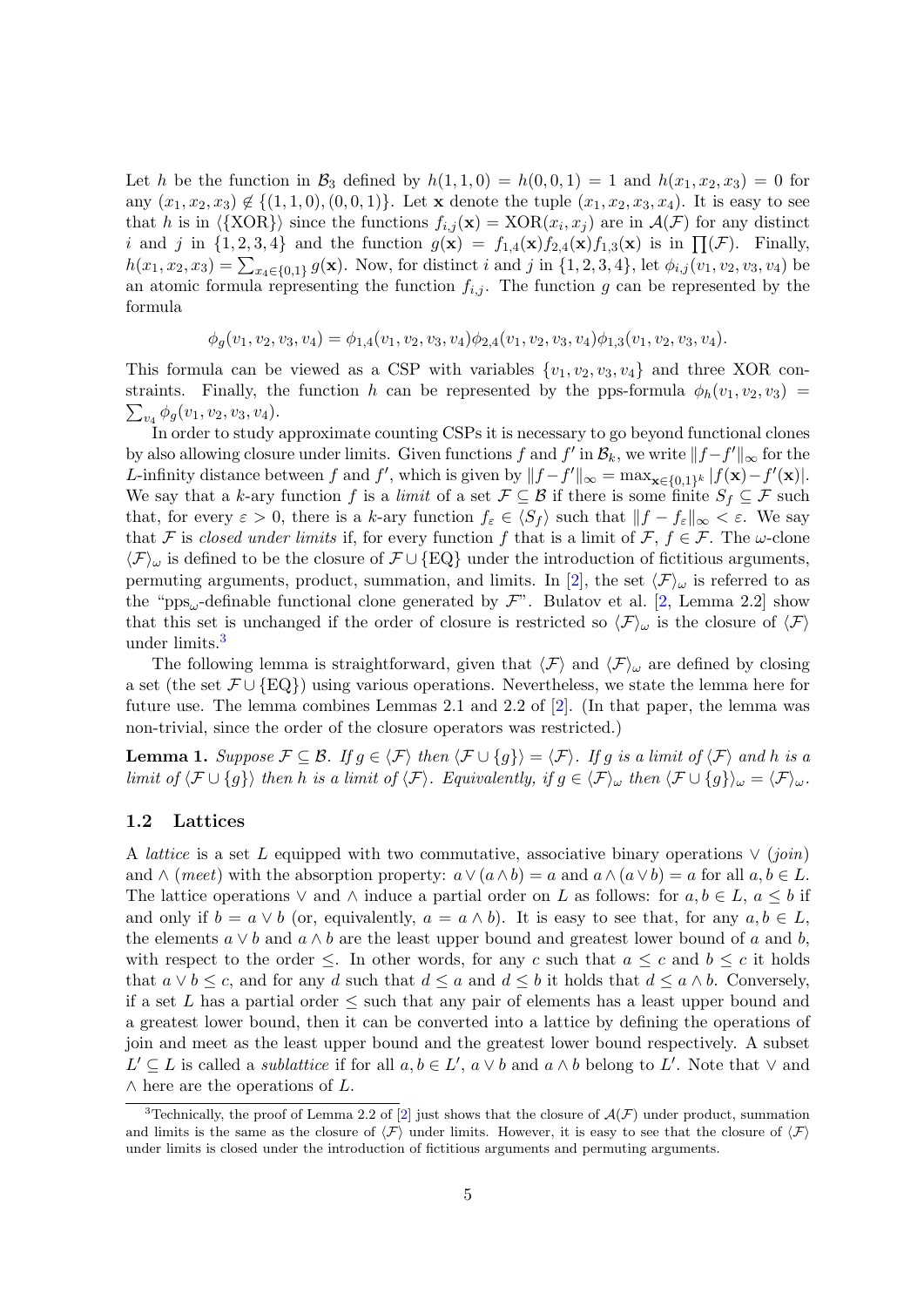### <span id="page-5-2"></span>1.3 Lattices of functional clones

Let  $\mathcal{L}_f$  and  $\mathcal{L}_{\omega}$  denote the set of all functional clones and all  $\omega$ -clones, respectively, ordered with respect to set inclusion. Then, for any two functional clones (or  $\omega$ -clones)  $\mathcal F$  and  $\mathcal G$ , the least upper bound and the greatest lower bound are given by  $\langle \mathcal{F} \cup \mathcal{G} \rangle$  (resp.,  $\langle \mathcal{F} \cup \mathcal{G} \rangle_{\omega}$ ) and  $\mathcal{F} \cap \mathcal{G}$  (in both cases). Therefore  $\mathcal{L}_f$  and  $\mathcal{L}_{\omega}$  can be viewed as lattices with operations of join and meet

$$
\mathcal{F} \vee_f \mathcal{G} = \langle \mathcal{F} \cup \mathcal{G} \rangle, \qquad \mathcal{F} \wedge_f \mathcal{G} = \mathcal{F} \cap \mathcal{G} \qquad \text{for } \mathcal{L}_f,
$$
  

$$
\mathcal{F} \vee_\omega \mathcal{G} = \langle \mathcal{F} \cup \mathcal{G} \rangle_\omega, \qquad \mathcal{F} \wedge_\omega \mathcal{G} = \mathcal{F} \cap \mathcal{G} \qquad \text{for } \mathcal{L}_\omega.
$$

Since we are mostly concerned with  $\omega$ -clones, we will omit the subscripts of  $\vee_{\omega}$  and  $\wedge_{\omega}$ .

As we will show in Theorem [13,](#page-9-0) the lattices  $\mathcal{L}_f$  and  $\mathcal{L}_{\omega}$  are quite large, having cardinality  $\mathbb{Z}_2 = 2^{2^{\aleph_0}}$ . Therefore we will focus on the most interesting and important  $\omega$ -clones.

**Definition 2.** An  $\omega$ -clone F is maximal in an  $\omega$ -clone G if  $\mathcal{F} \subseteq \mathcal{G}$  and there is no  $\omega$ -clone C such that  $\mathcal{F} \subset \mathcal{C} \subset \mathcal{G}$ .

It is easily seen that F is maximal in G if and only if, for any function  $g \in \mathcal{G} \setminus \mathcal{F}$ ,  $\langle \mathcal{F} \cup {\{g\}} \rangle_\omega = \mathcal{G}.$ 

### <span id="page-5-0"></span>2 Notation and the clones that we study

We denote tuples in  $\{0,1\}^k$  by boldface letters. We use the notation |x| to denote the Hamming weight of  $x$ . The symbols  $0$  and  $1$  are used to denote the all-zeroes and all-ones tuple of arity appropriate to the context.  $\bar{x}$  is the bitwise complement of x. We define  $[k] = \{1, \ldots, k\}.$ 

Recall the function  $f^{\pi}$  from Section [1.1.](#page-2-0) We say that an arity-k function f is is symmetric if, for all permutations  $\pi$  of  $[k]$ ,  $f = f^{\pi}$ . We often write symmetric k-ary functions as  $f = [f_0, \ldots, f_k]$ , where  $f_i$  is the value of f on arguments of Hamming weight i. Using this notation, the function EQ can be written as  $EQ = [1, 0, 1]$ . We make use of the following unary functions:  $\delta_0 = [1, 0]$  and  $\delta_1 = [0, 1]$ .

**Definition 3.** The Fourier transform of a function  $f: \{0, 1\}^k \to \mathbb{R}_{\geq 0}$  is the function  $\widehat{f}: \{0, 1\}^k \to \mathbb{R}_{\geq 0}$ R defined by

$$
\widehat{f}(\mathbf{x}) = \frac{1}{2^k} \sum_{\mathbf{w} \in \{0,1\}^k} (-1)^{|\mathbf{w} \wedge \mathbf{x}|} f(\mathbf{w}).
$$

Note that, although we only consider functions whose range is the nonnegative reals, the Fourier transform of such a function may have negative numbers in its range. Readers who are familiar with Valiant's holant framework  $[20]$  will recognise that, if we represent k-ary functions as column vectors of length  $2^k$ , the Fourier transform is equivalently defined as  $\widehat{f} = H^{\otimes k} f$  where  $H = \frac{1}{2}$  $\frac{1}{2}$  $\left(\begin{array}{cc} 1 & 1 \\ 1 & -1 \end{array}\right) = \frac{1}{2}H^{-1}$ . We will use this fact in the proof of Theorem [54.](#page-25-0)

<span id="page-5-1"></span>**Definition 4.** For a real number  $\lambda \geq 0$  and integer  $k \geq 0$ , the k-ary hypergraph Ising function is given by

$$
I_k^{\lambda}(\mathbf{x}) = \begin{cases} 1 & \text{if } \mathbf{x} \in \{0, 1\} \\ \lambda & \text{otherwise.} \end{cases}
$$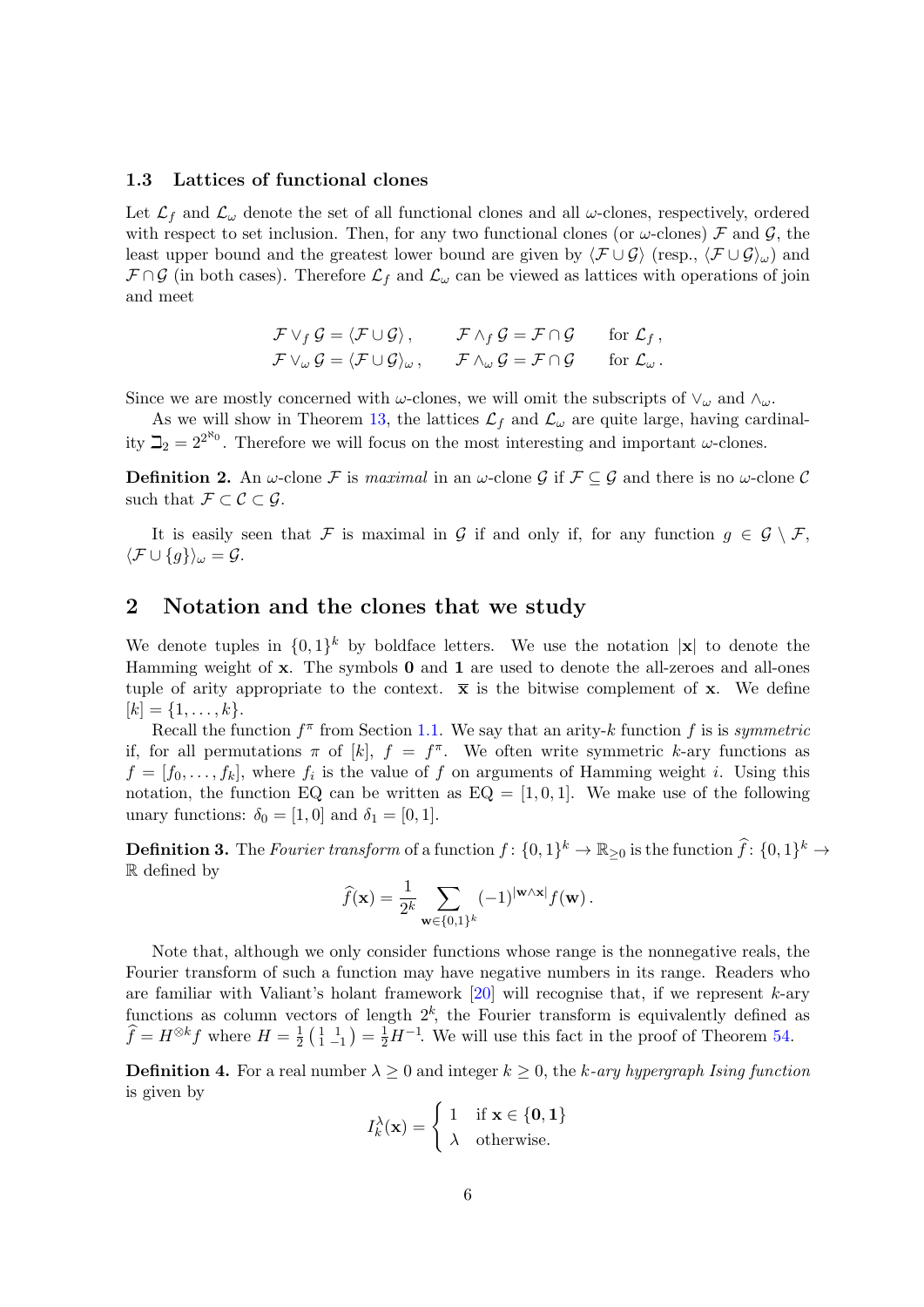The case  $\lambda \leq 1$  is known as *ferromagnetic* and  $\lambda \geq 1$  is *antiferromagnetic*.

<span id="page-6-1"></span>**Definition 5.** An arity-k match-circuit is given by an undirected weighted graph  $G$  with vertex set  $\{u_1, \ldots, u_k\} \cup \{v_1, \ldots, v_n\}$  for some  $n \geq k$ . Vertices  $u_1, \ldots, u_k$  have degree 1 and are called "external vertices". The edges adjacent to them (called "terminals") are labelled  $y_1, \ldots, y_k$ . Vertices  $v_1, \ldots, v_n$  are called "internal vertices". Each terminal edge has weight 1 and each non-terminal edge  $e$  is equipped with a positive weight  $w_e$ . Configurations assign spins 0 and 1 to edges. A configuration is a *perfect matching* if every internal vertex has exactly one spin-1 edge adjacent to it. The match-circuit implements the function  $f$ , where  $f(y_1, \ldots, y_k)$  is the sum, over perfect matchings, of the product of the weights of edges with spin 1, where the empty product has weight 1.

Note that, if f is implemented by a match-circuit then so are all functions  $c \cdot f$  where c is a positive real number: just add an isolated edge of weight  $c$  to the match-circuit implementing f. Also, some authors require the underlying graphs of match-circuits to be planar, and some authors allow the edge weights to be negative.

**Definition 6.** An arity-k even-circuit is given by an undirected weighted graph  $G$  with vertex set  $\{u_1, \ldots, u_k\} \cup \{v_1, \ldots, v_n\}$  for some  $n \geq k$ . Vertices  $u_1, \ldots, u_k$  have degree 1 and are called "external vertices". The edges adjacent to them (called "terminals") are labelled  $y_1, \ldots, y_k$ . Vertices  $v_1, \ldots, v_n$  are called "internal vertices". Each terminal edge has weight 1 and each non-terminal edge e is equipped with a weight  $w_e \in (0, 1]$ . Configurations assign spins 0 and 1 to edges. A configuration is an even subgraph if every internal vertex has an even number of spin-1 edge adjacent to it. The even-circuit implements the function f, where  $f(y_1, \ldots, y_k)$ is the sum, over even subgraphs, of the product of the weights of the edge with spin 1, where the empty product has weight 1.

Note that, for even-circuits, we require all weights to be in  $(0, 1]$  whereas, for matchcircuits, we only require that weights be positive. In fact, match-circuits implement the same class of functions when restricted to weights in  $(0, 1]$  as they do with arbitrary positive weights, but we use the less restricted definition for convenience.

For convenience when discussing match-circuits and even-circuits, we associate an assignment  $\sigma$  of spins to the edges of a graph G with the spanning subgraph  $H = (V(G), \{e \in$  $E(G) | \sigma(e) = 1 \}.$ 

**Definition 7.** Given a weighted graph H, we write  $w(H) = \prod_{e \in E(H)} w_e$  for the weight of H.

<span id="page-6-0"></span>**Definition 8.** We define the following subsets of  $\beta$ .

- SD: all self-dual functions f, i.e., functions such that  $f(\mathbf{x}) = f(\overline{\mathbf{x}})$  for all **x**.
- P: all functions f such that  $\hat{f}(\mathbf{x}) \geq 0$  for all **x**.
- PN: all functions f such that  $\widehat{f}(\mathbf{x}) \ge 0$  when  $|\mathbf{x}|$  is even and  $\widehat{f}(\mathbf{x}) \le 0$  when  $|\mathbf{x}|$  is odd.
- $SDP = SD \cap P \cap PN$ .
- $\mathcal{E}:$  all functions  $c \cdot f$ , where c is a non-negative real number and  $\hat{f}$  is implemented by an even-circuit.
- M: all functions f such that  $\hat{f}$  is implemented by a match-circuit.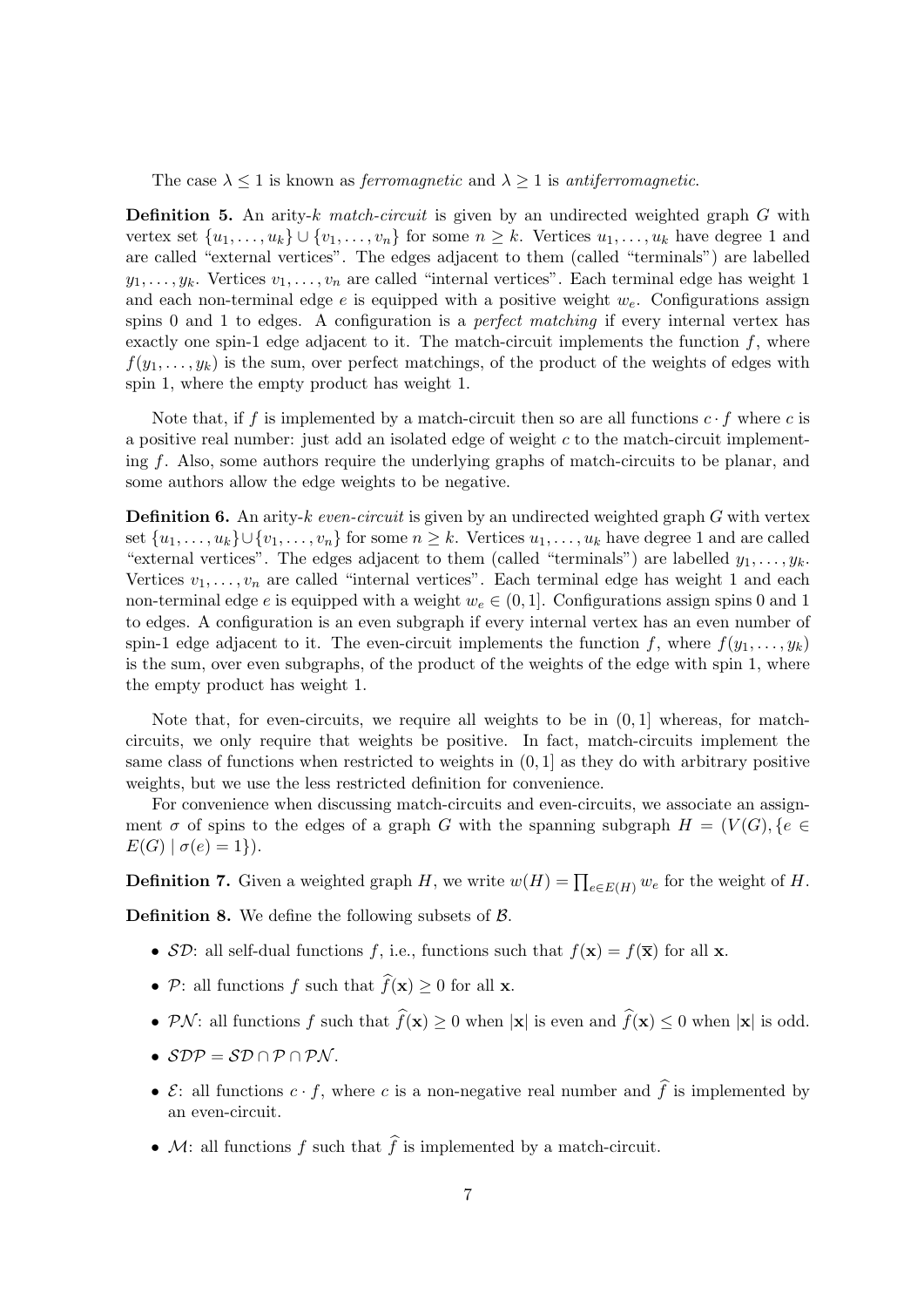- Ferrolsing  $=\{I_2^{\lambda} \mid 0 \leq \lambda \leq 1\}$ . The functions in the set Ferrolsing model edge interactions in the ferromagnetic Ising model. See Cipra [\[6\]](#page-37-4) for an introduction to the Ising model.
- AntiFerrolsing  $=\{I_2^{\lambda} \mid \lambda \geq 1\}$ . The functions in the set AntiFerrolsing model edge interactions in the anti-ferromagnetic Ising model.
- FerroHyperIsing  $=\{I_k^\lambda\mid k\geq 2, \lambda\leq 1\}.$  The functions in the set FerroHyperIsing model "many-body interactions" in a generalisation of the ferromagnetic Ising model which applies to hypergraphs — see [\[14\]](#page-38-6) and [\[11,](#page-38-7) Section 2].

We emphasise that the sets we have defined are subsets of  $\mathcal{B}$ , the class of non-negative pseudo-Boolean functions. There are, for example, functions outside  $\beta$  whose Fourier transforms are in B, such as the symmetric, ternary function  $f = [7, -1, -1, 7]$ , which has Fourier transform  $\hat{f} = [1, 0, 2, 0]$ . Even though  $\hat{f}$  is nonnegative, f is not in P because it is not in B. Likewise,  $f \notin \mathcal{M}$ , even though  $\widehat{f}$  is implemented by a match-circuit (as shown in the proof of Theorem [64\)](#page-35-0).

Instead of  $M$ , it may seem more natural to consider the set  $M'$  of functions f that are implemented by match-circuits. However,  $\mathcal{M}'$  is not a functional clone: for example, it is not closed under the introduction of fictitious arguments. By a parity argument, any function  $f$ that is implemented by a match-circuit must have  $f(\mathbf{x}) = 0$  for all x with even Hamming weight, or  $f(\mathbf{x}) = 0$  for all x with odd Hamming weight. However, any function that is not everywhere zero and has a fictitious argument must be non-zero for inputs with both odd and even Hamming weights, so cannot be implemented by a match-circuit.

As we have remarked, the Fourier transform corresponds in the holant framework to a holographic transformation by (the appropriate tensor power of) the Hadamard matrix  $\frac{1}{2}$   $\left(\begin{array}{cc} 1 & 1 \\ 1 & -1 \end{array}\right)$ . This corresponds, in a certain sense, to transforming the computation from using  $2(1-1)$ . This corresponds, in a certain sense, to transforming the computation from using basis vectors  $\begin{pmatrix} 1 \\ 0 \end{pmatrix}$  and  $\begin{pmatrix} 0 \\ 1 \end{pmatrix}$  and  $\begin{pmatrix} 1 \\ 1 \end{pmatrix}$  and  $\begin{pmatrix} 1 \\ -1 \end{pmatrix}$ . It has been shown that unique basis in which the equality function can be expressed using matchgates [\[4\]](#page-37-5) and, thus, our use of the Fourier transform here is essential. Cai, Lu and Xia [\[4\]](#page-37-5) have used the Fourier transform as a holographic transformation from counting CSPs to counting weighted perfect matchings, as the key tool to obtain polynomial-time algorithms for a wide range of weighted planar counting CSPs.

Note that, in the definition of  $\mathcal{E}$ , we allow scaling by a constant. We do this to allow the implementation of functions that have  $f(0) < 1$ . This would be impossible without scaling, since the empty graph is an even subgraph of every even-circuit. It has weight 1 and the weight of the empty graph is one of the terms of the sum defining  $f(0)$ . In contrast, matchcircuits can already implement functions with  $f(0) < 1$  without the need for scaling, and adding scaling to the definition of  $M$  would not, in fact, change the class of implementable functions.

To avoid issues with scaling of Ising and hypergraph Ising functions, we work with the following clones rather than with  $\langle$ Ferrolsing $\rangle_{\omega}$ , etc.

### <span id="page-7-0"></span>Definition 9.

$$
\mathcal{I}_{\text{ferro}} = \langle \text{Ferrolsing} \cup \mathcal{B}_0 \rangle_{\omega}
$$
\n
$$
\mathcal{I}_{\text{anti}} = \langle \text{AntiFerrolsing} \cup \mathcal{B}_0 \rangle_{\omega}
$$
\n
$$
\mathcal{H}_{\text{ferro}} = \langle \text{Ferrolyperlsing} \cup \mathcal{B}_0 \rangle_{\omega} \, .
$$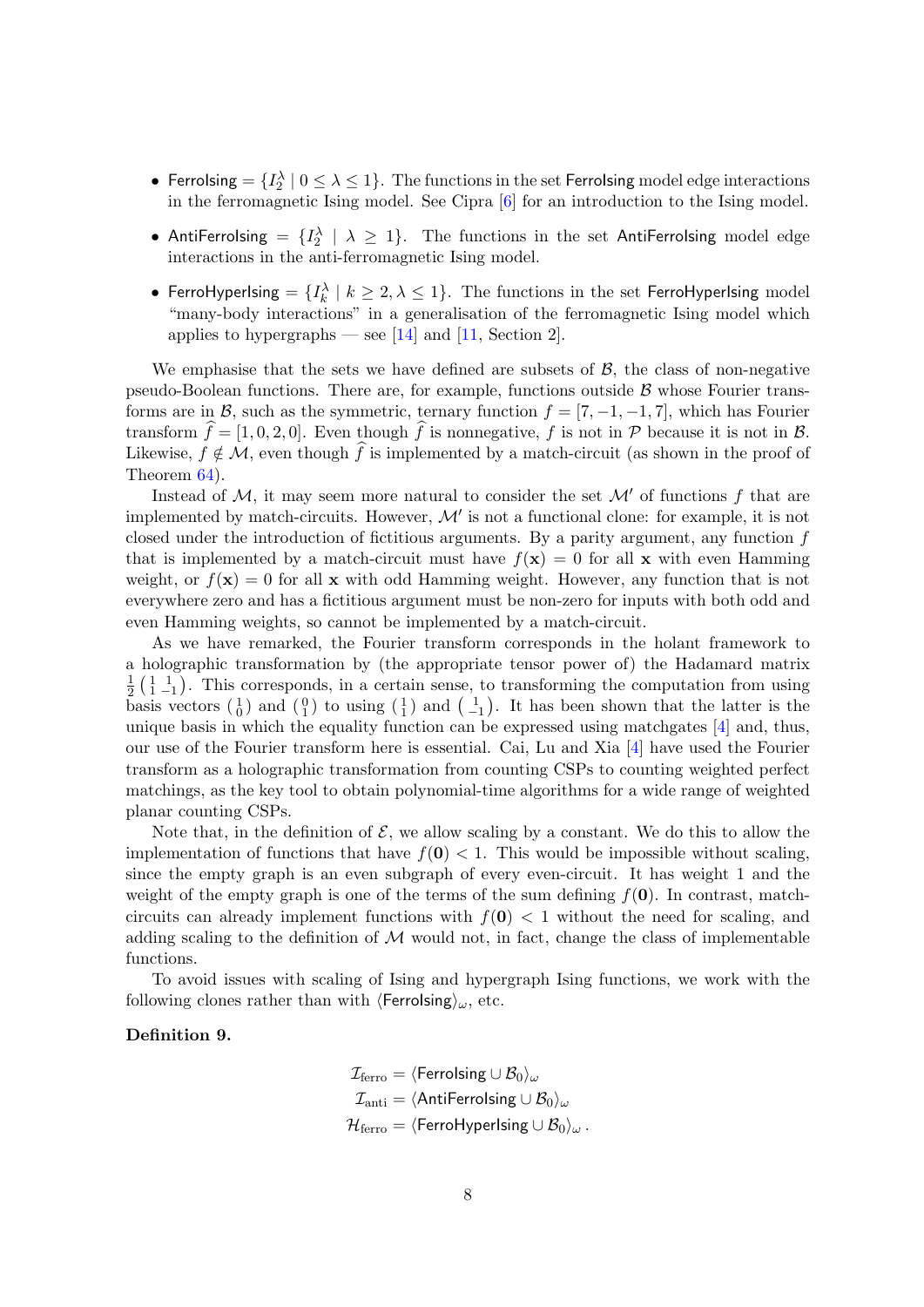

<span id="page-8-0"></span>Figure 1: The lattice  $\mathcal{L}'$ .

### 3 Main theorems

Let  $\mathcal{L}'=\{\mathcal{B},\mathcal{SD},\mathcal{P},\mathcal{PN},\mathcal{SDP},\langle\langle\mathcal{M}\rangle_{\omega}\cup\mathcal{H}_{\mathrm{ferro}}\rangle_{\omega},\langle\mathcal{M}\rangle_{\omega},\mathcal{H}_{\mathrm{ferro}},\langle\mathcal{M}\rangle_{\omega}\cap\mathcal{H}_{\mathrm{ferro}},\mathcal{I}_{\mathrm{ferro}}\}.$ 

<span id="page-8-1"></span>**Theorem [1](#page-8-0)0.** The lattice L' shown in Figure 1 is a sublattice of  $\mathcal{L}_{\omega}$ . That is, all elements of  $\mathcal{L}'$  are distinct  $\omega$ -clones, with the possible exceptions of SDP and  $\langle\langle \mathcal{M}\rangle_{\omega}\cup\mathcal{H}_{\text{ferro}}\rangle_{\omega}$ , and  $\langle \mathcal{M} \rangle_{\omega} \cap \mathcal{H}_{\text{ferro}}$  and  $\mathcal{I}_{\text{ferro}}$ , which might be equal. (This is indicated by the dotted lines in Figure [1.](#page-8-0)) Furthermore, the meets and joins of elements of  $\mathcal{L}'$  are as depicted in Figure [1](#page-8-0) and

- (i)  $SD = \mathcal{I}_{\text{anti}};$
- (*ii*)  $\mathcal{I}_{\text{ferro}} = \langle \mathcal{E} \rangle_{\omega};$
- (iii)  $SD$ ,  $P$  and  $PN$  are maximal in  $B$ ;
- (iv) SDP is maximal in SD.

Theorem [10](#page-8-1) is proven in Section [9.](#page-30-0)

**Theorem 11.** For any  $\lambda > 1$ ,  $\langle I_2^{\lambda} \cup \mathcal{B}_0 \rangle_{\omega} = \mathcal{I}_{\text{anti}}$ . For any  $\lambda \in (0, 1)$ ,  $\langle I_2^{\lambda} \cup \mathcal{B}_0 \rangle_{\omega} = \mathcal{I}_{\text{ferro}}$ .

Proof. The two parts are Corollaries [22](#page-12-0) and [24,](#page-13-0) respectively, from Section [5.](#page-11-0)

 $\Box$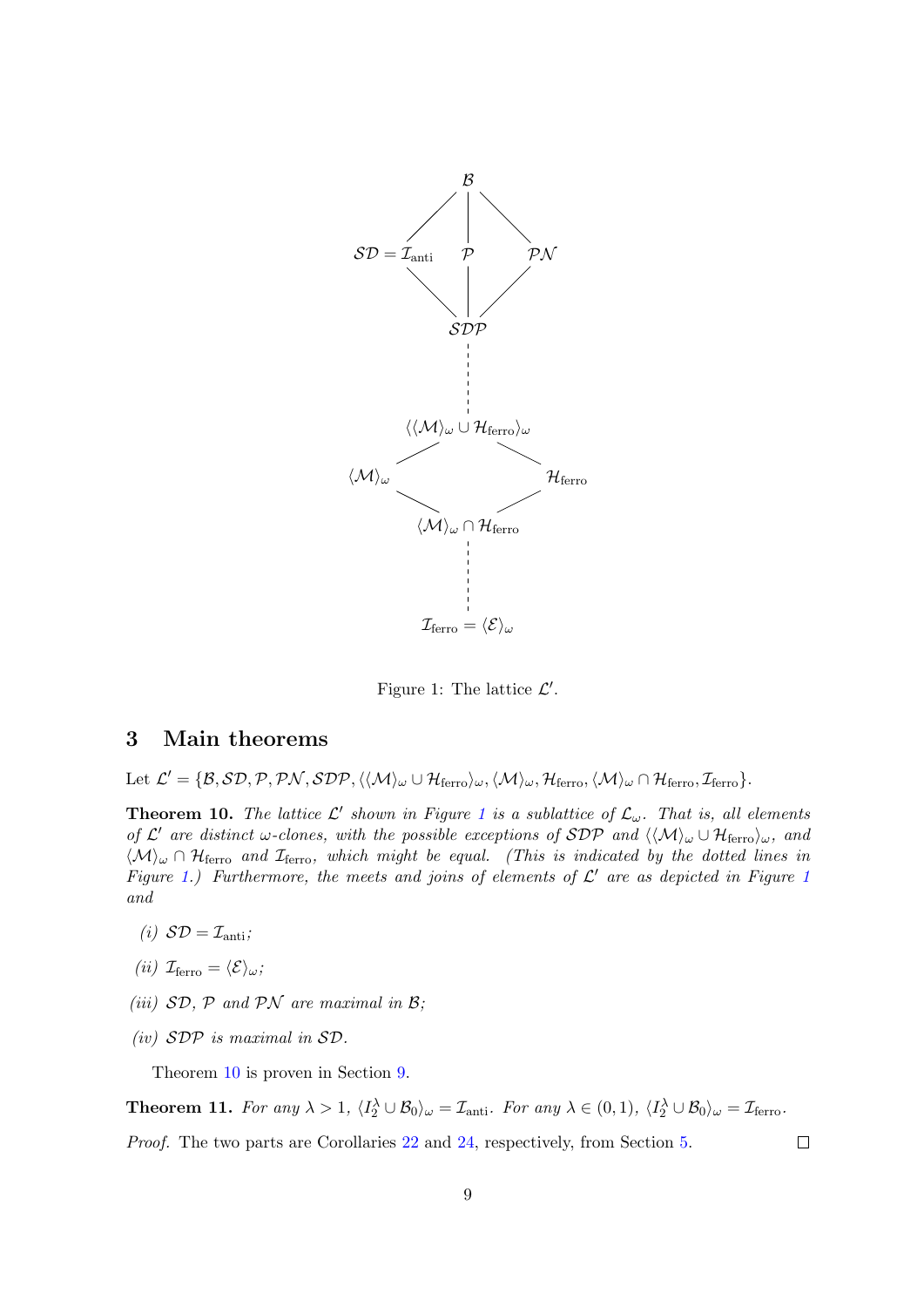

<span id="page-9-2"></span>Figure 2: Ternary parts of the clones in  $\mathcal{L}'$ .

**Theorem 12.** E and M are functional clones, i.e.,  $\langle \mathcal{E} \rangle = \mathcal{E}$  and  $\langle \mathcal{M} \rangle = \mathcal{M}$ .

*Proof.*  $\langle \mathcal{E} \rangle = \mathcal{E}$  is Theorem [53](#page-24-0) and  $\langle \mathcal{M} \rangle = \mathcal{M}$  is Theorem [51.](#page-23-0)

<span id="page-9-0"></span>Theorem 13.  $|\mathcal{L}_f| = |\mathcal{L}_{\omega}| = \mathbb{Z}_2$ .

Theorem [13](#page-9-0) is proven in Section [11.](#page-33-0)

Theorem [62,](#page-31-0) proved in Section [10,](#page-31-1) shows that the set of monotone functions is an  $\omega$ -clone and gives examples of  $\omega$ -clones that generalise this clone.

 $\Box$ 

#### 3.1 Ternary functions

Given  $n \geq 0$  and a set of functions  $\mathcal{F} \subseteq \mathcal{B}$ , we write  $[\mathcal{F}]_n = \mathcal{F} \cap \mathcal{B}_n$ . Note that  $[\mathcal{B}]_n = \mathcal{B}_n$ . Although  $[\mathcal{F}]_n$  is a set of *n*-ary functions, it essentially includes all functions of smaller arity. In particular, if  $\mathcal F$  is a clone then it is closed under the introduction of fictitious arguments, as discussed in Section [1.1,](#page-2-0) and this allows functions of smaller arity to be "padded" to arity  $n$ . However,  $[\mathcal{F}]_n$  is not, itself, a clone.

We now focus on the ternary parts of the clones from  $\mathcal{L}'$ , in which case certain distinctions, which were present in  $\mathcal{L}'$ , disappear.

Let  $\mathcal{S}_3 = {\mathcal{B}_3, [\mathcal{SD}]_3, [\mathcal{PN}]_3, [\mathcal{SDP}]_3, [\langle M \rangle_{\omega}]_3, [\mathcal{H}_{\text{ferro}}]_3, [\mathcal{I}_{\text{ferro}}]_3}.$ 

<span id="page-9-1"></span>**Theorem 14.**  $[\mathcal{SDP}]_3 = [\langle M \rangle_{\omega}]_3$ ,  $[\mathcal{H}_{\text{ferro}}]_3 = [\mathcal{I}_{\text{ferro}}]_3$ , and any other two elements of  $\mathcal{S}_3$  are distinct.

Theorem [14](#page-9-1) is proved in Section [12](#page-35-1) and illustrated in Figure [2,](#page-9-2) where solid lines indicate strict set inclusions. The (non-strict) inclusions indicated in Figure [2](#page-9-2) follow trivially from Theorem [10.](#page-8-1) The point of Theorem [14,](#page-9-1) in addition to the two collapses, is that all inclusions are strict. We note that, however, unlike in Figure [1,](#page-8-0) Figure [2](#page-9-2) does not indicate any lattice order of  $S_3$  with respect to  $\wedge$  and  $\vee$ .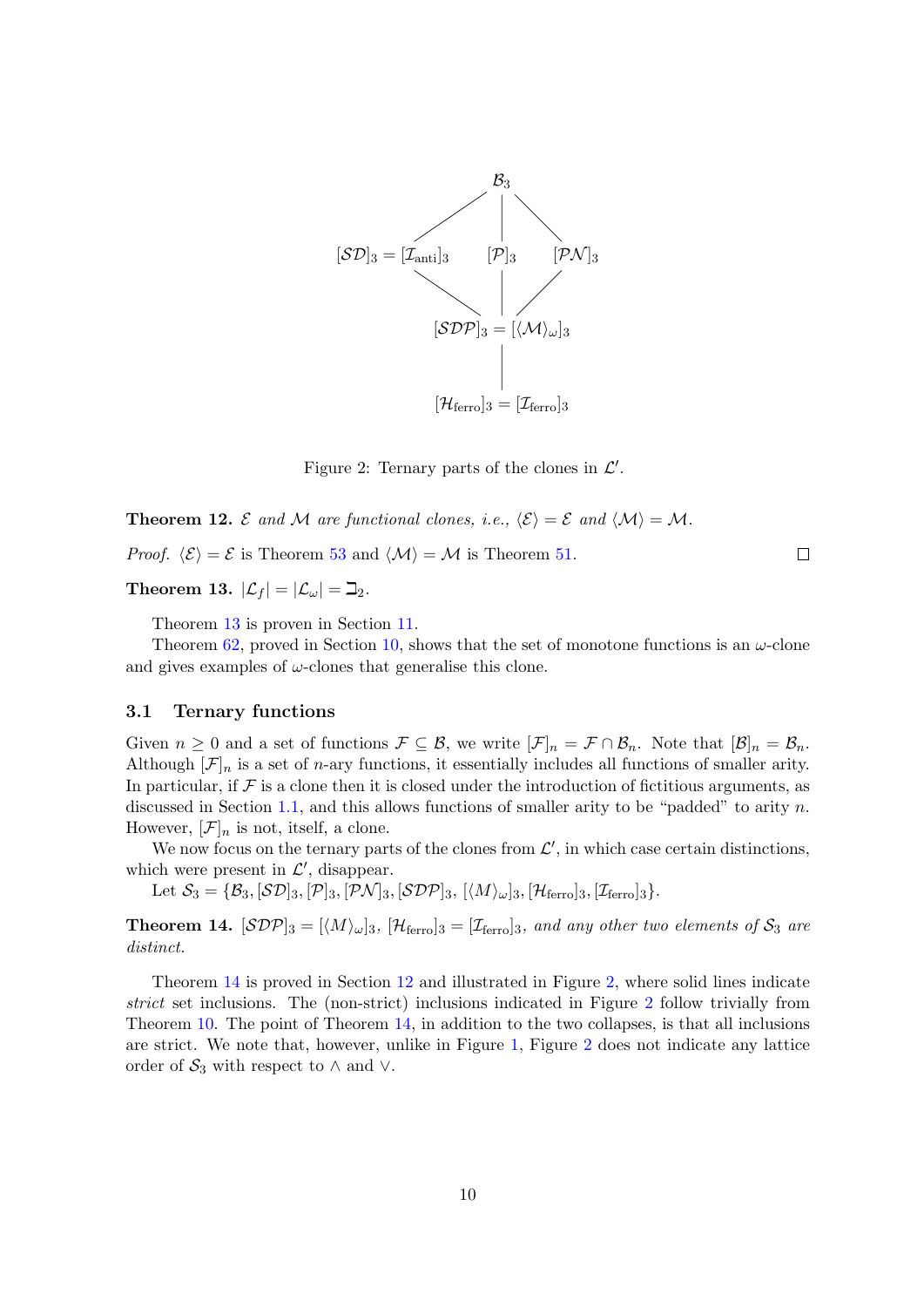## 4 Finite generation

When we defined  $\omega$ -clones in Section [1.1,](#page-2-0) we defined the limit of a set  $\mathcal{F} \subseteq \mathcal{B}$  to be a function f which is approximated by a sequence of functions  $f_{\varepsilon}$  that are all in the functional clone of some finite subset  $S_f$  of  $\mathcal F$ . The finiteness restriction was present in the definitions of [\[2\]](#page-37-0) and it is retained in this paper because it strengthens our results. Nevertheless, it causes slight technical problems, and to avoid these problems, we start the paper by defining a finite subset  $\mathcal{B}'_0$  of  $\mathcal{B}_0$  and showing that  $\mathcal{B}_0 \subseteq \langle \mathcal{B}'_0 \rangle_\omega$ . In the following definition, "e" is the base of the natural logarithm. The actual definition of  $\mathcal{B}'_0$  is not very constrained, in the sense that we could have made other choices, but it is important to include an irrational number, and to include a number that it is smaller than 1 and one that is larger than 1. We use a set of size four to simplify the argument.

Definition 15.  $B'_0 = \{1/e, 1/2, 2, e\}$ 

<span id="page-10-0"></span>Lemma 16.  $\mathcal{B}_0 \subseteq \langle \mathcal{B}'_0 \rangle_\omega$ .

*Proof.* We will show that every nullary function in  $\mathcal{B}_0$  is a limit of the closure of  $\mathcal{B}'_0$  under product. Let  $\alpha = \ln 2$ . For any integers a and b, the quantity  $e^{a+b\alpha}$  (viewed as a nullary function) is in  $\langle \mathcal{B}'_0 \rangle$ . So it suffices to show that, for every real number z (where  $e^z$  is viewed as a nullary function in  $\mathcal{B}_0$  and any  $\varepsilon > 0$ , there are integers a and b such that  $|e^{a+b\alpha} - e^z| < \varepsilon$ . Given the universal quantification on  $\varepsilon$ , we can work instead with additive approximation — it suffices to show that for every real number z and every  $\delta > 0$ , there are integers a and b such that  $|a + b\alpha - z| < \delta$ . (To see this, suppose that we are given some z and ε. Let  $\varepsilon' = \min(\varepsilon, 2e^z)$  and let  $\delta = \varepsilon' e^{-z}/2$ . Then since  $\delta \leq 1$ , we have  $e^{\delta} - 1 \leq 2\delta$  so  $e^{z+\delta} - e^z = e^z(e^{\delta} - 1) \leq 2\delta e^z = \varepsilon' \leq \varepsilon$ . Similarly,  $e^z - e^{z-\delta} = e^z(1 - e^{-\delta}) \leq 2\delta e^z \leq \varepsilon$ .)

Now consider a real number  $\delta > 0$ . By Dirichlet's approximation theorem, there are integers p and q such that  $1 \leq q$  and  $|p - q\alpha| < \delta$ . Since  $\alpha$  is positive and  $q \geq 1$ , it is clear that p is also positive if  $\delta < \alpha$ . Also, since  $\alpha$  is irrational,  $p - q\alpha$  is non-zero.

Consider any real number z. Let n be the integer such that  $n \times |p - q\alpha| \leq z < (n + 1) \times$  $|p - q\alpha|$ . Then  $|z - n \times |p - q\alpha| < |p - q\alpha| < \delta$ . If  $p > q\alpha$  then  $a = pn$  and  $b = -qn$  suffices. Otherwise,  $a = -pn$  and  $b = qn$  suffices.  $\Box$ 

The proof of Lemma [16](#page-10-0) is useful for one more technical finite generation result, so we state that here. For this, we need to define a class of parity functions.

<span id="page-10-1"></span>**Definition 17.** For each  $k \in \mathbb{N}$  and  $\lambda \in \mathbb{R}_{\geq 0}$ , we define the k-ary function

$$
\mathsf{Par}_k^{\lambda}(\mathbf{x}) = \begin{cases} 1 & \text{if } |\mathbf{x}| \text{ is even} \\ \lambda & \text{otherwise.} \end{cases}
$$

By analogy to  $\mathcal{B}_0$ , we also define a finite version.

<span id="page-10-2"></span> $\textbf{Definition 18. Par}_k' = \{\textsf{Par}_k^{1/e}, \textsf{Par}_k^{1/2}, \textsf{Par}_k^2, \textsf{Par}_k^e\}.$ 

<span id="page-10-3"></span>**Lemma 19.** For any even positive integer k and any  $\lambda \in \mathbb{R}_{\geq 0}$ ,  $\text{Par}_k^{\lambda} \in \langle \text{Par}'_k \rangle_{\omega}$ .

*Proof.* Consider the k-ary function consisting of the product of a copies of  $Par_k^e$  and b copies of Par<sub>k</sub>. If the input has even parity, then the output is 1. Otherwise, the output is  $e^{a+b\alpha}$ . Combinations of other functions in  $Par'_{k}$  are similar. So the proof is essentially the same as the proof of Lemma [16.](#page-10-0)  $\Box$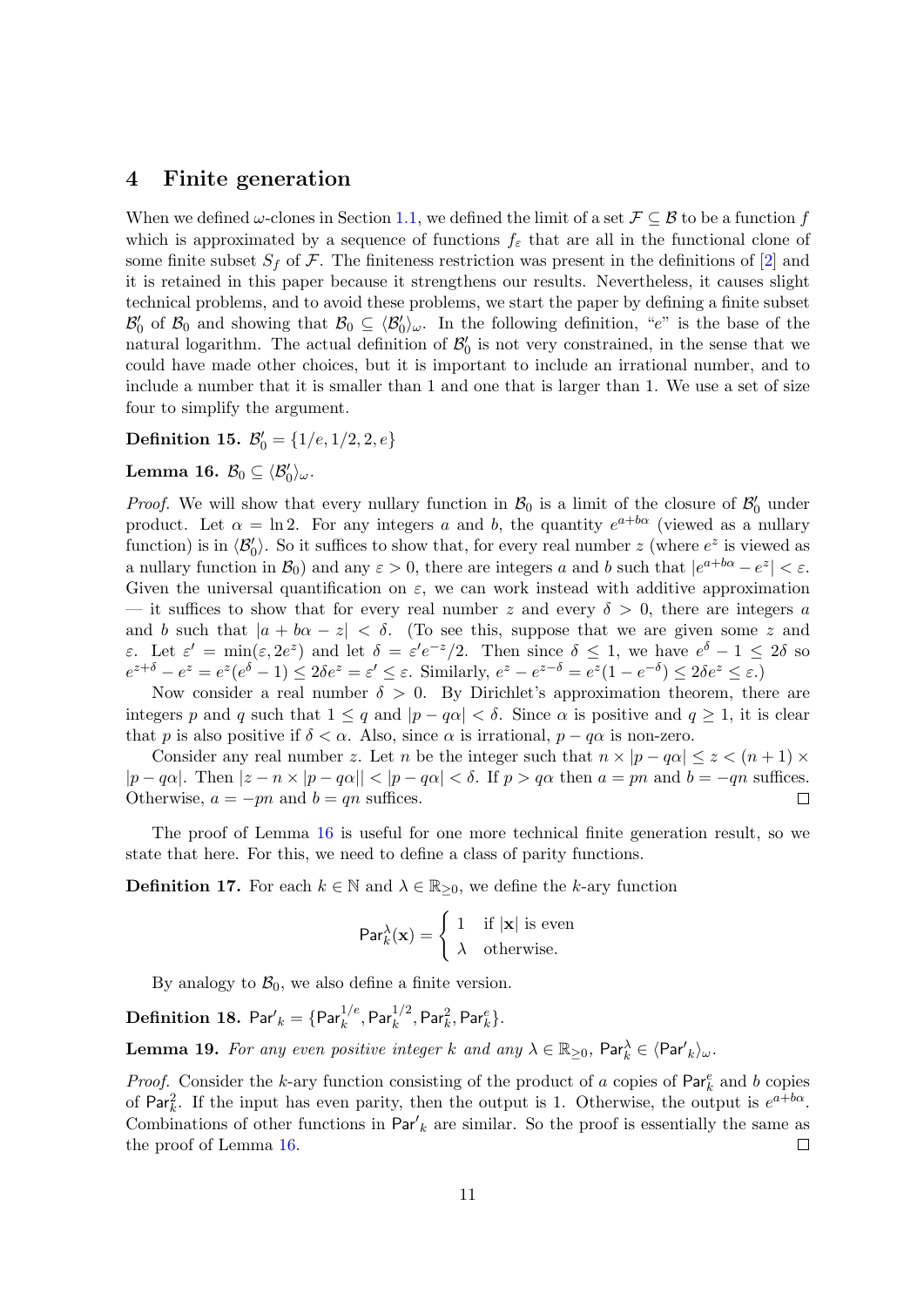## <span id="page-11-0"></span>5 The Ising model

Recall the definition of  $I_2^{\lambda}$  from Definition [4,](#page-5-1) the definition of Ferrolsing and AntiFerrolsing from Definition [8](#page-6-0) and the definition of  $\mathcal{I}_{\text{anti}}$  from Definition [9.](#page-7-0) The following lemma is well known. We include it (with its standard proof) for completeness.

<span id="page-11-2"></span>Lemma 20. Ferrolsing  $\subseteq$   $\langle$  AntiFerrolsing,  $\mathcal{B}_0 \rangle$ .

*Proof.* We must show that  $I_2^{\lambda} \in \langle$  AntiFerrolsing,  $\mathcal{B}_0 \rangle$  for all  $\lambda \in [0, 1]$ . For  $\lambda = 0$ ,  $I_2^{\lambda} = \text{EQ}$ , which is in every functional clone by definition. For  $\lambda = 1$ ,  $I_2^{\lambda} \in$  AntiFerrolsing by definition. Any other function in Ferrolsing is of the form  $I_2^{\lambda}$  for some  $\lambda \in (0,1)$ . Let  $\lambda' = \lambda/(1-\sqrt{1-\lambda^2})$ . Note that  $\lambda'$  is decreasing as  $\lambda$  increases, and that  $\lambda' > 1$  so  $I_2^{\lambda'} \in$  AntiFerrolsing. Then note that  $I_2^{\lambda}(x, y) = \frac{1}{1 + \lambda'^2} \sum_w I_2^{\lambda'}$  $I_2^{\lambda'}(x,w)I_2^{\lambda'}$  $\chi^{\lambda'}(w, y)$  since the weight is 1 if  $x = y$  and  $(2\lambda')/(1 + \lambda'^2) =$  $\lambda$ , otherwise.  $\Box$ 

The construction in the proof of the following lemma is based on one from the proof of [\[10,](#page-38-8) Lemma 3.3]. There are more efficient constructions, for example [\[12,](#page-38-9) Lemma 3.26] but we don't need them here.

<span id="page-11-1"></span>**Lemma 21.** Consider  $I_2^{\lambda}$  and  $I_2^{\lambda'}$  $\mathcal{L}_2^{\lambda'}$  in AntiFerrolsing  $with\; \lambda>1.$  Then  $I_2^{\lambda'}\in\langle\{I_2^\lambda\}\cup\mathcal{B}_0'\rangle_\omega.$ 

*Proof.* By the definition of AntiFerrolsing,  $\lambda' \geq 1$ . If  $\lambda' = 1$  then  $I_2^{\lambda'}$  $\lambda'$  is the arity-2 constant function (with output 1). This can be obtained from the constant 1 by introducing two fictitious arguments, so it is in  $\langle \{I_2^{\lambda}\}\cup \mathcal{B}_0 \rangle_{\omega}$ .

So suppose  $\lambda' > 1$ . Let  $y = 1/\lambda$  and let f be the symmetric arity-2 function  $[y^{1/2}, y^{-1/2}, y^{1/2}]$ , using the symmetric function notation from Section [2.](#page-5-0) For every positive integer  $t$ , let  $F_{1,t}(x_1, x_2) = f(x_1, x_2)^t$ . For every integer  $\ell > 1$ , let  $X_{\ell}$  be the tuple of variables in  ${x_{i,j} | 1 \leq i \leq t, 1 \leq j \leq \ell-1}$  and let

$$
F_{\ell,t}(x_1,x_2) = \sum_{X_{\ell}} \prod_{i=1}^t \left( f(x_1,x_{i,1}) \left( \prod_{j=1}^{\ell-2} f(x_{i,j},x_{i,j+1}) \right) f(x_{i,\ell-1},x_2) \right).
$$

Note that the quantity  $y^{1/2}$  can be viewed as a nullary function, so by Lemma [16,](#page-10-0)  $y^{1/2}$  is a limit of  $\langle \mathcal{B}'_0 \rangle$ . Since  $f = y^{1/2} I_2^{\lambda}$  $f = y^{1/2} I_2^{\lambda}$  $f = y^{1/2} I_2^{\lambda}$ , Lemma 1 shows that f is a limit of  $\langle \{I_2^{\lambda}\} \cup \mathcal{B}'_0 \rangle$ . Finally, since  $F_{\ell,t}$  is formed by summing products of functions in  $\mathcal{A}(\{f\})$ , Lemma [1](#page-4-1) shows that  $F_{\ell,t}$  is also a limit of  $\langle \{I_2^{\lambda}\}\cup \mathcal{B}_0' \rangle$ .

We wish to show that  $I_2^{\lambda'}$  $\mathcal{L}_2^{\lambda'}$  is a limit of  $\langle \{I_2^{\lambda}\}\cup \mathcal{B}_0'\rangle$ . To do this, we will show that, for every  $0 < \varepsilon < 1$ , there are positive integers t and  $\ell$  and a non-negative constant c (viewed as a limit of  $\langle \mathcal{B}'_0 \rangle$ ) such that

$$
\max_{(x_1,x_2)\in\{0,1\}^2} |I_2^{\lambda'}(x_1,x_2)-cF_{\ell,t}(x_1,x_2)| < \varepsilon.
$$

To see this, consider the following mutual recurrences.

$$
\begin{aligned} m_{\ell} &= \left\{ \begin{array}{ll} y^{1/2}, & \mbox{if } \ell=1,\\ y^{1/2}m_{\ell-1}+y^{-1/2}b_{\ell-1}, & \mbox{if } \ell>1. \end{array} \right. \\ b_{\ell} &= \left\{ \begin{array}{ll} y^{-1/2}, & \mbox{if } \ell=1,\\ y^{-1/2}m_{\ell-1}+y^{1/2}b_{\ell-1}, & \mbox{if } \ell>1. \end{array} \right. \end{aligned}
$$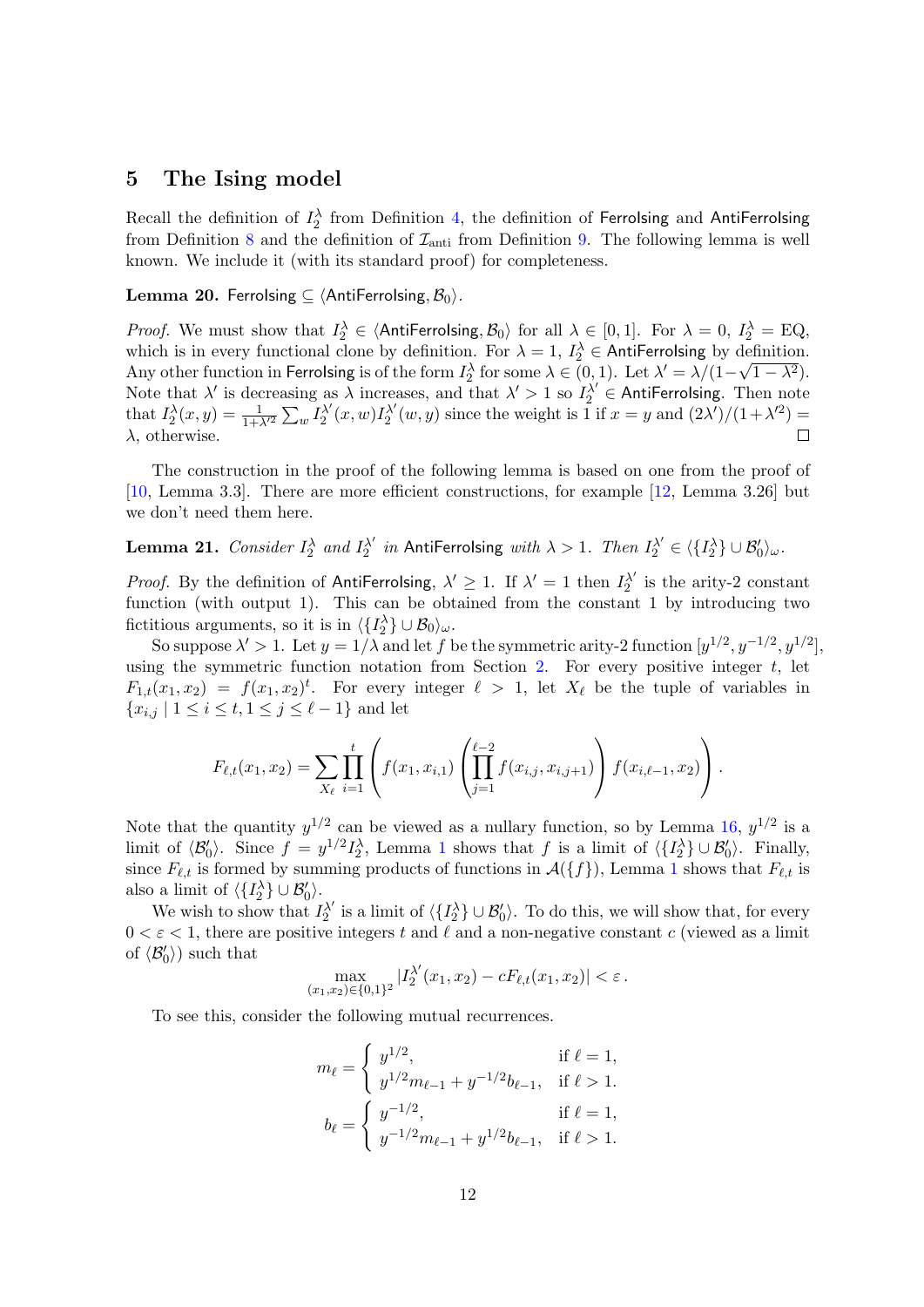First, consider  $t = 1$ . Renaming the variables  $\{x_{1,1}, \ldots, x_{1,\ell-1}\}$  to  $\{x_3, \ldots, x_{\ell+1}\}$ , the definition of  $F_{\ell,t}$  (for  $\ell > 1$ ) can be written as

$$
F_{\ell,1}(x_1, x_2) = \sum_{(x_3,\dots,x_{\ell+1})} f(x_1, x_3) \left( \prod_{j=3}^{\ell} f(x_j, x_{j+1}) \right) f(x_{\ell+1}, x_2).
$$

From the recurrences, it is easy to see that  $F_{\ell,1}(0, 0) = F_{\ell,1}(1, 1) = m_{\ell}$  ("m" stands for "monochromatic") and  $F_{\ell,1}(0, 1) = F_{\ell,1}(1, 0) = b_{\ell}$  ("b" stands for "bichromatic"). Thus, for general t,  $F_{\ell,t}(0,0) = F_{\ell,t}(1,1) = m_{\ell}^t$  and  $F_{\ell,t}(0,1) = F_{\ell,t}(1,0) = b_{\ell}^t$ .

Now the solution to the recurrences is

$$
m_{\ell} = y^{-\ell/2}((y+1)^{\ell} + (y-1)^{\ell})/2
$$
  

$$
b_{\ell} = y^{-\ell/2}((y+1)^{\ell} - (y-1)^{\ell})/2.
$$

Thus, since  $0 < y < 1$ , for odd  $\ell$  we have

$$
\frac{b_{\ell}}{m_{\ell}} = 1 + \frac{2}{\left(\frac{1+y}{1-y}\right)^{\ell} - 1}.
$$

So finally, given  $0 < \varepsilon < 1$ , let  $\ell$  be the smallest odd integer so that

$$
\left(\frac{1+y}{1-y}\right)^{\ell} > 1 + \frac{2\lambda'}{\varepsilon}.
$$

Let  $t$  be the smallest integer so that

$$
\left(1 + \frac{2}{\left(\frac{1+y}{1-y}\right)^{\ell} - 1}\right)^{t} > \lambda'.
$$

Let  $c = m_{\ell}^{-t}$ . Then  $cF_{\ell,t}(0,0) = cF_{\ell,t}(1,1) = 1$ . Also  $cF_{\ell,t}(0,1) = cF_{\ell,t}(1,0) = (b_{\ell}/m_{\ell})^t$  so

$$
\lambda' < cF_{\ell,t}(0,1) = cF_{\ell,t}(1,0) = \left(1 + \frac{2}{\left(\frac{1+y}{1-y}\right)^{\ell} - 1}\right)^{t}
$$
\n
$$
= \left(1 + \frac{2}{\left(\frac{1+y}{1-y}\right)^{\ell} - 1}\right)^{t-1} \left(1 + \frac{2}{\left(\frac{1+y}{1-y}\right)^{\ell} - 1}\right)
$$
\n
$$
\leq \lambda' \left(1 + \frac{\varepsilon}{\lambda'}\right) < \lambda' + \varepsilon,
$$

as required.

<span id="page-12-0"></span>**Corollary 22.** For any  $\lambda > 1$ ,  $\langle I_2^{\lambda} \cup \mathcal{B}'_0 \rangle_{\omega} = \mathcal{I}_{\text{anti}}$ .

*Proof.* Recall from definition [9](#page-7-0) that  $\mathcal{I}_{\text{anti}} = \langle$  AntiFerrolsing  $\cup \mathcal{B}_0\rangle_\omega$  and from Definition [8](#page-6-0) that for any  $\lambda > 1$ ,  $I_2^{\lambda} \in$  AntiFerrolsing. This shows  $\langle I_2^{\lambda} \cup \mathcal{B}'_0 \rangle_{\omega} \subseteq \mathcal{I}_{\text{anti}}$ . To see that  $\mathcal{I}_{\text{anti}} \subseteq \langle I_2^{\lambda} \cup \mathcal{B}'_0 \rangle_{\omega}$  we only need to show that for any  $I_2^{\lambda} \in \mathcal{I}_{\text{anti}}$ ,  $I_2^{\lambda} \in \langle I_2^{\lambda} \cup \mathcal{B}'_0 \rangle_{\omega}$ , and this is Lemma [21.](#page-11-1)  $\Box$ 

 $\Box$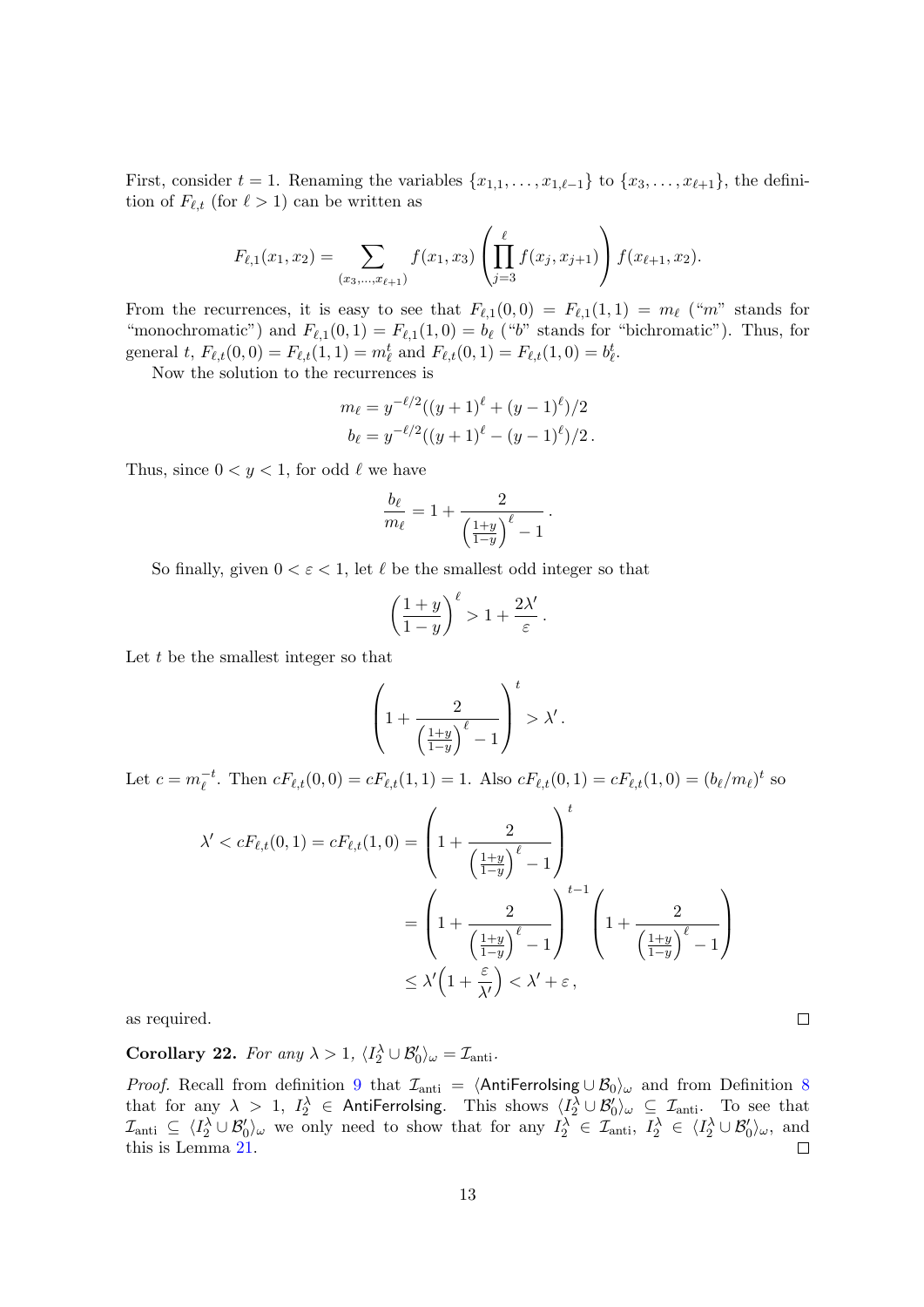**Lemma 23.** Consider  $I_2^{\lambda}$  and  $I_2^{\lambda'}$  $\mathcal{L}_2^{\lambda'}$  in Ferrolsing with  $0 < \lambda < 1$ . Then  $I_2^{\lambda'} \in \langle \{I_2^{\lambda}\} \cup \mathcal{B}_0' \rangle_{\omega}$ .

*Proof.* As in the proof of Lemma [21,](#page-11-1) the proof is straightforward if  $\lambda' \in \{0,1\}$ , so assume  $0 < \lambda' < 1$ . Define y, f and  $F_{\ell,t}$  as in the proof of Lemma [21.](#page-11-1) Note that  $y > 1$ , so

$$
\frac{m_{\ell}}{b_{\ell}} = 1 + \frac{2}{\left(\frac{y+1}{y-1}\right)^{\ell} - 1}.
$$

Given  $0 < \varepsilon < 1$ , let  $\ell$  be the smallest positive integer so that

$$
\left(\frac{y+1}{y-1}\right)^{\ell} > 1 + \frac{2}{\varepsilon}.
$$

Let  $t$  be the largest integer so that

$$
\left(1+\frac{2}{\left(\frac{y+1}{y-1}\right)^\ell-1}\right)^{t-1}\leq \frac{1}{\lambda'}.
$$

Let  $c = \lambda' b^{-t}_{\ell}$  $e^{-t}$ . Then  $cF_{\ell,t}(0,1) = cF_{\ell,t}(1,0) = \lambda'$ . Also  $cF_{\ell,t}(0,0) = cF_{\ell,t}(1,1) = \lambda'm_{\ell}^t/b_{\ell}^t$  and  $m_\ell^t/b_\ell^t > 1/\lambda'$ , so

$$
1 < cF_{\ell,t}(0,0) = cF_{\ell,t}(1,1) = \lambda' \left(1 + \frac{2}{\left(\frac{y+1}{y-1}\right)^{\ell} - 1}\right)^{t}
$$
  
=  $\lambda' \left(1 + \frac{2}{\left(\frac{y+1}{y-1}\right)^{\ell} - 1}\right)^{t-1} \left(1 + \frac{2}{\left(\frac{y+1}{y-1}\right)^{\ell} - 1}\right)$   
< 1 + \varepsilon,

as required.

The proof of the following corollary is straightforward and is essentially identical to the proof of Corollary [22.](#page-12-0)

 $\Box$ 

<span id="page-13-0"></span>**Corollary 24.** For any  $\lambda \in (0,1)$ ,  $\langle I_2^{\lambda} \cup \mathcal{B}'_0 \rangle_{\omega} = \mathcal{I}_{\text{ferro}}$ .

### <span id="page-13-2"></span>6  $\omega$ -clones defined by Fourier coefficients

### 6.1 Properties of Fourier coefficients

The proofs of the following three lemmas are routine calculations and we defer them to Appendix [A.](#page-38-10)

<span id="page-13-1"></span>**Lemma 25.** Let f and g be functions in  $\mathcal{B}_k$ .

(i) For any permutation  $\pi$  of [k],  $\widehat{f^{\pi}}(\mathbf{x}) = \widehat{f}(\pi(\mathbf{x}))$ .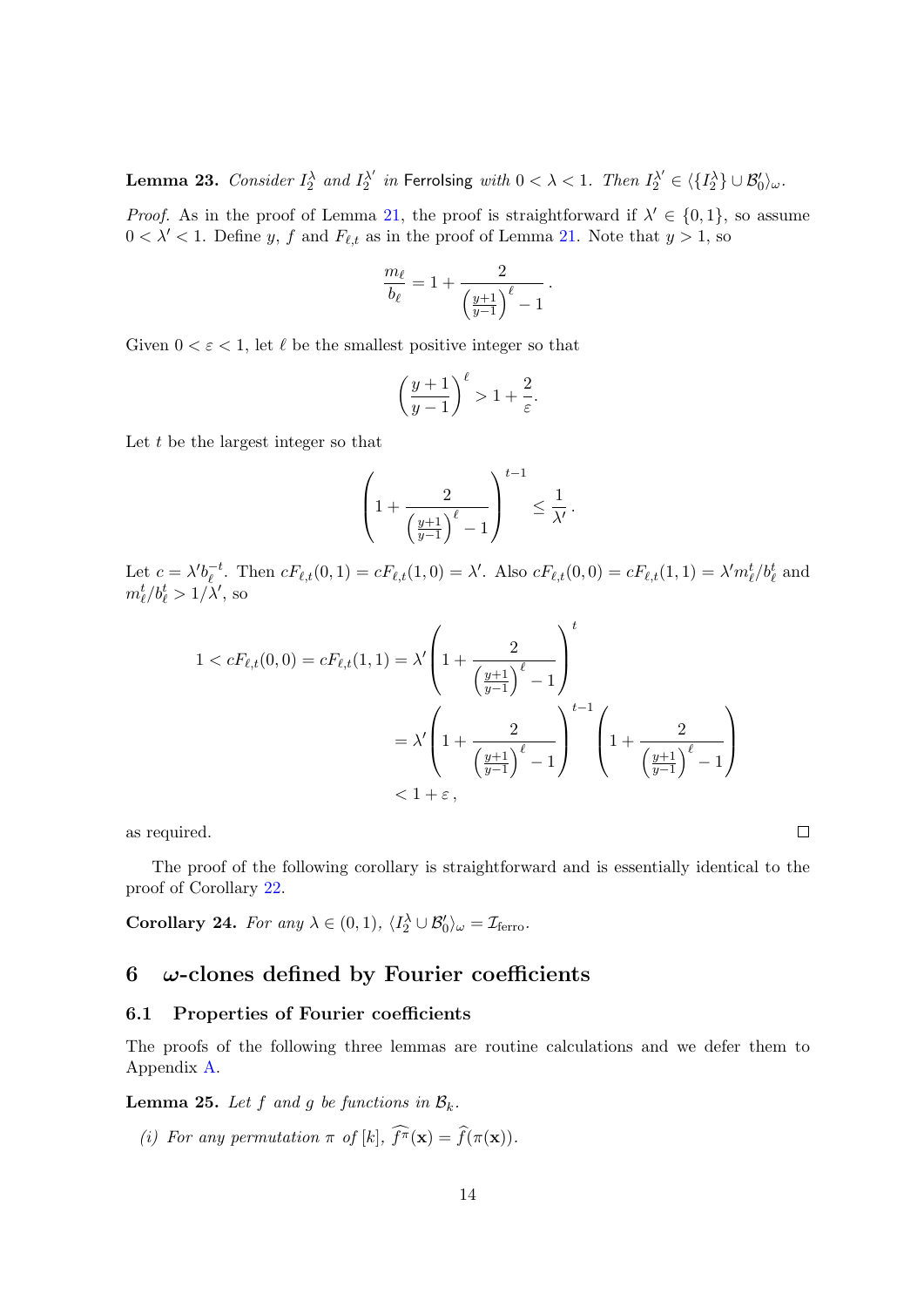- (ii) If  $h(\mathbf{x}z) = f(\mathbf{x})$ , then  $\widehat{h}(\mathbf{x}0) = \widehat{f}(\mathbf{x})$  and  $\widehat{h}(\mathbf{x}1) = 0$ .
- (iii) If  $h(\mathbf{x}) = f(\mathbf{x}0) + f(\mathbf{x}1)$ , then  $\widehat{h}(\mathbf{x}) = 2\widehat{f}(\mathbf{x}0)$ .
- (iv) If  $h(\mathbf{x}) = f(\overline{\mathbf{x}})$ , then  $\widehat{h}(\mathbf{x}) = (-1)^{|\mathbf{x}|} \widehat{f}(\mathbf{x})$ .
- (v) If  $||q f||_{\infty} < \varepsilon$ , then  $||\widehat{q} \widehat{f}||_{\infty} < \varepsilon$ .
- (vi) If  $k = 0$  then  $\hat{f} = f$ .

It is also well-known (see, e.g., [\[8,](#page-37-6) [17\]](#page-38-11)) that, if  $f, g \in \mathcal{B}_k$ , and h is defined by  $h(\mathbf{x}) =$  $f(\mathbf{x}) g(\mathbf{x})$ , then  $\hat{h}$  is given by the convolution

<span id="page-14-2"></span>
$$
\widehat{h}(\mathbf{x}) = \sum_{\mathbf{w} \in \{0,1\}^k} \widehat{f}(\mathbf{w}) \, \widehat{g}(\mathbf{w} \oplus \mathbf{x}). \tag{1}
$$

We will later need to know the Fourier coefficients of hypergraph Ising functions and of the parity functions defined in Definition [17.](#page-10-1)

<span id="page-14-0"></span>**Lemma 26.** For any k and  $\lambda$ ,

$$
\widehat{I}_k^{\lambda}(\mathbf{x}) = \begin{cases}\n\lambda + (1 - \lambda)/2^{k-1} & \text{if } \mathbf{x} = \mathbf{0} \\
(1 - \lambda)/2^{k-1} & \text{if } |\mathbf{x}| \text{ is even and positive} \\
0 & \text{if } |\mathbf{x}| \text{ is odd.}\n\end{cases}
$$

<span id="page-14-3"></span>**Lemma 27.** For any k and  $\lambda$ ,  $\widehat{\text{Par}}_k^{\lambda}(\mathbf{0}) = \frac{1}{2}(1 + \lambda)$ ,  $\widehat{\text{Par}}_k^{\lambda}(\mathbf{1}) = \frac{1}{2}(1 - \lambda)$  and  $\widehat{\text{Par}}_k^{\lambda}(\mathbf{x}) = 0$  for any  $\mathbf{x} \notin \{0,1\}.$ 

### 6.2  $\mathcal{P}$  and  $\mathcal{PN}$

Recall from Definition [8](#page-6-0) that  $P$  is the class of functions f such that  $\hat{f}(\mathbf{x}) \geq 0$  for all x, and that PN is the class of functions f such that  $\hat{f}(\mathbf{x}) > 0$  if  $|\mathbf{x}|$  is even and  $\hat{f}(\mathbf{x}) < 0$  if  $|\mathbf{x}|$  is odd. We first show that  $P$  and  $PN$  are  $\omega$ -clones, and that they contain  $\mathcal{B}_0$ .

<span id="page-14-1"></span>**Theorem 28.**  $\langle \mathcal{P} \rangle_{\omega} = \mathcal{P}$  and  $\mathcal{B}_0 \subseteq \mathcal{P}$ .

*Proof.* By the definition of  $\omega$ -clones, the fact that  $\mathcal P$  is an  $\omega$ -clone follows from the fact that it contains EQ and that it is closed under the various operations.

- It is easily verified (for example, apply Lemma [26](#page-14-0) with  $\lambda = 0$ ) that  $\widehat{EQ} = \frac{1}{2}EQ$ , which is a non-negative function. Therefore,  $EQ \in \mathcal{P}$ .
- For closure under permuting arguments, suppose that  $f \in \mathcal{P}$  and let  $h = f^{\pi}$  for some permutation  $\pi$ . By Lemma [25](#page-13-1)[\(i\)](#page-38-12),  $\hat{f}$  and  $\hat{h}$  have the same range, so  $\hat{h}$  is a nonnegative function, so  $h \in \mathcal{P}$ .
- For closure under introducing fictitious arguments, let  $f \in \mathcal{P}$  and define  $h(\mathbf{x}y) = f(\mathbf{x})$ . Then  $h \in \mathcal{P}$  because, by Lemma [25](#page-13-1)[\(ii\)](#page-38-13), every Fourier coefficient of h is either zero or a Fourier coefficient of f.
- For closure under summation, let  $f \in \mathcal{P}$  and define  $h(\mathbf{x}) = f(\mathbf{x}0) + f(\mathbf{x}1)$ . By Lemma [25](#page-13-1)[\(iii\)](#page-38-14),  $\widehat{h}(\mathbf{x}) = 2\widehat{f}(\mathbf{x}0) \geq 0$  for any **x**, so  $h \in \mathcal{P}$ .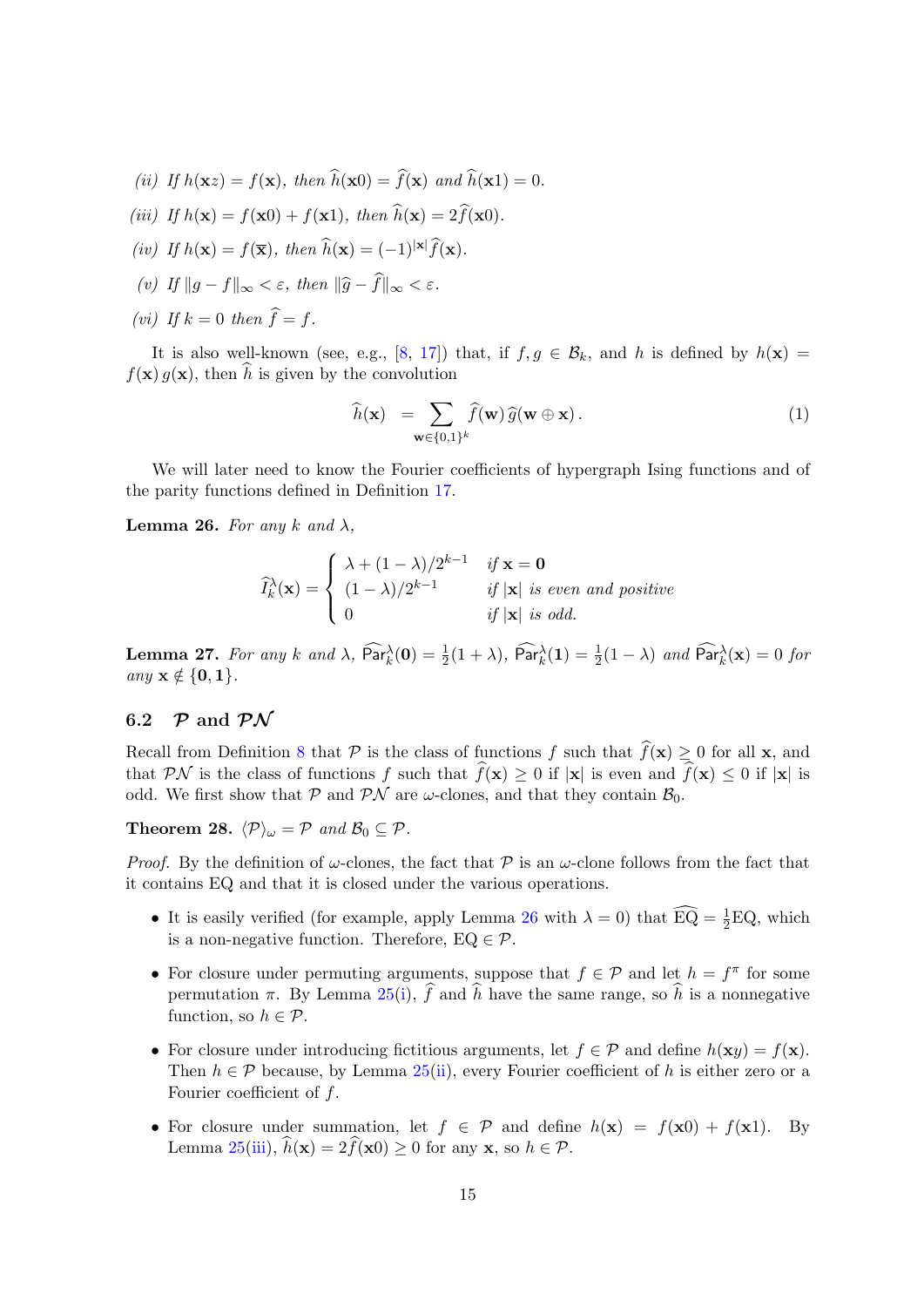- For closure under products, let  $f, g \in \mathcal{P}$ .  $fg(\mathbf{x}) = \sum_{\mathbf{w}} f(\mathbf{w}) \hat{g}(\mathbf{w} \oplus \mathbf{x}) \geq 0$ , since every term of the sum is poppositive so  $f \in \mathcal{P}$ . term of the sum is nonnegative, so  $fg \in \mathcal{P}$ .
- For closure under limits, let f be a function and suppose that, for every  $\varepsilon > 0$ , there is some  $f_{\varepsilon} \in \mathcal{P}$  with  $||f_{\varepsilon} - f||_{\infty} < \varepsilon$  (this is a weaker condition than requiring all such  $f_{\varepsilon}$  to be in  $\langle \mathcal{G} \rangle$  for some finite  $\mathcal{G} \subseteq \mathcal{P}$ ). Then, by Lemma [25\(](#page-13-1)[v\)](#page-38-15),  $\|\widehat{f}_{\varepsilon} - \widehat{f}\|_{\infty} < \varepsilon$ . In particular,  $\hat{f}_{\varepsilon}(\mathbf{x}) \ge 0$  for all **x** so, for all **x** and all  $\varepsilon > 0$ ,  $\hat{f}(\mathbf{x}) > -\varepsilon$ . Therefore,  $\hat{f}(\mathbf{x}) \ge 0$  and  $f \in \mathcal{P}$ .

We now show that  $\mathcal{B}_0 \subseteq \mathcal{P}$ . Consider any  $c \in \mathbb{R}_{\geq 0}$  and let  $f_c$  be the nullary function in  $\mathcal{B}_0$ with range  ${c}$ . Let  $g_c$  be the unary function defined by  $g_c(0) = g_c(1) = c/2$ .  $\hat{g}_c(0) = c$  and  $\widehat{g}_c(1) = 0$ , so  $g_c \in \mathcal{P}$ . But  $f_c(x_1) = \sum_{x_1} g_c(x_1)$  and  $\omega$ -clones are closed under summation, so  $f_c \in \mathcal{P}$ .  $\Box$ 

**Definition 29.** Consider a function  $f \in \mathcal{B}_k$ . We define the *complement*  $\overline{f}$  of f by  $\overline{f}(\mathbf{x}) = f(\overline{\mathbf{x}})$ .

<span id="page-15-1"></span>**Theorem 30.**  $\langle \mathcal{PN} \rangle_{\omega} = \mathcal{PN}$  and  $\mathcal{B}_0 \subseteq \mathcal{PN}$ .

*Proof.* By Lemma [25](#page-13-1)[\(iv\)](#page-38-16),  $\mathcal{PN} = \{f \mid \overline{f} \in \mathcal{P}\}\$ . We first show that  $\mathcal{PN}$  is an  $\omega$ -clone.

- Since  $\overline{EQ} = EQ$  and P contains EQ, PN also contains EQ.
- For closure under permuting arguments, let f be a k-ary function in  $\mathcal{PN}$  and let  $\pi$  be a permutation of [k]. By Lemma [25\(](#page-13-1)[i\)](#page-38-12),  $f^{\pi}(\mathbf{x}) = f(\pi(\mathbf{x}))$  and, since  $|\mathbf{x}| = |\pi(\mathbf{x})|$ , we have  $f^{\pi} \in \mathcal{PN}.$
- For closure under introducing fictitious arguments, let  $f \in \mathcal{PN}$  and define  $h(\mathbf{x}y) = f(\mathbf{x})$ . Then  $\overline{h}(\mathbf{x}y) = h(\overline{\mathbf{x}y}) = f(\overline{\mathbf{x}}) = \overline{f}(\mathbf{x}) \in \mathcal{P}$ , so  $h \in \mathcal{PN}$ .
- For closure under summation, let  $f \in \mathcal{PN}$ , so  $\overline{f} \in \mathcal{P}$ . Define  $h(\mathbf{x}) = f(\mathbf{x}0) + f(\mathbf{x}1)$ . Then  $\overline{h}(\mathbf{x}) = h(\overline{\mathbf{x}}) = f(\overline{\mathbf{x}}0) + f(\overline{\mathbf{x}}1) = \overline{f}(\mathbf{x}1) + \overline{f}(\mathbf{x}0) \in \mathcal{P}$ , so  $h \in \mathcal{PN}$ .
- For closure under products, suppose  $f, g \in \mathcal{PN}$  and let  $h(\mathbf{x}) = f(\mathbf{x}) g(\mathbf{x})$ . Then  $\overline{h}(\mathbf{x}) =$  $h(\overline{\mathbf{x}}) = f(\overline{\mathbf{x}}) g(\overline{\mathbf{x}}) = \overline{f}(\mathbf{x}) \overline{g}(\mathbf{x}) \in \mathcal{P}$ , so  $h \in \mathcal{PN}$ .
- For closure under limits, let f be a function and suppose that, for all  $\varepsilon > 0$ , there is some  $f_{\varepsilon} \in \mathcal{PN}$  such that  $||f_{\varepsilon} - f||_{\infty} < \varepsilon$ . We must show that  $f \in \mathcal{PN}$ . By Lemma [25](#page-13-1)[\(v\)](#page-38-15),  $||f_{\varepsilon} - f||_{\infty} < \varepsilon$ . In particular,  $f_{\varepsilon}(\mathbf{x}) \ge 0$  for all even-weight  $\mathbf{x}$ , and  $f_{\varepsilon}(\mathbf{x}) \leq 0$  for all odd-weight **x**. Therefore, for all even-weight **x**, and all  $\varepsilon > 0$ ,  $\widehat{f}(\mathbf{x}) > -\varepsilon$ , so  $\widehat{f}(\mathbf{x}) \geq 0$ . Similarly,  $\widehat{f}(\mathbf{x}) \leq 0$  for all odd-weight  $\mathbf{x}$ , so  $f \in \mathcal{PN}$ .

The proof that  $\mathcal{B}_0 \subseteq \mathcal{PN}$  is the same as the proof that  $\mathcal{B}_0 \subseteq \mathcal{P}$  (see the proof of Theorem [28\)](#page-14-1).  $\Box$ 

We now investigate the position of  $P$  and  $PN$  in the lattice  $\mathcal{L}'$  from Theorem [10.](#page-8-1) To do this, we use two technical lemmas, which we will also use in Section [7.2.](#page-22-1)

<span id="page-15-0"></span>**Lemma 31.** Let  $f \in \mathcal{B}_n$ . If  $\widehat{f}(\mathbf{a}) < 0$  for some  $\mathbf{a} \in \{0,1\}^n$ , then there is a function  $g \in \langle \{f\} \rangle$ such that  $\hat{q}(1) < 0$ .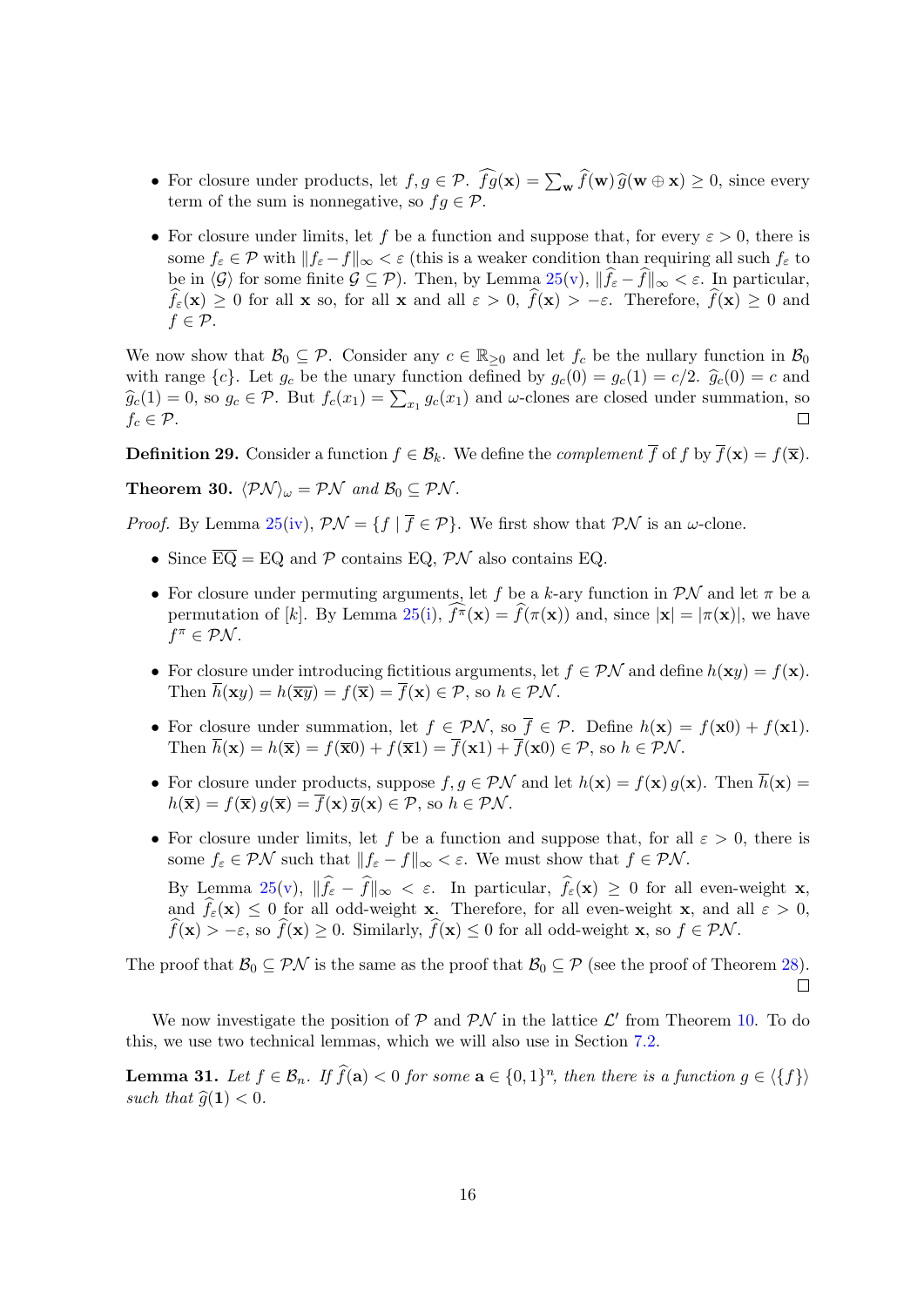*Proof.* Since  $\widehat{f}(\mathbf{a}) \neq 0$ , f cannot be the constant zero function. Therefore,  $f(\mathbf{x}) > 0$  for some  $\mathbf{x} \in \{0,1\}^n$ , which means that  $\widehat{f}(\mathbf{0}) > 0$ , so  $\mathbf{a} \neq \mathbf{0}$ . Since functional clones are closed under permuting arguments, and (by Lemma [25\(](#page-13-1)[i\)](#page-38-12)), permuting arguments just permutes Fourier coefficients, we may assume that, for some  $k \in [n]$ ,  $a_1 = \cdots = a_k = 1$  and  $a_{k+1} = \cdots = a_n = 0$ . Let

$$
g(x_1,\ldots,x_k) = \sum_{x_{k+1},\ldots,x_n} f(x_1,\ldots,x_n).
$$

By Lemma  $25(iii)$  $25(iii)$ ,  $\hat{q}(1) = 2^{n-k} \hat{f}(\mathbf{a}) < 0$ .

<span id="page-16-2"></span>**Definition 32.** A function  $f: \{0,1\}^k \to \mathbb{R}_{\geq 0}$  is *permissive* if its range is  $\mathbb{R}_{> 0}$ .

<span id="page-16-0"></span>**Lemma 33.** Let  $f \in \mathcal{B}_n$  with  $\widehat{f}(1) < 0$ . Then, for every  $k > 0$ , there is a k-ary permissive function  $h \in \langle \{f, \text{Par}_{k+n}^{1/2} \} \rangle$  such that  $\widehat{h}(\mathbf{1}) < 0$ .

*Proof.* Let  $\mathbf{x} = (x_1, \ldots, x_k)$  and  $\mathbf{y} = (y_1, \ldots, y_n)$ . Define the functions

$$
f'(\mathbf{x}, \mathbf{y}) = f(\mathbf{y})
$$
  
\n
$$
g(\mathbf{x}, \mathbf{y}) = \text{Par}_{k+n}^{1/2}(\mathbf{x}, \mathbf{y}) f'(\mathbf{x}, \mathbf{y})
$$
  
\n
$$
h(\mathbf{x}) = \sum_{\mathbf{y} \in \{0, 1\}^n} g(\mathbf{x}, \mathbf{y}).
$$

Thus,  $h \in \langle \{f, \text{Par}_{k+n}^{1/2} \} \rangle$ . Further, since  $\text{Par}_{k+n}^{1/2}$  is permissive and f is not the constant zero function (because  $f(1) \neq 0$ ), h is also permissive.

For the claim that  $\hat{h}(1) < 0$ , we have the following. The first equality is by Lemma [25\(](#page-13-1)[iii\)](#page-38-14) and the second by Equation  $(1)$  from the beginning of Section [6.](#page-13-2) The third equality is because the first k arguments of f' are fictitious so, by Lemma [25\(](#page-13-1)[ii\)](#page-38-13),  $\hat{f}'(\overline{\mathbf{v}}, \mathbf{w})$  is  $\hat{f}(\mathbf{w})$  when  $\mathbf{v} = \mathbf{1}$ and is zero, otherwise. The final equality is because, by Lemma [27,](#page-14-3)  $\widehat{\text{Par}}_{k+n}^{1/2}(\mathbf{1}, \mathbf{w})$  is  $\frac{1}{4}$  when  $w = 1$  and is zero, otherwise.

$$
\hat{h}(\mathbf{1}) = 2^n \hat{g}(\mathbf{1}, \mathbf{0})
$$
\n
$$
= 2^n \sum_{\mathbf{v} \mathbf{w} \in \{0, 1\}^{k+n}} \widehat{\text{Par}}_{k+n}^{1/2}(\mathbf{v}, \mathbf{w}) \hat{f}'(\overline{\mathbf{v}}, \mathbf{w})
$$
\n
$$
= 2^n \sum_{\mathbf{w} \in \{0, 1\}^n} \widehat{\text{Par}}_{k+n}^{1/2}(\mathbf{1}, \mathbf{w}) \hat{f}(\mathbf{w})
$$
\n
$$
= 2^{n-2} \hat{f}(\mathbf{1}) < 0.
$$

<span id="page-16-1"></span>Lemma 34.  $P$  is maximal in  $B$ .

*Proof.* Consider any  $n$ -ary  $f \in \mathcal{B} \setminus \mathcal{P}$ . By definition,  $\widehat{f}(\mathbf{a}) < 0$  for some  $\mathbf{a} \in \{0,1\}^n$  and, by Lemma [31,](#page-15-0) we may assume that  $\widehat{f}(1) < 0$ . By Lemma [33,](#page-16-0) there is a permissive unary function  $h \in \langle \{f, \text{Par}_{n+1}^{1/2}\} \rangle$  such that  $\widehat{h}(1) < 0$ . By Lemma [27,](#page-14-3)  $\text{Par}_{n+1}^{1/2} \in \mathcal{P}$  for every n, so we have  $h \in \langle \mathcal{P} \cup \{f\}\rangle$ .

Since h is permissive and  $\hat{h}(1) = \frac{1}{2}(h(0) - h(1))$ , we have  $h(1) > h(0) > 0$ . We may further assume that  $h(0) < \frac{1}{2}$  $\frac{1}{2}$  and  $h(1) = 1$ : if this is not the case, replace h with the function  $h'(x) = (h(x)/h(1))^j$  for any sufficiently large integer j. The function h' is in  $\langle \mathcal{P} \cup \{f\} \rangle$  since  $h \in \langle \mathcal{P} \cup \{f\} \rangle$  and nullary functions such as  $1/h(1)$  are in P by Theorem [28.](#page-14-1)

 $\Box$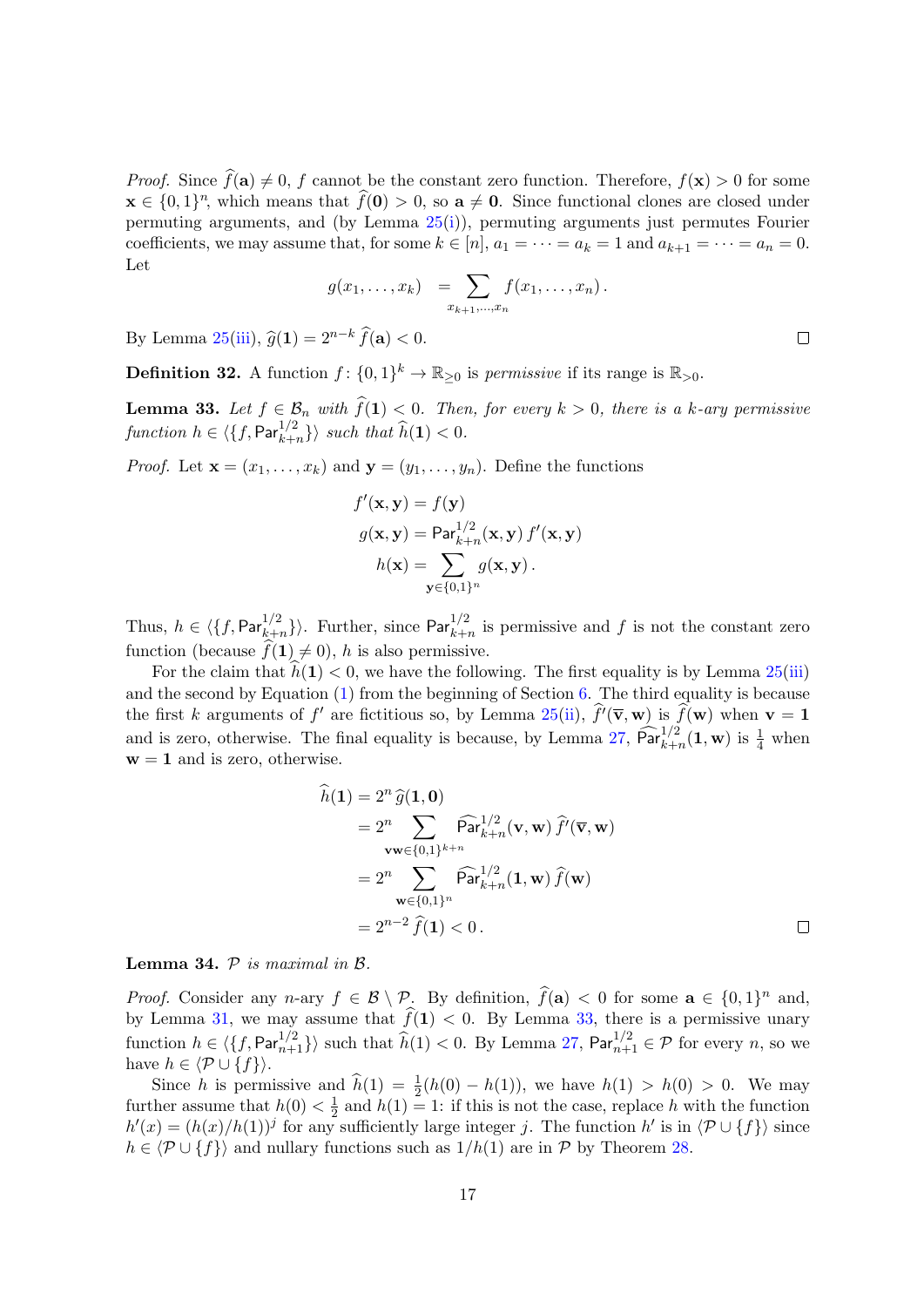Now, consider the symmetric binary function  $g = [h(0)^{-2}, h(0)^{-1}, 0]$ , which is in P by the assumption on  $h$ . We have

$$
\text{NAND}(x, y) = [1, 1, 0] = g(x, y) h(x) h(y) \in \langle \mathcal{P} \cup \{f\} \rangle.
$$

By [\[2,](#page-37-0) Corollary 13.2(ii)], any  $\omega$ -clone that contains NAND, a unary function h such that  $h(1) > h(0) > 0$  and the nullary function 1/2 also contains all of  $\mathcal{B}_1$ . Therefore,  $\mathcal{B}_1 \cup$  ${\text{NAND}} \subseteq \langle \mathcal{P} \cup \{f\}\rangle_\omega$ . By Lemmas 7.1 and 8.1 of [\[2\]](#page-37-0), this implies that that  $\langle \mathcal{P} \cup \{f\}\rangle_\omega = \mathcal{B}$ , so  $P$  is maximal in  $B$ .

<span id="page-17-2"></span>Corollary 35.  $PN$  is maximal in  $B$ .

*Proof.* Let  $f \in \mathcal{B} \setminus \mathcal{PN}$ . By Lemma [25](#page-13-1)[\(iv\)](#page-38-16), we have  $\overline{f} \notin \mathcal{P}$ . We will now show that  $\langle \mathcal{PN} \cup \{f\}\rangle = {\overline{g} \mid g \in \langle \mathcal{P} \cup \{\overline{f}\}\rangle\}.$  To see this, suppose that  $g \in \langle \mathcal{PN} \cup \{f\}\rangle.$  Then g is defined by a summation of a product of functions in  $\mathcal{A}(\mathcal{PN} \cup \{f\})$ . Complementing all of the functions in  $\mathcal{A}(\mathcal{P}N \cup \{f\})$  exchanges the roles of 0's and 1's so the summing the product of the complements defines  $\overline{g}$ . Since the complements of the functions in  $\mathcal{A}(\mathcal{PN} \cup \{f\})$  are in  $\mathcal{A}(\mathcal{P} \cup \{\overline{f}\})$ , this shows that  $\overline{g}$  is in  $\langle \mathcal{P} \cup \{\overline{f}\}\rangle$ . A similar argument gives the other direction. Closing under limits, we get

$$
\langle \mathcal{P} \mathcal{N} \cup \{f\} \rangle_{\omega} = \{ \overline{g} \mid g \in \langle \mathcal{P} \cup \{f\} \rangle_{\omega} \}
$$

$$
= \{ \overline{g} \mid g \in \mathcal{B} \}
$$

$$
= \mathcal{B}.
$$

<span id="page-17-1"></span>Corollary 36.  $\langle \mathcal{P} \cup \mathcal{P} \mathcal{N} \rangle_{\omega} = \mathcal{B}$ 

*Proof.* Consider the symmetric function  $f = [0, 1, 2]$ . We have  $\hat{f} = [1, -\frac{1}{2}]$  $(\frac{1}{2}, 0],$  so  $f \in \mathcal{PN} \setminus \mathcal{P}$ and the result is immediate from maximality of  $P$  in  $B$  (Lemma [34\)](#page-16-1).

## <span id="page-17-3"></span>7 Self-dual functions

Recall from Definition [8](#page-6-0) that  $\mathcal{SD}$  is the class of self-dual functions, i.e., functions for which  $f(\mathbf{x}) = f(\overline{\mathbf{x}})$  for all **x** of appropriate arity.

<span id="page-17-0"></span>**Theorem 37.**  $\langle \mathcal{SD} \rangle_{\omega} = \mathcal{SD}$  and  $\mathcal{B}_0 \subseteq \mathcal{SD}$ .

*Proof.* By the definition of  $\omega$ -clones, the fact that  $\mathcal{SD}$  is an  $\omega$ -clone follows from the fact that it contains EQ and that it is closed under the various operations.

- The equality function is clearly self-dual so it is in  $SD$ .
- For closure under permuting arguments, let  $f \in \mathcal{SD}$  be a k-ary function and let  $\pi$  be a permutation of [k]. Then  $f^{\pi} \in \mathcal{SD}$ , since  $f^{\pi}(\overline{\mathbf{x}}) = f(\pi(\overline{\mathbf{x}})) = f(\overline{\pi(\mathbf{x}})) = f(\pi(\mathbf{x})) =$  $f^{\pi}(\mathbf{x})$ .
- For closure under introducing fictitious arguments, let  $f \in \mathcal{SD}$  and define  $h(\mathbf{x}y) = f(\mathbf{x})$ . Then  $h(\overline{xy}) = f(\overline{x}) = f(x) = h(xy)$ , so h is self-dual.
- For closure under summation, let  $f \in \mathcal{SD}$  and define  $h(\mathbf{x}) = f(\mathbf{x}0) + f(\mathbf{x}1)$ . Then  $h(\overline{\mathbf{x}}) = f(\overline{\mathbf{x}}0) + f(\overline{\mathbf{x}}1) = f(\mathbf{x}1) + f(\mathbf{x}0) = h(\mathbf{x}),$  so  $h \in \mathcal{SD}$ .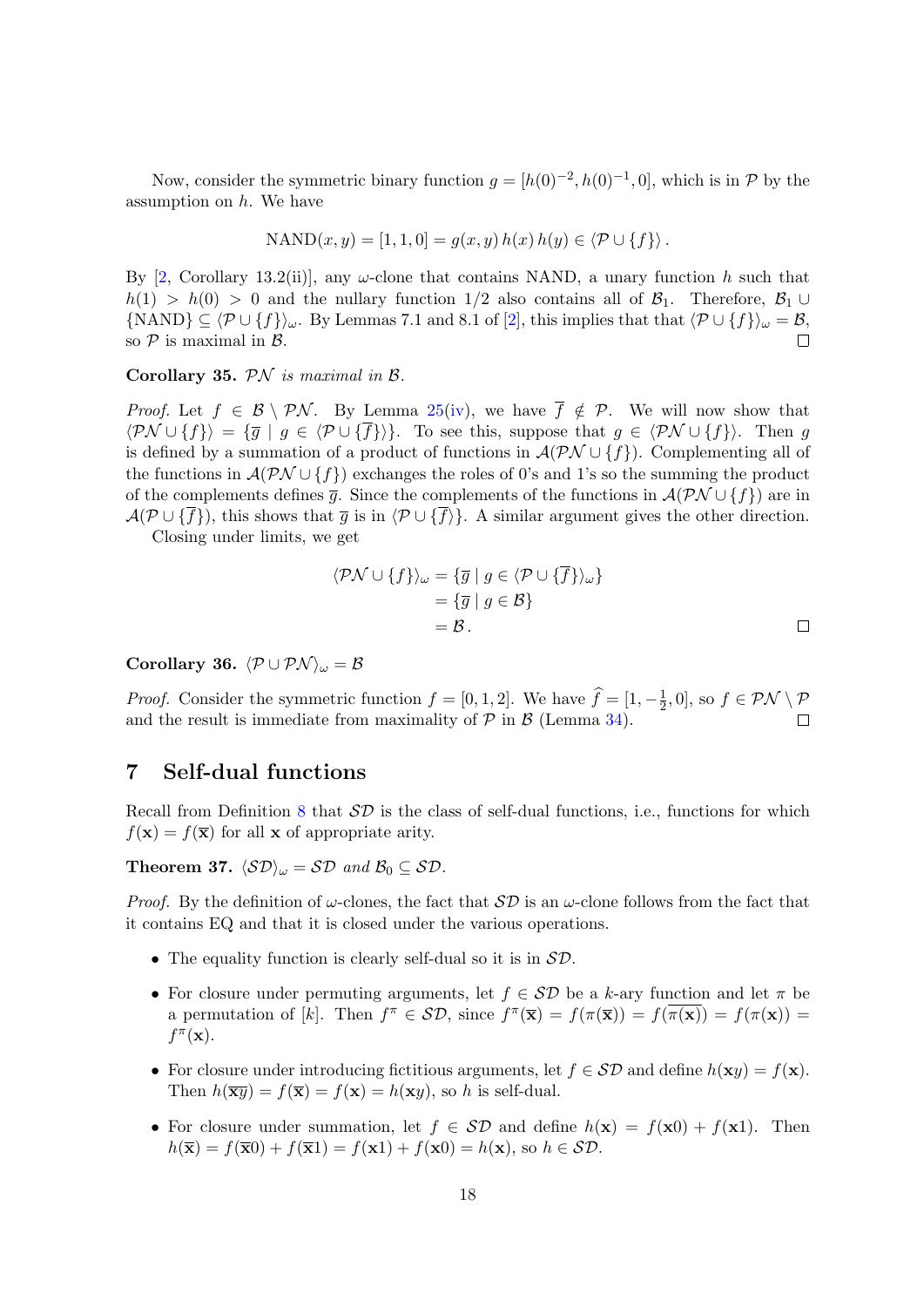- For closure under products, let  $f, g \in \mathcal{SD}$  and consider  $h(\mathbf{x}) = f(\mathbf{x}) g(\mathbf{x})$ . We have  $h(\overline{\mathbf{x}}) = f(\overline{\mathbf{x}}) g(\overline{\mathbf{x}}) = f(\mathbf{x}) g(\mathbf{x}) = h(\mathbf{x}),$  so  $h \in \mathcal{SD}$ .
- For closure under limits, let  $f \in \mathcal{B}$  and suppose that, for all  $\varepsilon > 0$ , there is some  $f_{\varepsilon} \in \mathcal{SD}$ such that  $||f - f_{\varepsilon}||_{\infty} < \varepsilon$ . We must show that  $f \in \mathcal{SD}$ .

For any **x**,  $|f(\mathbf{x}) - f_{\varepsilon}(\mathbf{x})| < \varepsilon$  and  $|f(\overline{\mathbf{x}}) - f_{\varepsilon}(\overline{\mathbf{x}})| < \varepsilon$ . But, since  $f_{\varepsilon}$  is self-dual, this gives  $|f(\overline{\mathbf{x}}) - f_{\varepsilon}(\mathbf{x})| < \varepsilon$ . It follows that  $|f(\mathbf{x}) - f(\overline{\mathbf{x}})| < 2\varepsilon$  for all  $\varepsilon > 0$ , so  $f(\mathbf{x}) = f(\overline{\mathbf{x}})$ , so  $f \in \mathcal{SD}$ .

The proof that  $\mathcal{B}_0 \subseteq \mathcal{SD}$  is the same as the proof that  $\mathcal{B}_0 \subseteq \mathcal{P}$  in the proof of Theorem [28.](#page-14-1)  $\Box$ 

It turns out that the functions in  $\mathcal{SD}$  also have a natural characterisation in terms of their Fourier transforms. This allows us to study the relationship between  $\mathcal{SD}$  and the  $\omega$ -clones from Section [6.](#page-13-2)

<span id="page-18-0"></span>**Lemma 38.** A k-ary function f is in  $\mathcal{SD}$  if and only if  $\widehat{f}(\mathbf{x}) = 0$  for all x with odd Hamming weight.

*Proof.* Suppose  $f \in \mathcal{SD}$ . We have  $f(\mathbf{x}) = f(\overline{\mathbf{x}})$  so, by Lemma [25](#page-13-1)[\(iv\)](#page-38-16),  $\hat{f}(\mathbf{x}) = (-1)^{|\mathbf{x}|} \hat{f}(\mathbf{x})$ . When  $|\mathbf{x}|$  is odd, this implies that  $f(\mathbf{x}) = 0$ .

Conversely, if  $\hat{f}(\mathbf{x}) = 0$  for all x with  $|\mathbf{x}|$  odd, then

$$
2^{k} f(\mathbf{x}) = \sum_{\mathbf{w} \in \{0,1\}^{k}} (-1)^{|\mathbf{w} \wedge \mathbf{x}|} \hat{f}(\mathbf{w})
$$
  
\n
$$
= \sum_{\substack{\mathbf{w} \in \{0,1\}^{k}, \\ |\mathbf{w}| \text{ even}}} (-1)^{|\mathbf{w} \wedge \mathbf{x}|} \hat{f}(\mathbf{w})
$$
  
\n
$$
= \sum_{\substack{\mathbf{w} \in \{0,1\}^{k}, \\ |\mathbf{w}| \text{ even}}} (-1)^{|\mathbf{w} \wedge \overline{\mathbf{x}}|} \hat{f}(\mathbf{w}) = 2^{k} f(\overline{\mathbf{x}}),
$$

so  $f \in \mathcal{SD}$ .

<span id="page-18-1"></span>Theorem 39.  $P \cap SD = P N \cap SD = P \cap PN$ .

Proof. It is immediate from the definitions and Lemma [38](#page-18-0) that each of these is the class of functions f such that  $\hat{f}(\mathbf{x}) \ge 0$  if  $|\mathbf{x}|$  is even and  $\hat{f}(\mathbf{x}) = 0$  if  $|\mathbf{x}|$  is odd. П

Recall from Section [1.3](#page-5-2) that the intersection of two  $\omega$ -clones is an  $\omega$ -clone. In the light of Theorem [39,](#page-18-1) we make the following definition.

**Definition 40.** Let  $SDP$  be the  $\omega$ -clone  $SD \cap P \cap PN$ .

Theorem [39](#page-18-1) makes it clear that  $SDP = P \cap SD = PN \cap SD = P \cap PN$ .

<span id="page-18-2"></span>**Lemma 41.**  $SD$ ,  $P$  and  $PN$  are pairwise incomparable under subset inclusion.

*Proof.* Consider the functions  $f = [0, 1, 0]$  (the binary disequality function),  $g = [2, 1, 0]$  and  $h = [0, 1, 2]$ . We have  $\hat{f} = [\frac{1}{2}, 0, -\frac{1}{2}]$  $\frac{1}{2}$ ,  $\hat{g} = [1, \frac{1}{2}]$  $(\frac{1}{2}, 0]$  and  $\hat{h} = [1, -\frac{1}{2}]$  $\frac{1}{2}$ , 0]. Lemma [38](#page-18-0) and the definitions of  $P$  and  $PN$  imply that, among the three  $\omega$ -clones in the statement, f is only in  $\mathcal{SD}, g$  is only in  $\mathcal{P}$  and h is only in  $\mathcal{PN}$ .  $\Box$ 

 $\Box$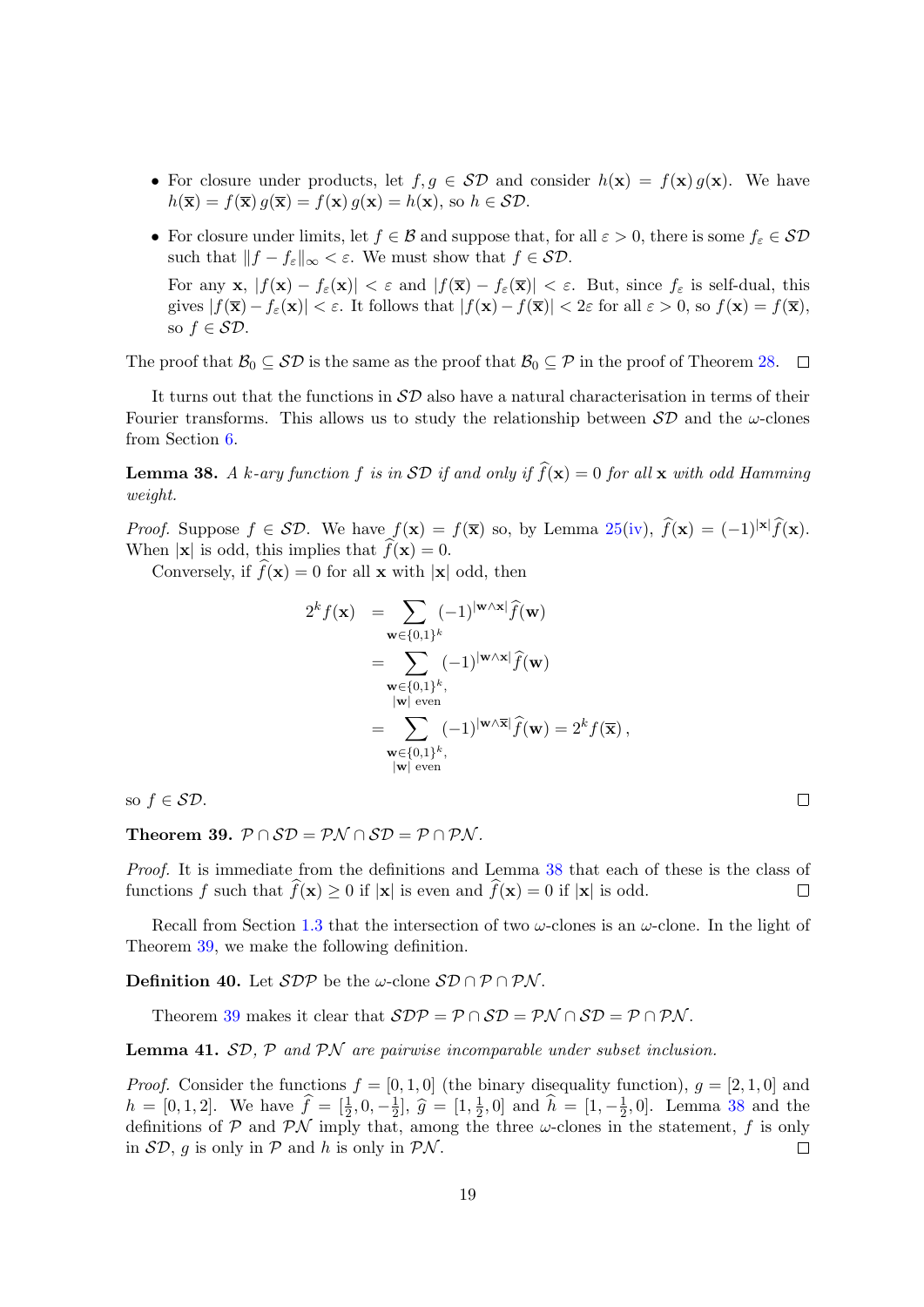For the relationship between  $S\mathcal{D}\mathcal{P}$  and  $\mathcal{H}_{\text{ferro}}$ , we use the concept of log-supermodular functions. A function  $f: \{0,1\}^k \to \mathbb{R}_{\geq 0}$  is log-supermodular if  $f(\mathbf{x} \vee \mathbf{y}) f(\mathbf{x} \wedge \mathbf{y}) \geq f(\mathbf{x}) f(\mathbf{y})$ for all  $\mathbf{x}, \mathbf{y} \in \{0,1\}^k$ , where  $\vee$  and  $\wedge$  are applied bitwise.

**Definition 42.** Let  $LSM$  be the set of all log-supermodular functions.

 $\mathcal{LSM}$  is an  $\omega$ -clone [\[2,](#page-37-0) Lemma 4.2]. Note that all unary functions are trivially logsupermodular. Nullary functions are also log-supermodular, for example, using the proof that  $\mathcal{B}_0 \subset \mathcal{P}$  (proof of Theorem [28\)](#page-14-1).

The following characterisation of permissive log-supermodular functions of arity at least 2 is due essentially to Topkis [\[19\]](#page-38-17) (see also [\[2,](#page-37-0) Lemma 5.1]). It provides a simple way to check that a permissive function is log-supermodular. A 2-pinning of a  $k$ -ary function  $f$  (with  $k \ge 2$ ) is any binary function  $g(x, y) = f(z_1, \ldots, z_k)$  where each  $z_i \in \{0, 1, x, y\}$   $(i \in [k])$ , such that x and y each appear exactly once in the sequence  $z_1, \ldots, z_k$ . It is immediate from the definition that every 2-pinning of a log-supermodular function  $f$  is also log-supermodular. The following lemma states that, for permissive functions, this condition is also sufficient.

<span id="page-19-0"></span>**Lemma 43** ([\[19\]](#page-38-17)). A permissive k-ary function is log-supermodular if, and only if, every 2-pinning of f is log-supermodular.

<span id="page-19-2"></span>Theorem 44.  $\mathcal{H}_{\text{ferro}} \subset \mathcal{SDP}$ .

*Proof.* Inspection of Lemma [26](#page-14-0) shows that  $\mathcal{H}_{\text{ferro}} \subseteq \mathcal{P} \cap \mathcal{PN}$  and, by Theorem [39,](#page-18-1)  $\mathcal{P} \cap \mathcal{PN} =$ SDP. It remains to show that the inclusion is strict.

It is easy to check that every function in FerroHyperIsing $\cup\mathcal{B}_0$  is log-supermodular. It follows that  $\mathcal{H}_{\text{ferro}}$  is a subset of the  $\omega$ -clone of all log-supermodular functions so, in particular, every function in  $\mathcal{H}_{\text{ferro}}$  is log-supermodular.

Consider the 4-ary function  $f = \begin{bmatrix} 13, 4, 1, 4, 13 \end{bmatrix}$ . This function is not log-supermodular by Lemma [43,](#page-19-0) since the pinning  $g(x, y) = f(x, y, 0, 0)$  has  $g(1, 1) g(0, 0) = 13 < g(0, 1) g(1, 0) =$ 16. Therefore,  $f \notin \mathcal{H}_{\text{ferro}}$ . However,  $f \in \mathcal{SD}$  and we have  $\hat{f} = [4, 0, \frac{3}{2}]$  $(\frac{3}{2}, 0, 0]$  (the odd-weight coefficients are zero by Lemma [38\)](#page-18-0) so  $f \in \mathcal{P} \cap \mathcal{PN} \cap \mathcal{SD} = \mathcal{SDP}$ .  $\Box$ 

### 7.1 Self-dual functions and Ising

In this section, we prove that  $\mathcal{SD} = \mathcal{I}_{\text{anti}}$  (Theorem [48\)](#page-21-0). To do this, we introduce a functional clone,  $\mathcal{P}AR_{\rm ev}$ , of weighted, even-arity parity functions. Recall from Definition [17](#page-10-1) that, for  $k \in \mathbb{N}$  and  $\lambda \in \mathbb{R}_{\geq 0}$ ,  $\mathsf{Par}_k^{\lambda}(\mathbf{x}) = 1$  if  $|\mathbf{x}|$  is even, and  $\mathsf{Par}_k^{\lambda}(\mathbf{x}) = \lambda$ , otherwise. Note that, when k is even, Par $_k^{\lambda}$  is self-dual. Note also that Par $_2^{\lambda} = I_2^{\lambda}$ . Our new clone is

$$
\mathcal{PAR}_{ev} = \langle \{ \mathsf{Par}_{k}^{\lambda} \mid k \text{ is even}, \lambda \in \mathbb{R}_{\geq 0} \} \rangle.
$$

<span id="page-19-1"></span>Lemma 45.  $\mathcal{SD} \subseteq \langle \mathcal{PAR}_{\text{ev}} \cup \mathcal{B}'_0 \rangle_\omega$ .

*Proof.* Recall from Definition [18](#page-10-2) that  $Par'_k = \{Par_k^{1/e}, Par_k^{1/2}, Par_k^2, Par_k^e\}$ . Let  $Par'^{ev}_{\leq k}$  $\bigcup_{1 \leq j \leq \lfloor k/2 \rfloor}$  Par<sup> $\prime$ </sup><sub>2j</sub>. Recall from Definition [32](#page-16-2) that a function  $F: \{0,1\}^k \to \mathbb{R}_{\geq 0}$  is permissive if its range is  $\mathbb{R}_{>0}$ . The proof splits into two parts. First, we show that every k-ary permissive function in  $\mathcal{SD}$  is a limit of  $\langle \mathcal{B}'_0 \cup \mathsf{Par}'^{\mathsf{ev}} \leq_k \rangle$ . Then we show the same for every other function in SD.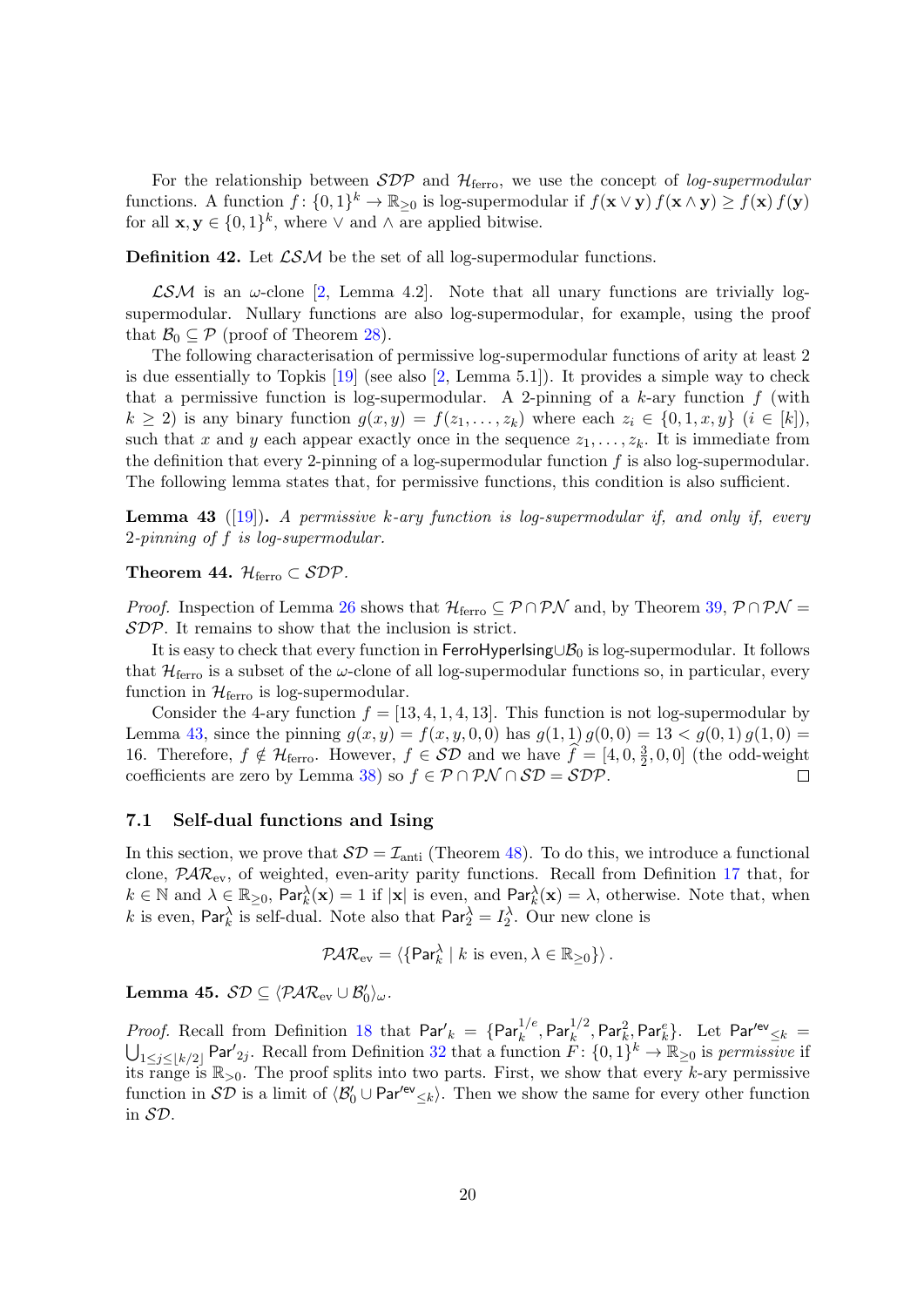**Part One:** Consider any permissive k-ary function  $F \in \mathcal{SD}$ . Let  $f(\mathbf{y}) = \log F(\mathbf{y})$ . (Note that f is not necessarily in  $\mathcal{B}$ , since its range may include negative numbers; this is not a problem.) By the definition of the Fourier transform,

$$
f(\mathbf{y}) = 2^{-k} \sum_{\mathbf{w} \in \{0,1\}^k} (-1)^{|\mathbf{w} \wedge \mathbf{y}|} \widehat{f}(\mathbf{w}).
$$

Exponentiating gives

$$
F(\mathbf{y}) = \prod_{\mathbf{w} \in \{0,1\}^k} \exp\left(2^{-k}(-1)^{|\mathbf{w} \wedge \mathbf{y}|} \hat{f}(\mathbf{w})\right).
$$

Since f is self-dual, we may restrict the product to  $\bf{w}$  with even Hamming weight, since the odd-weight terms vanish by Lemma [38.](#page-18-0) Let

$$
G_{\mathbf{w}}(\mathbf{y}) = \exp\left(2^{-k}(-1)^{|\mathbf{w}\wedge\mathbf{y}|} \widehat{f}(\mathbf{w})\right).
$$

Then  $F(\mathbf{y}) = \prod_{\mathbf{w}\in\{0,1\}^k:|\mathbf{w}| \text{ is even}} G_{\mathbf{w}}(\mathbf{y})$ , so to finish (using Lemma [1\)](#page-4-1) we just have to show that, for any  $\mathbf{w} \in \{0,1\}^k$  with even Hamming weight,  $G_{\mathbf{w}}$  is a limit of  $\langle \mathcal{B}'_0 \cup \mathsf{Par}^{\mathsf{rev}}_{\leq k} \rangle$ .

Consider any such w. Let  $j = |w|/2$ . Given any y, let z be the arity-2j tuple obtained from  $y$  by deleting all positions that are 0 in  $w$ . Let

$$
G'_{\mathbf{w}}(\mathbf{z}) = \exp\left(2^{-k}(-1)^{|\mathbf{z}|} \widehat{f}(\mathbf{w})\right).
$$

Note that the arity-k function  $G_{\mathbf{w}}$  is constructed from the arity-2j function  $G'_{\mathbf{w}}$  by adding fictitous arguments. We will show that every arity-2j function  $G'_{\mathbf{w}}$  is a limit of a function in  $\langle \mathcal{B}'_0 \cup \textsf{Par}'_{2j} \rangle$ . This is all that we need since, by the closure of  $\omega$ -clones under the addition of fictitious arguments, it also implies that  $G_{\mathbf{w}}$  is a limit of  $\langle \mathcal{B}'_0 \cup \text{Par}'^{\text{ev}}_{\leq k} \rangle$ .

Now  $G'_{\mathbf{w}}(\mathbf{z})$  is  $\exp(2^{-k}\widehat{f}(\mathbf{w}))$  if  $|\mathbf{z}|$  is even and it is  $\exp(-2^{-k}\widehat{f}(\mathbf{w}))$  otherwise. Therefore,  $G'_\mathbf{w}$  is  $\lambda \times \text{Par}_{2j}^{1/\lambda^2}$ , where  $\lambda = \exp(2^{-k}\widehat{f}(\mathbf{w}))$ . To finish note that  $\lambda$  is a limit of  $\langle \mathcal{B}'_0 \rangle$  (by Lemma [16\)](#page-10-0) and  $Par_{2j}^{1/\lambda^2}$  is a limit of  $\langle Par'_{2j} \rangle$  (by Lemma [19\)](#page-10-3). Finally, their product is a limit of  $\langle \mathcal{B}'_0 \cup \mathsf{Par}'_{2j} \rangle$  by Lemma [1.](#page-4-1)

**Part Two:** Consider any non-permissive k-ary function  $F \in \mathcal{SD}$ . Let G be the  $(k+2)$ -ary function

$$
G(\mathbf{x}yz) = \begin{cases} F(\mathbf{x}) & \text{if } y \neq z \\ 1 & \text{if } y = z. \end{cases}
$$

For every positive integer j, let  $H_j$  be the k-ary function

$$
H_j(\mathbf{x}) = 2^{-(j+1)} \sum_{y,z \in \{0,1\}} G(\mathbf{x} yz) \left( I_2^2(yz) \right)^j.
$$

Note that  $H_j$  is a good approximation for F in the sense that  $H_j(\mathbf{x}) = F(\mathbf{x}) + 2^{-j}$ . Since F is self-dual, so is  $H_j$ ; since  $H_j(\mathbf{x}) > F(\mathbf{x}) \geq 0$ ,  $H_j$  is permissive. By Part One,  $H_j$  is a limit of  $\langle \mathcal{B}'_0 \cup \mathsf{Par}'^{\mathsf{ev}}_{\leq k} \rangle$ .

For any  $\varepsilon > 0$ , there is j such that  $2^{-j} < \varepsilon$  and thus  $||F - H_j||_{\infty} < \varepsilon$ . By transitivity of limits (Lemma [1\)](#page-4-1), F itself is a limit of  $\langle \mathcal{B}'_0 \cup \text{Par}^{\text{rev}}_{\leq k} \rangle$ .  $\Box$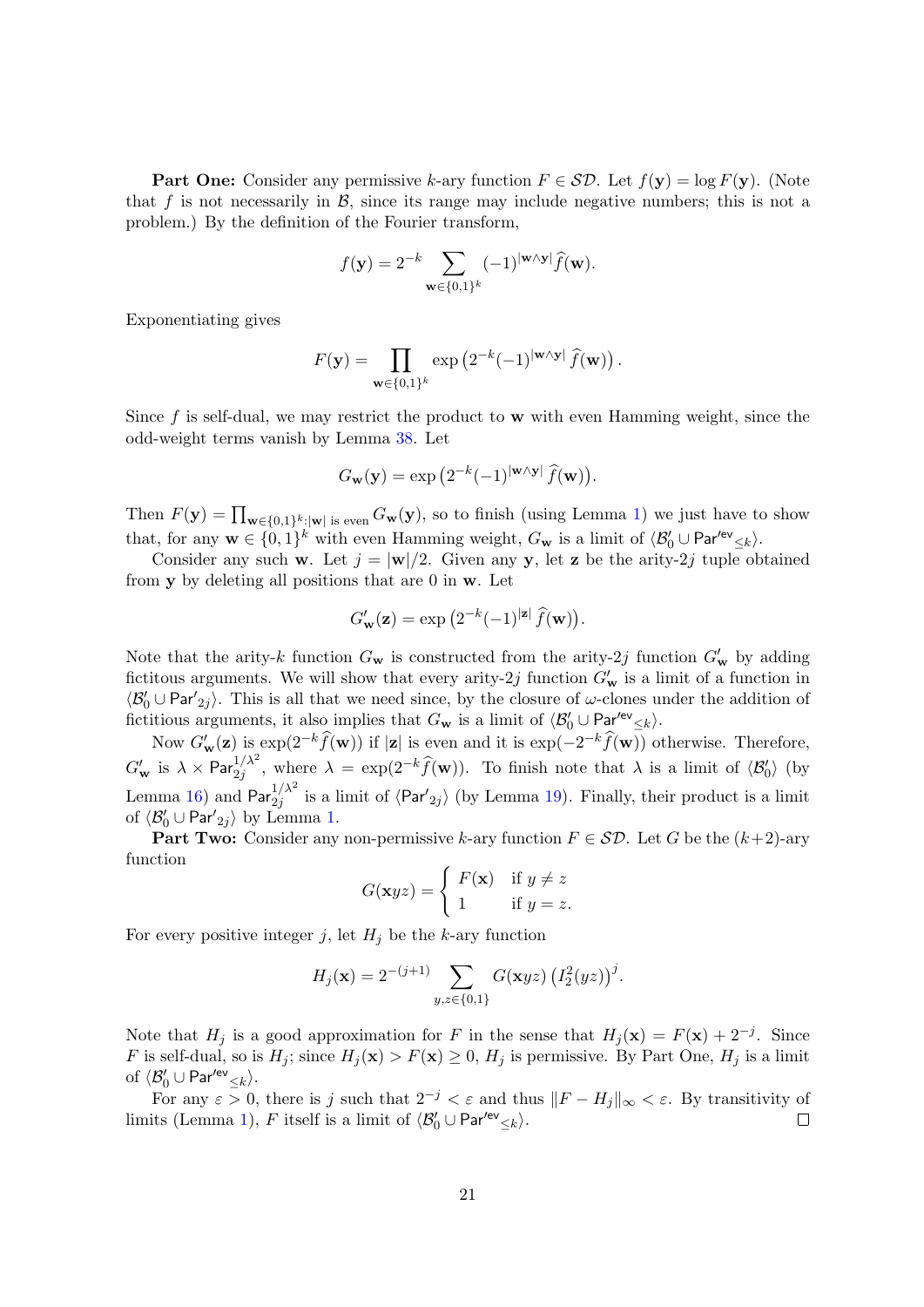We define the family of  $k$ -ary functions

$$
\bigoplus_k^{\text{odd}}(\mathbf{x}) = \begin{cases} 1 & \text{if } |\mathbf{x}| \text{ is odd} \\ 0 & \text{otherwise.} \end{cases}
$$

The function  $\oplus_4^{\text{odd}}$  turns out to be particularly useful.

<span id="page-21-1"></span> ${\bf Lemma~46.}~\mathcal{PAR}_{\rm ev}\subseteq\langle {\sf AntiFerrolsing}\cup\mathcal{B}_0'\cup\{\oplus_4^{\rm odd}\}\rangle_\omega.$ 

*Proof.* For any  $k > 1$ , we have

$$
\text{Par}_k^{\lambda}(x_1,\ldots,x_k) = \lambda \sum_{y \in \{0,1\}} \bigoplus_k^{\text{odd}} (x_1,\ldots,x_{k-1},y) I_2^{1/\lambda}(y,x_k).
$$

If  $\lambda \leq 1$  then  $I_2^{1/\lambda}$  $2^{1/\lambda}$  is in AntiFerrolsing. Otherwise, by Lemma [20,](#page-11-2) there is a  $c \in \mathcal{B}_0$  and a  $I_2^{\lambda'} \in$  AntiFerroIsing such that  $I_2^{1/\lambda} \in \langle \{c, I_2^{\lambda'}\} \rangle$  $\{\lambda'_{2}\}\right)$ . The nullary functions  $\lambda$  and c are limits of  $\langle \mathcal{B}_0' \rangle_\omega$  by Lemma [16.](#page-10-0)

We now show that, for any even  $k > 0$ ,  $\bigoplus_k^{\text{odd}} \in \langle \bigoplus_4^{\text{odd}} \rangle$ . For  $k = 2$ , we have

$$
\bigoplus_2^{\text{odd}}(x,y) = \sum_{w,z} \bigoplus_4^{\text{odd}}(x,y,w,z) \, \text{EQ}(x,w) \, \text{EQ}(x,z) \,,
$$

and the case  $k = 4$  is trivial. For  $k \geq 6$ ,

$$
\oplus_k^{\text{odd}}(x_1,\ldots,x_k) = \sum_{y,z \in \{0,1\}} \oplus_4^{\text{odd}}(x_1,x_2,x_3,y) \oplus_2^{\text{odd}}(y,z) \oplus_{k-2}^{\text{odd}}(z,x_4,\ldots,x_k),
$$

 $\Box$ 

and the claim follows by induction on even  $k$ . The lemma follows by Lemma [1.](#page-4-1)

<span id="page-21-2"></span>**Lemma 47.** There exist  $\lambda, \lambda' > 1$  such that  $\bigoplus_{4}^{\text{odd}} \in \langle \{I_2^{\lambda}, I_2^{\lambda'}\}\rangle$  $\{ \alpha _2 ^{\lambda ^{\prime }} \} \cup \mathcal{B}^{\prime}_{0} \rangle_{\omega}.$ 

*Proof.* Let  $\lambda' = 2$ . (Any value that is greater than one would do, but we take  $\lambda' = 2$ for concreteness.) Let  $\lambda = \sqrt{\lambda'^4 + \sqrt{\lambda'^8 - 1}}$ . Note that  $\lambda > 1$ . Consider the (self-dual, symmetric) function

$$
f(x_1, x_2, x_3, x_4) = \sum_{y \in \{0,1\}} \prod_{i \in [4]} I_2^{\lambda}(x_i, y) \prod_{i \in [4], j \neq i \in [4]} I_2^{\lambda'}(x_i, x_j).
$$

Note that  $f(0,0,0,0) = (\lambda^4 + 1) = 2\lambda^2{\lambda'}^4 = f(0,0,1,1) = 1023$ . Also,  $f(0,0,0,1) = (\lambda +$  $(\lambda^3)$  $\lambda^3 \approx 1491$ . Now, define the function  $g(\mathbf{x}) = f(\mathbf{x})/f(0,0,0,1)$ . Note that  $f(\mathbf{x}) \in \langle \{I_2^{\lambda}, I_2^{\lambda}\}\rangle$  $\begin{matrix} \lambda' \\ 2 \end{matrix} \}$ and  $1/f(0,0,0,1) \in \langle \mathcal{B}_0' \rangle_\omega$  by Lemma [16.](#page-10-0) So, by Lemma [1,](#page-4-1) for every positive integer j,  $g^j \in \langle \{I^\lambda_2,I^\lambda_2$  $\{ \lambda' \} \cup \mathcal{B}_0' \rangle_{\omega}.$ 

We have  $g(\mathbf{x}) = 1$  if  $|\mathbf{x}|$  is odd, and  $g(\mathbf{x}) < 1$ , otherwise. This gives  $||g - \bigoplus_{4}^{\text{odd}}||_{\infty} =$  $g(0,0,0,0) < 1$  so, for any  $\varepsilon > 0$ , we can choose an integer j such that  $||g^{j} - \bigoplus_{4}^{\text{odd}}||_{\infty} < \varepsilon$ .

### <span id="page-21-0"></span>Theorem 48.  $SD = \mathcal{I}_{anti}$ .

*Proof.* Since every function in AntiFerrolsing  $\cup$   $\mathcal{B}_0$  is self-dual by definition and  $\mathcal{SD}$  is an  $ω$ -clone by Theorem [37,](#page-17-0) we have  $\mathcal{I}_{anti} \subseteq \mathcal{SD}$ .

We now show  $S\mathcal{D} \subseteq \mathcal{I}_{anti}$ . Lemmas [45](#page-19-1) and [46](#page-21-1) (together with Lemma [1\)](#page-4-1) imply  $S\mathcal{D} \subseteq$  $\langle$ AntiFerrolsing  $\cup \mathcal{B}'_0 \cup \{\oplus_4^{\text{odd}}\}\rangle_\omega$ . From this and Lemma [47](#page-21-2) (together with Lemma [1\)](#page-4-1) we have  $\mathcal{SD} \subseteq \langle$ AntiFerroIsing  $\cup \, \mathcal{B}'_0 \rangle_\omega.$  $\Box$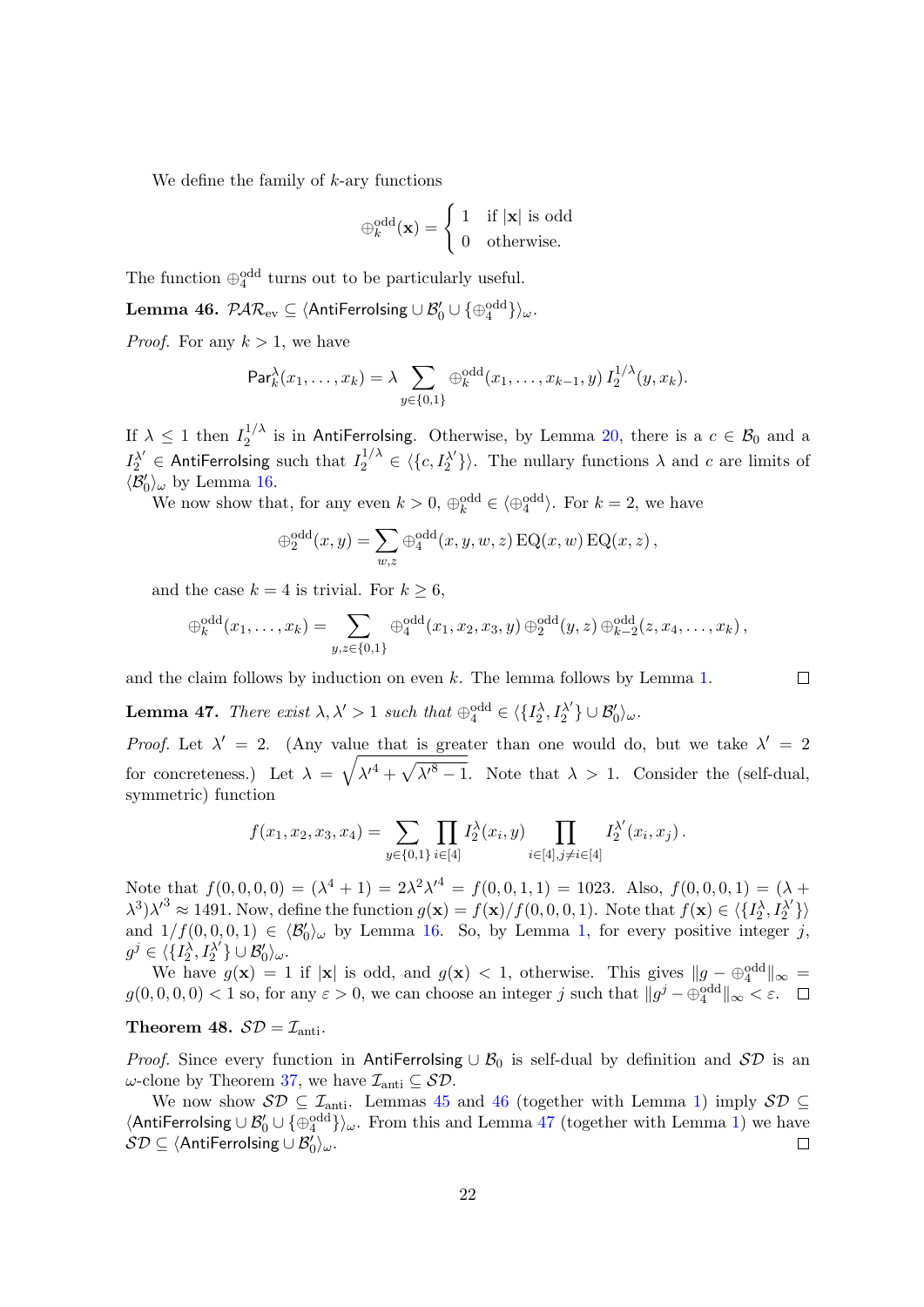#### <span id="page-22-1"></span>7.2 Maximality

<span id="page-22-0"></span>**Lemma 49.** SD is a maximal  $\omega$ -clone in B; i.e., for any function  $f \notin SD$ ,  $\langle SD \cup \{f\}\rangle_{\omega} = B$ .

*Proof.* Let k be the arity of f. First, we show that  $\langle SD \cup \{f\}\rangle_{\omega}$  contains  $\delta_0 = [1, 0]$  or  $\delta_1 =$ [0, 1]. If  $f(1) > f(0)$ , we have  $f(1) > 0$  so the nullary function  $f_1 = 1/f(1)$  is well-defined, and it is in  $\langle \mathcal{SD} \cup \{f\} \rangle_{\omega}$  since  $\mathcal{B}_0 \subseteq \mathcal{SD}$  by Theorem [37.](#page-17-0) In this case,

$$
\delta_1(x) = \lim_{n \to \infty} \sum_{x_2, ..., x_k} f(x_1, x_2, ..., x_k)^n \left( \prod_{i=1}^{k-1} \mathrm{EQ}(x_i, x_{i+1}) \right) \left( \frac{1}{f(1)} \right)^n,
$$

so  $\delta_1(x) \in \langle \mathcal{SD} \cup \{f\}\rangle_{\omega}$ . If  $f(1) < f(0)$ , we similarly show  $\delta_0 \in \langle \mathcal{SD} \cup \{f\}\rangle_{\omega}$ .

If  $f(\mathbf{0}) = f(1)$  there is some  $\mathbf{a} \in \{0,1\}^k$  such that  $f(\mathbf{a}) \neq f(\overline{\mathbf{a}})$  so  $k \geq 2$ . Because  $\omega$ clones are closed under permuting arguments, we may assume without loss of generality that  $a_1 = \cdots = a_\ell = 0$  and  $a_{\ell+1} = \cdots = a_k = 1$ . Let

$$
g(x_1, x_k) = \sum_{x_2, ..., x_{k-1}} f(x_1, ..., x_k) \left( \prod_{i=1}^{\ell-1} \mathrm{EQ}(x_i, x_{i+1}) \right) \left( \prod_{i=\ell+1}^{k-1} \mathrm{EQ}(x_i, x_{i+1}) \right).
$$

Clearly,  $q \in \langle f \rangle$ . The function g satisfies  $q(0, 0) = q(1, 1)$  and  $q(0, 1) \neq q(1, 0)$ . Set  $h(x) =$  $g(x, 0) + g(x, 1)$ . We have  $h(0) = g(0, 0) + g(0, 1) \neq g(1, 0) + g(1, 1) = h(1)$  and  $h \in \langle f \rangle$ . An argument similar to the one in the first paragraph of this proof shows that  $\delta_0$  or  $\delta_1$  is in  $\langle \mathcal{SD} \cup \{h\}\rangle_{\omega}$ . By Lemma [1,](#page-4-1)  $\delta_0$  or  $\delta_1$  is in  $\langle \mathcal{SD} \cup \{f\}\rangle_{\omega}$ .

For the rest of the proof, suppose that  $\delta_0 \in \langle \mathcal{SD} \cup \{f\} \rangle_\omega$ ; the case where  $\delta_1 \in \langle \mathcal{SD} \cup \{f\} \rangle_\omega$ is very similar. Take any  $g \in \mathcal{B}$ , say of arity k. Let h be the  $(k+1)$ -ary function defined as follows: for any  $\mathbf{x} \in \{0,1\}^k$ ,  $h(\mathbf{x}0) = h(\overline{\mathbf{x}}1) = g(\mathbf{x})$ . As is easily seen,  $h \in \mathcal{SD}$ . It is also easy to see that  $g(\mathbf{x}) = \sum_{y} h(\mathbf{x}y) \, \delta_0(y)$ . Thus, by Lemma [1,](#page-4-1)  $g \in \langle \mathcal{SD} \cup \{f\} \rangle_{\omega}$ .

Next, we prove that  $SDP$  is a maximal  $\omega$ -clone in  $SD$ . Recall the functions  $Par_k^{\lambda}$  from Definition [17.](#page-10-1)

<span id="page-22-2"></span>**Theorem 50.** SDP is a maximal w-clone in SD; i.e., for any n-ary self-dual function  $f \in \mathcal{SD} \setminus \mathcal{SDP}, \ \langle \mathcal{SDP} \cup \{f\}\rangle_{\omega} = \mathcal{SD}.$ 

*Proof.* Since  $\mathcal{B}_0 \subseteq \mathcal{SDP}$  by Theorems [37](#page-17-0) and [28,](#page-14-1) it suffices by Theorem [48,](#page-21-0) Corollary [22](#page-12-0) and Lemma [1,](#page-4-1) to show that  $I_2^{\lambda} \in \langle SDP \cup \{f\} \rangle_{\omega}$  for some  $\lambda > 1$ . Since  $f \in SD \setminus SDP$ , there is some  $\mathbf{a} \in \{0,1\}^n$  such that  $\widehat{f}(\mathbf{a}) < 0$ . By Lemma [31,](#page-15-0) we may assume that  $\mathbf{a} = \mathbf{1}$ . Then, by Lemma [33,](#page-16-0) there is a permissive binary function  $h \in \langle \{f, Par_{n+2}^{1/2}\} \rangle$  such that  $\widehat{h}(1, 1) < 0$ .

Because the *n*-ary function f is self-dual and  $\hat{f}(1) \neq 0$ , n must be even by Lemma [38.](#page-18-0) For all even *n*,  $\text{Par}_{n+2}^{1/2}$  is self-dual. Also,  $\text{Par}_{n+2}^{1/2} \in \mathcal{P}$  by Lemma [27,](#page-14-3) so it is in  $\mathcal{SDP}$  and, by Lemma [1,](#page-4-1)  $h \in \mathcal{SDP}$ .

Since  $\hat{h}(1, 1) < 0$  and h is permissive, there are constants  $c > b > 0$  such that  $h(0, 0) =$  $h(1, 1) = b$  and  $h(0, 1) = h(1, 0) = c$ . Therefore, the function  $(1/b)h$  is  $I_2^{c/b}$  $c_2^{c}/\nu$ , with  $c/b > 1$ , and this function belongs to  $\langle SDP \cup \{f\}\rangle_{\omega}$ .  $\Box$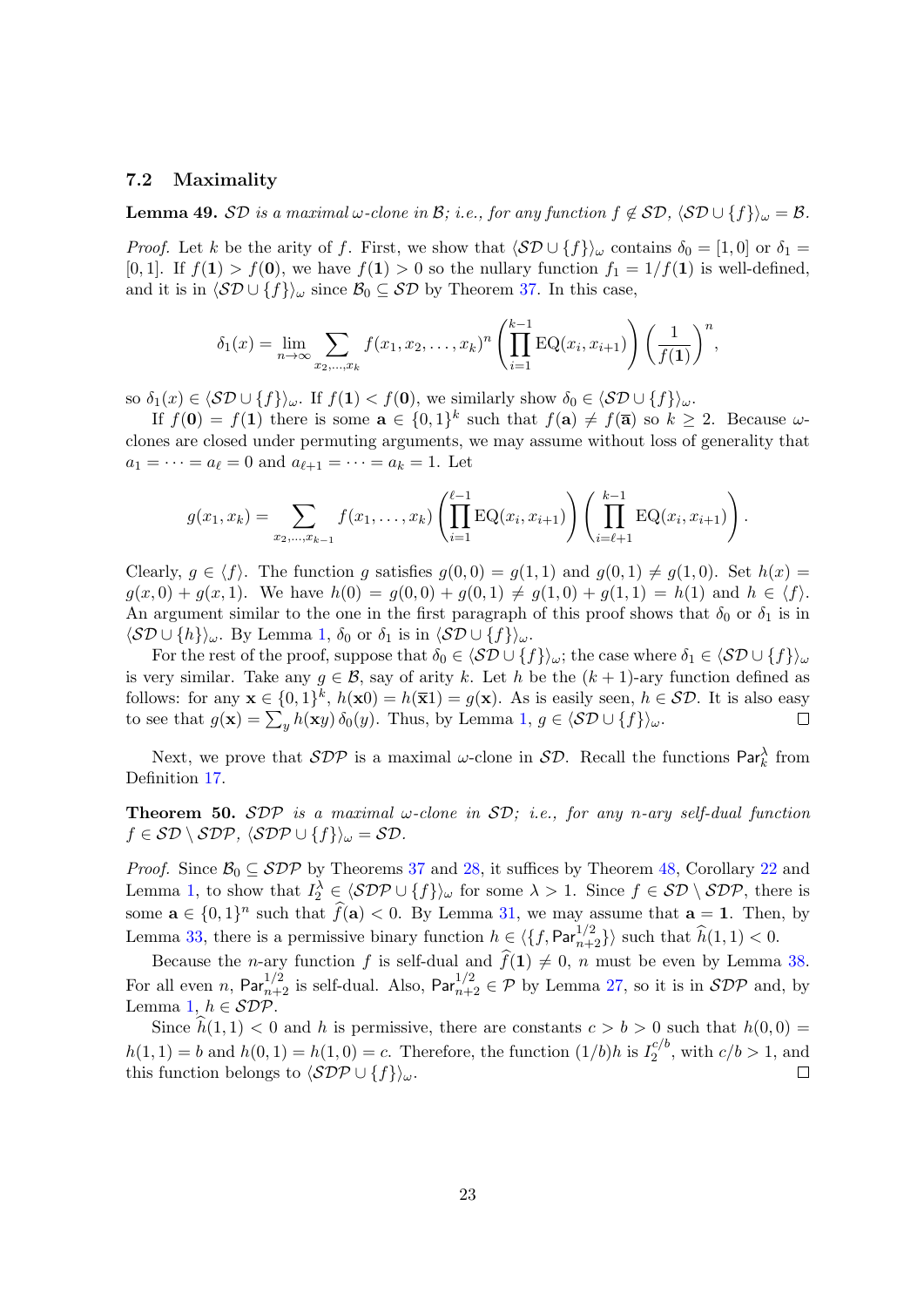

<span id="page-23-1"></span>Figure 3: Match-circuits used in the proof of Theorem [51.](#page-23-0) Every edge has weight 1 unless otherwise indicated. a) The equality function. b) The product of functions implemented by the match-circuits  $F$  and  $G$ .

## 8 Match-circuits and even-circuits

### 8.1 Match-circuits

We first show that M and  $\mathcal E$  are functional clones. It is still open whether they are  $\omega$ -clones. As far as we know, there may be a function in  $\langle \mathcal{M} \rangle_{\omega}$  that is the limit of a sequence of functions  $f_{\varepsilon}$  where each  $f_{\varepsilon}$  is implemented by a match-circuit with its own underlying graph. It is not clear in this case whether  $f$  itself can be implemented by a match-circuit. A similar comment applies to  $\mathcal{E}.$ 

<span id="page-23-0"></span>**Theorem 51.**  $\langle \mathcal{M} \rangle = \mathcal{M}$  and  $\mathcal{B}_0 \subset \mathcal{M}$ .

*Proof.* We show that  $M$  contains the equality function and has all the closure properties required by the definition of functional clone.

- For the equality function, we have  $\widehat{EQ} = \frac{1}{2}EQ$ . This function is implemented by the graph shown in Figure  $3(a)$  $3(a)$ .
- Permuting arguments corresponds directly to renaming the terminals of the circuit, so it is clear that  $M$  is closed under this operation.
- For closure under the introduction of fictitious arguments, let  $q(\mathbf{x}z) = f(\mathbf{x})$  for some k-ary  $f \in \mathcal{M}$ . By Lemma [25](#page-13-1)[\(ii\)](#page-38-13),  $\hat{g}(\mathbf{x}0) = f(\mathbf{x})$  and  $\hat{g}(\mathbf{x}1) = 0$ . The match-circuit for  $\hat{g}$ is the disjoint union of the match-circuit F for  $\hat{f}$  and a weight-1 path on new vertices  $u_{k+1}$ , v and v' (in that order). If  $y_{k+1}$  is assigned 0, then any perfect matching is the union of the edge  $(v, v')$  and a perfect matching of F, so has weight  $\widehat{f}(y_1, \ldots, y_k)$ ; if  $y_{k+1}$  is assigned 1, there is no perfect matching, so the assignment has weight 0, as required.
- For closure under summation, let  $g(\mathbf{x}) = \sum_{z} f(\mathbf{x}z)$  for some  $(k+1)$ -ary function  $f \in \mathcal{M}$ . By Lemma [25\(](#page-13-1)[iii\)](#page-38-14),  $\hat{g}(\mathbf{x}) = 2\hat{f}(\mathbf{x}0)$ , so we obtain a match-circuit for  $\hat{g}$  from the circuit F for  $\widehat{f}$  by deleting the vertex  $u_{k+1}$  (which is equivalent to forcing its adjacent edge in F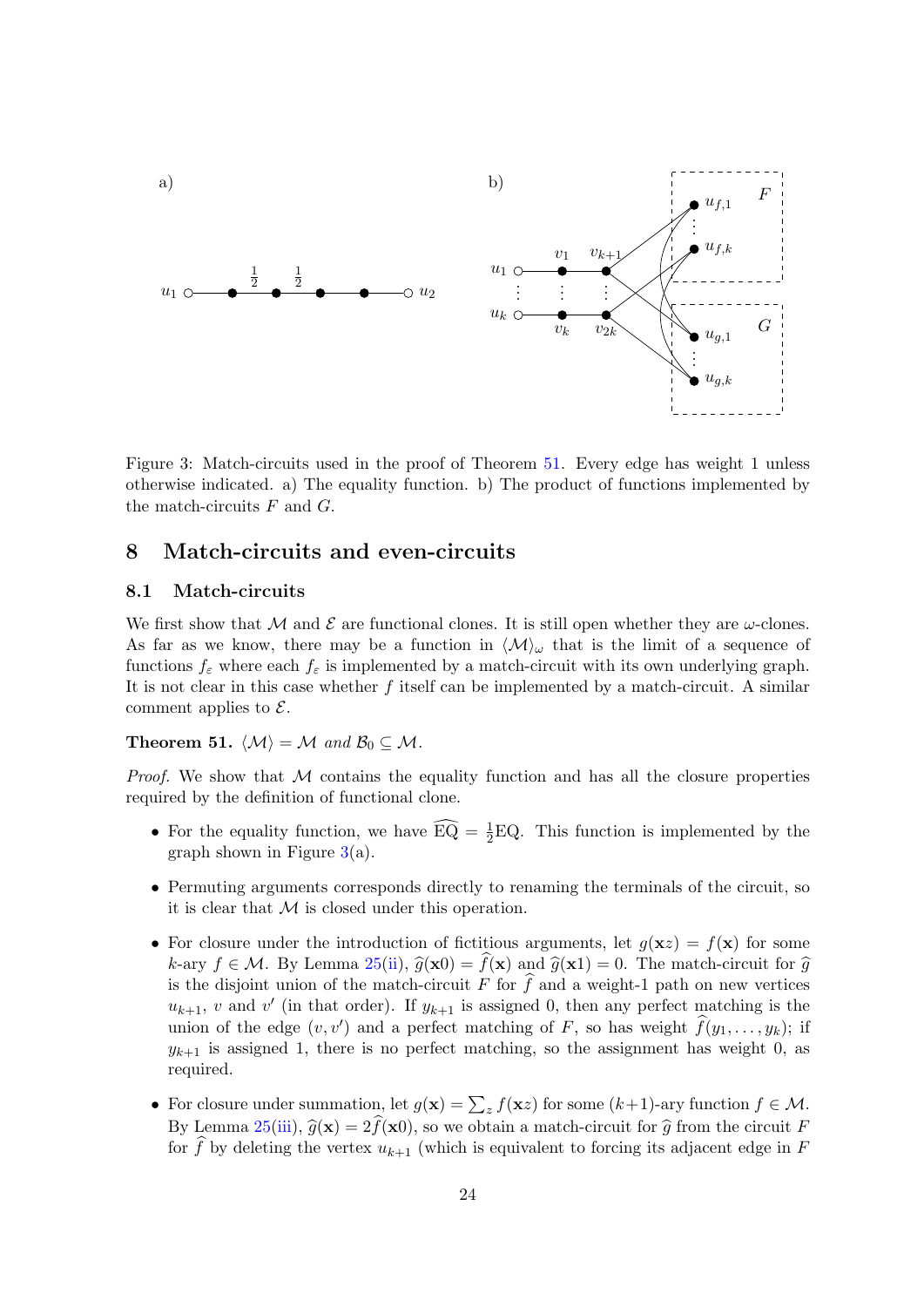to be spin-0) and adding a new weight-2 edge between two new vertices (which doubles the weight of any perfect matching).

• For closure under products, let  $h(\mathbf{x}) = f(\mathbf{x}) g(\mathbf{x})$  for k-ary functions  $f, g \in \mathcal{M}$ . Let  $\widehat{f}$ and  $\hat{g}$  be implemented by match-circuits F and G, with terminal vertices  $u_{f,1}, \ldots, u_{f,k}$ and  $u_{q,1}, \ldots, u_{q,k}$ , respectively. For each  $i \in [k]$ , let  $y_{f,i}$  be the unique edge adjacent to  $u_{f,i}$  in F and define  $y_{g,i}$  similarly in G. Recall that  $h(\mathbf{y}) = \sum_{\mathbf{w} \in \{0,1\}^k} f(\mathbf{w}) \hat{g}(\mathbf{w} \oplus \mathbf{y}).$ Let  $\sigma$  be any assignment of spins 0 and 1 to the edges of the match-circuit H shown in Figure [3\(](#page-23-1)b). We claim that, if  $\sigma$  is a perfect matching then, for all  $i \in [k]$ ,  $\sigma(y_{f,i}) =$  $\sigma(y_{q,i})\oplus \sigma(y_i).$ 

If  $\sigma(y_i) = 0$  then we must have  $\sigma(v_i, v_{k+i}) = 1$ . We may have  $\sigma(y_{f,i}) = 0$  or  $\sigma(y_{f,i}) = 1$ but, in either case,  $\sigma(y_{f,i}) = \sigma(y_{g,i}) = \sigma(y_{g,i}) \oplus 0$ .

Otherwise,  $\sigma(y_i) = 1$  and we must have  $\sigma(v_i, v_{k+i}) = 0$ . Now there are two cases. If  $\sigma(v_{k+i}, v_{f,i}) = 1$ , then  $\sigma(y_{f,i}) = 0 = \sigma(y_{g,i}) \oplus 1$ ; if  $\sigma(v_{k+i}, v_{g,i}) = 1$ , then  $\sigma(y_{f,i}) = 1 =$  $\sigma(y_{g,i}) \oplus 1$ . This completes the proof of the claim.

For any choice of spins  $x_1, \ldots, x_k$  for the edges  $y_1, \ldots, y_k$  we can choose any spins  $w_1, \ldots, w_k$  for the edges  $y_{f,1}, \ldots, y_{f,k}$ . Doing so forces us to assign the spin  $w_i \oplus x_i$ to  $y_{g,i}$ . Therefore, the value computed by the match-circuit is  $\sum_{\mathbf{w}} f(\mathbf{w}) \hat{g}(\mathbf{w} \oplus \mathbf{x})$ , as required.

The fact that  $\mathcal{B}_0 \subseteq \mathcal{M}$  comes from the definition of match-circuit. Any positive  $c \in \mathcal{B}_0$  can be implemented by a match-circuit with no terminals containing one edge with weight c. The constant 0 is implemented by a match-circuit with no terminals whose three edges form a 3-cycle.  $\Box$ 

### <span id="page-24-1"></span>Theorem 52.  $\mathcal{I}_{\text{ferro}} \subseteq \langle M \rangle_{\omega} \cap \mathcal{H}_{\text{ferro}}$ .

*Proof.* It is trivial that  $\mathcal{I}_{\text{ferro}} \subseteq \mathcal{H}_{\text{ferro}}$ , so it remains to prove that  $\mathcal{I}_{\text{ferro}} \subseteq \langle \mathcal{M} \rangle_{\omega}$ .

By Corollary [24,](#page-13-0) it suffices to show that  $f = I_2^{1/2} \in \mathcal{M}$ . By Lemma [26,](#page-14-0) we have  $\hat{f} =$  $\left[\frac{3}{4}\right]$  $\frac{3}{4}$ , 0,  $\frac{1}{4}$  $\frac{1}{4}$ . This is implemented by the following match-circuit, with terminals  $(u_1, v_1)$  and  $(u_2, v_2)$ .



 $\Box$ 

We do not know whether the inclusion in the statement of Theorem [52](#page-24-1) is strict. This corresponds to the dotted line in Figure [1.](#page-8-0)

#### 8.2 Even-circuits

The proof that  $\mathcal E$  is a functional clone is similar to Theorem [51.](#page-23-0)

<span id="page-24-0"></span>**Theorem 53.**  $\langle \mathcal{E} \rangle = \mathcal{E}$  and  $\mathcal{B}_0 \subseteq \mathcal{E}$ .

*Proof.* We show that  $\mathcal E$  contains the equality function and has all the closure properties required by the definition of functional clone.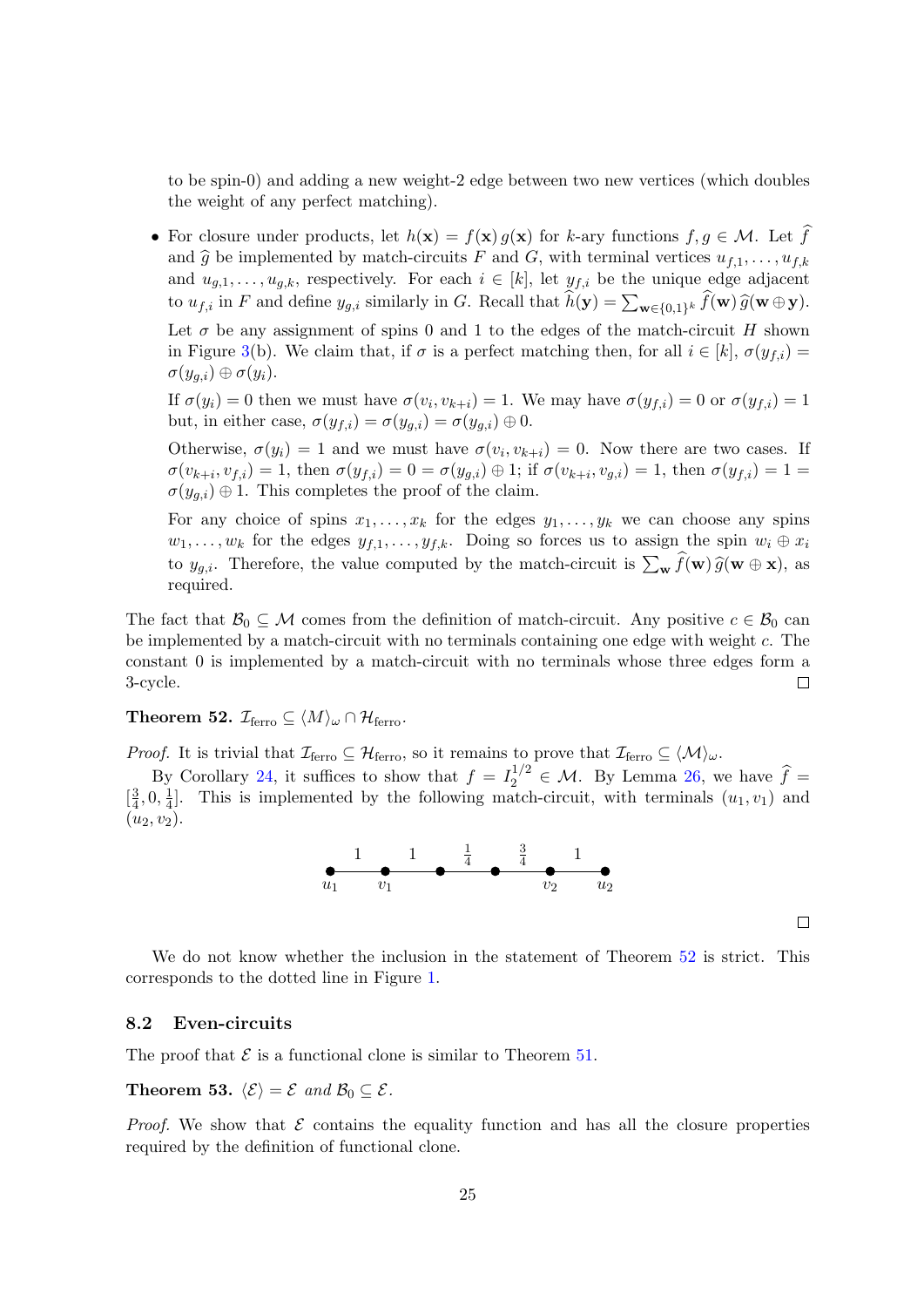- For the equality function, we have  $\widehat{EQ} = \frac{1}{2}EQ$ . The definition of  $\mathcal E$  accounts for the multiplication by 1/2, so we need only show that EQ is implemented by an even-circuit. Indeed, it is implemented by a three-edge path between two terminals (where all edges have weight 1).
- Permuting arguments corresponds directly to renaming the terminals of the circuit, so it is clear that  $\mathcal E$  is closed under this operation.
- For closure under the introduction of fictitious arguments, let  $q(\mathbf{x}z) = f(\mathbf{x})$  for some k-ary  $f \in \mathcal{E}$ . By Lemma [25\(](#page-13-1)[ii\)](#page-38-13),  $\hat{g}(\mathbf{x}0) = \hat{f}(\mathbf{x})$  and  $\hat{g}(\mathbf{x}1) = 0$ . The even-circuit for  $\hat{g}$  is the disjoint union of the even-circuit F for  $\hat{f}$  and a weight-1 edge on new vertices  $u_{k+1}$ and  $v_{k+1}$ . Even subgraphs with  $y_{k+1} = 0$  correspond to even subgraphs of F. There are no even subgraphs with  $y_{k+1} = 1$ .
- For closure under summation, let  $g(\mathbf{x}) = \sum_{z} f(\mathbf{x}z)$  for some  $(k+1)$ -ary function  $f \in \mathcal{E}$ . By Lemma [25\(](#page-13-1)[iii\)](#page-38-14),  $\hat{g}(\mathbf{x}) = 2\hat{f}(\mathbf{x}0)$ , so we obtain an even-circuit for  $\hat{g}/2$  from the circuit F for f by deleting the vertex  $u_{k+1}$  (which is equivalent to forcing its adjacent edge in F to be spin-0).
- For closure under products, let  $h(\mathbf{x}) = f(\mathbf{x}) g(\mathbf{x})$  for k-ary functions  $f, g \in \mathcal{E}$ . Let  $\hat{f}$ and  $\widehat{g}$  be implemented by even-circuits F and G, with terminal vertices  $u_{f,1}, \ldots, u_{f,k}$  and  $u_{g,1}, \ldots, u_{g,k}$ , respectively. For each  $i \in [k]$ , let  $y_{f,i}$  be the unique edge adjacent to  $u_{f,i}$ in F and define  $y_{g,i}$  similarly in G. Recall that, by [\(1\)](#page-14-2),  $h(\mathbf{y}) = \sum_{\mathbf{w} \in \{0,1\}^k} f(\mathbf{w}) \hat{g}(\mathbf{w} \oplus \mathbf{y}).$ Let  $H$  be the even-circuit that is the same as the one shown in Figure  $3(b)$  $3(b)$  except that the edges  $(u_{f,j}, u_{g,j})$  are deleted. Let  $\sigma$  be any assignment of spins 0 and 1 to the edges of H. We claim that, if  $\sigma$  is an even subgraph then, for all  $i \in [k]$ ,  $\sigma(y_{f,i}) = \sigma(y_{g,i}) \oplus \sigma(y_i)$ .

If  $\sigma(y_i) = 1$  then we must have  $\sigma(v_i, v_{k+i}) = 1$ . Thus, exactly one of the edges  $(v_{k+i}, u_{f,i})$ and  $(v_{k+i}, u_{g,i})$  has spin one. So  $\sigma(y_{f,i})$  and  $\sigma(y_{g,i})$  differ.

Otherwise,  $\sigma(y_i) = 0$  so  $\sigma(v_i, v_{i+i}) = 0$  so  $\sigma(y_{f_i})$  and  $\sigma(y_{g,i})$  agree. This completes the proof of the claim.

For any choice of spins  $x_1, \ldots, x_k$  for the edges  $y_1, \ldots, y_k$  we can choose any spins  $w_1, \ldots, w_k$  for the edges  $y_{f,1}, \ldots, y_{f,k}$ . Doing so forces us to assign the spin  $w_i \oplus x_i$ to  $y_{g,i}$ . Therefore, the value computed by the even-circuit is  $\sum_{w} f(w) \hat{g}(w \oplus x)$ , as required.

The fact that  $\mathcal{B}_0 \subseteq \mathcal{E}$  comes from the definition of even-circuit. The nullary zero function  $f = 0$  is in  $\mathcal{E}$ , since  $f = 0 \cdot q$  for any function g implemented by an even-circuit. Any non-zero nullary function  $f = c$  is in  $\mathcal{E}$ , since  $f = c \cdot 1$ , where 1 is the constant one function implemented by the empty graph, whose unique even subgraph is the empty graph, which has weight 1.  $\Box$ 

The next theorem shows that the functional clone  $\mathcal E$  is the same as the clone generated by nullary functions and ferromagnetic Ising model interactions. Something very close to this equivalence is seen in the "high-temperature expansion" of the Ising model, first elucidated by Van der Waerden [\[21\]](#page-38-18). In our proof, we employ the framework of holants and holographic transformations. See Cai, Lu and Xia [\[4\]](#page-37-5) for the wider context, particularly the introduction to that paper and Theorem IV.1.

<span id="page-25-0"></span>Theorem 54.  $\langle$ Ferrolsing  $\cup \mathcal{B}_0 \rangle = \mathcal{E}$ .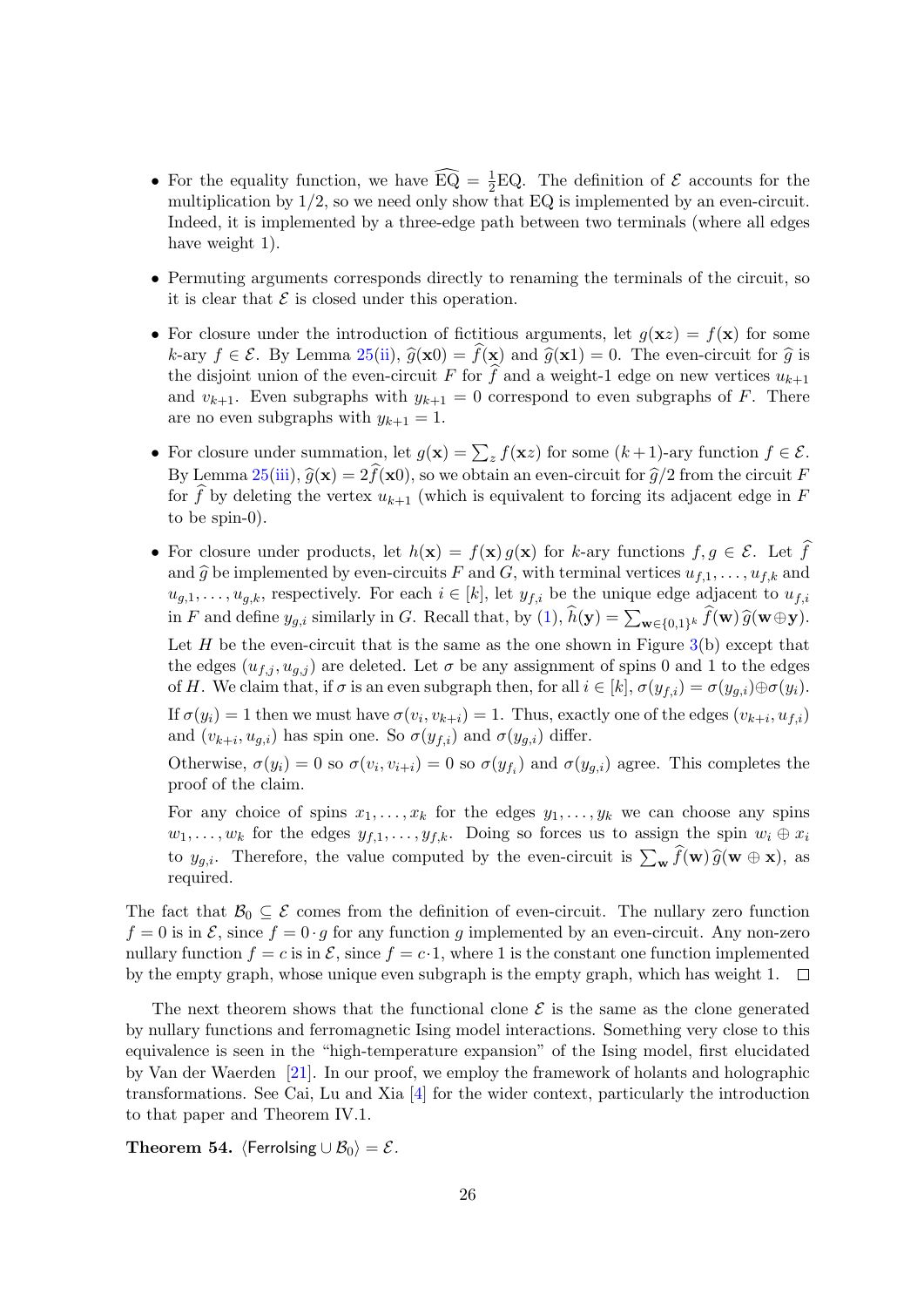*Proof.* Theorem [53](#page-24-0) shows that  $\mathcal{B}_0 \subseteq \mathcal{E}$ . It is also true that  $I_2^1 \in \mathcal{E}$  since it can be constructed from  $\mathcal{B}_0$  by introducing fictitious arguments. To see that Ferrolsing  $\subseteq \mathcal{E}$  consider any function  $I_2^{\lambda}$  with  $0 \leq \lambda \leq 1$ . Let  $f(x_1, x_2) = (2/(1 + \lambda))I_2^{\lambda}$ , By Lemma [26,](#page-14-0)  $f(0, 0) = 1$ ,  $f(0, 1) =$  $\widehat{f}(1, 0) = 0$  and  $\widehat{f}(1, 1) = (1 - \lambda)/(1 + \lambda)$ . But  $\widehat{f}$  can be implemented by an even-circuit consisting of a three-edge path between two terminals in which the middle edge has weight  $(1 - \lambda)/(1 + \lambda)$ . Thus,  $I_2^{\lambda} \in \langle \mathcal{E} \rangle$ . By Lemma [1,](#page-4-1)  $\langle$ Ferrolsing  $\cup \mathcal{B}_0 \rangle \subseteq \langle \mathcal{E} \rangle$ , so by Theorem [53,](#page-24-0)  $\langle$ FerroIsing ∪  $\mathcal{B}_0$  $\rangle \subseteq \mathcal{E}$ .

We now show that  $\mathcal{E} \subseteq \langle$  Ferrolsing ∪  $\mathcal{B}_0$ . It is obvious that any nullary function is in  $\langle$ Ferrolsing ∪  $\mathcal{B}_0$  so consider any function  $g \in \mathcal{E}$  with arity  $k \geq 1$ . From the definition of  $\mathcal{E}$ ,  $g = c \cdot f$  for some non-negative real number c and f is implemented by an even-circuit G.

We will show that f is in  $\langle$ FerroIsing ∪  $\mathcal{B}_0$ , which implies that g is also in  $\langle$ FerroIsing ∪  $\mathcal{B}_0$ . To do this, we start by viewing the even-circuit  $G$  as an instance of a holant problem. A holant problem [\[4\]](#page-37-5) consists of a graph in which, for all d, every degree-d vertex v is equipped with a function  $f_v \in \mathcal{B}_d$ . A configuration assigns spins 0 and 1 to the edges, and the weight of a configuration is the product, over all vertices v, of  $f_v(\mathbf{x})$ , where x is the string of spins of edges around  $v$  (in some appropriate order). The partition function is the sum of the weights of the configurations.

To represent the relevant holant problem cleanly, we first construct  $G'$  from  $G$  by twostretching the internal edges of  $G$  (turning them all into two-edge paths). That is, if  $G$  contains an edge  $e = (v_i, v_j)$ , we add a new vertex  $v_e$  to G'. We view G' has a holant problem, so configurations assign spins 0 and 1 to the edges of  $G'$ . At each vertex  $v_i$  of  $G'$  we add a function  $f_{v_i}$  which is 1 if an even number of its arguments have spin-1 and is 0 otherwise. At each new vertex  $v_e$  of G' we add a function  $f_{v_e}$  which is the symmetric arity-2 function  $[1, 0, w_e]$ . This ensures that, in configurations with non-zero weight, the two edges adjacent to the new vertex  $v_e$  get the same spin (so non-zero configurations of  $G'$  correspond to even subgraphs of G). It also ensures also that the weight  $w_e$  of the edge e of the even-circuit G is accounted for. It is easy to see that the partition function of the holant problem  $G'$  is the same as the function implemented by the even-circuit  $G$ , which is  $\hat{f}$ .

Now we apply a standard trick from the holant literature. Let  $H = \frac{1}{2}$  $\frac{1}{2}[1,1,-1]$  be the symmetric arity-2 Hadamard/FFT function. Construct a new holant instance  $G''$  from  $G'$  by three-stretching every edge of  $G'$  and equipping every new vertex with the function  $H$ . Since  $H = \frac{1}{2}H^{-1}$ , the partition function of G'' is  $2^{-|E(G')|}$  times the partition function of G', so it is, upto a constant factor,  $\hat{f}$ .

Now construct a new holant problem  $G'''$  from  $G''$  by considering all of the original vertices of  $G'$ .

- For any arity-d vertex  $v_i$  (which is an original internal vertex of  $G$ ), replace the subgraph consisting of  $v_i$  (with its "arity-d even parity" function) and all of its neighbours (which have H functions) with an equivalent arity-d vertex equipped with the arity-d equality function. This leaves the partition function unchanged.
- For any vertex  $v_e$  (one of the new nodes with  $[1, 0, w_e]$  functions added in the construction of G') let  $\lambda_e = (1 - w_e)/(1 + w_e)$  and replace  $v_e$  together with its two neighbours (which have  $H$  functions) with the equivalent degree-2 vertex whose function is 1  $\frac{1}{4}(1+w_e)[1,\lambda_e,1]$ . Again, this does not change the partition function.
- The only remaining vertices with  $H$  functions are adjacent to the external vertices of  $G$ . Replacing these functions with arity-2 equality, we obtain a holant problem  $G^{\prime\prime\prime}$  whose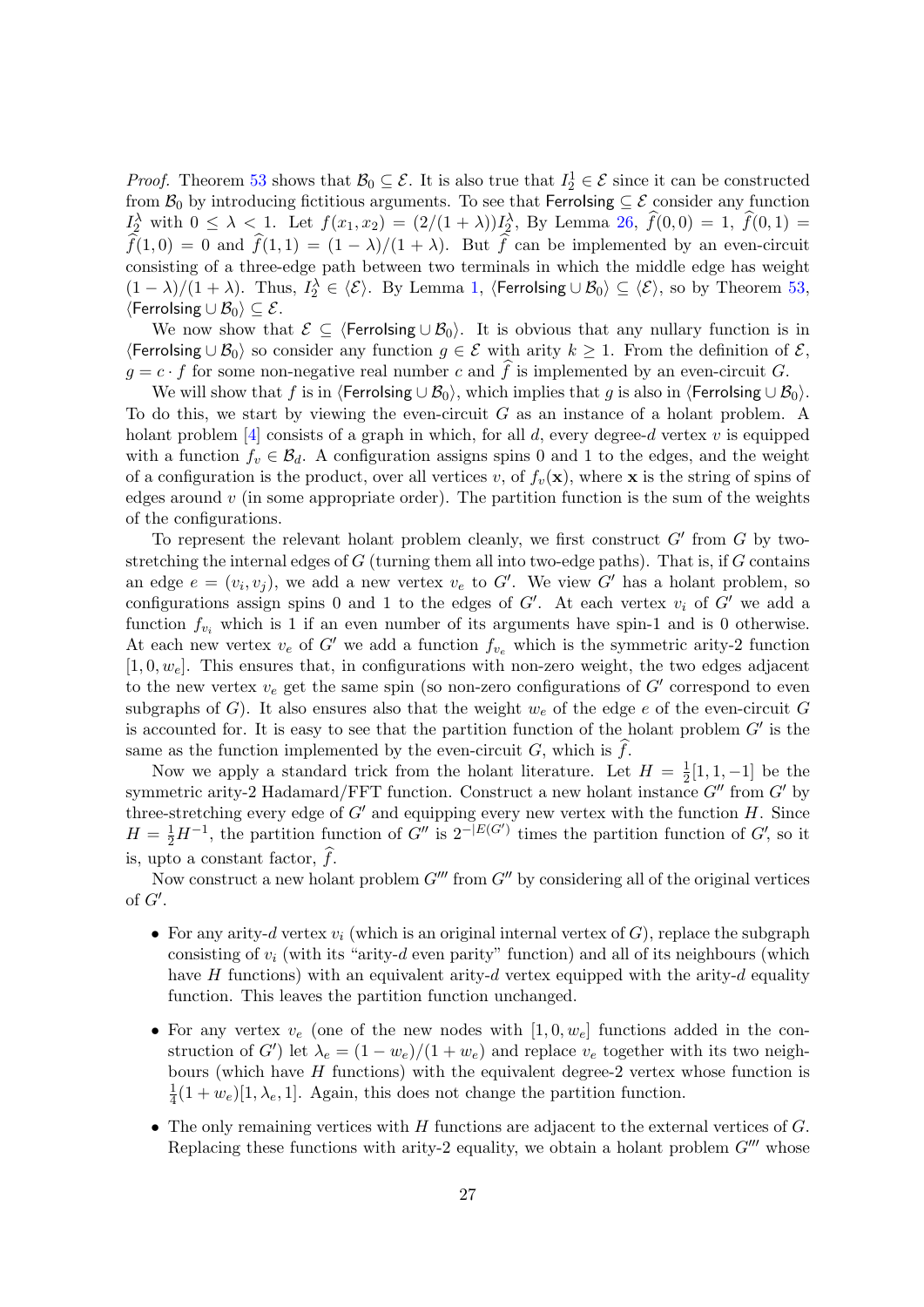partition function is the Fourier transform of that of  $G''$ . Thus, its partition function is  $f$ .

We now have a holant problem  $G^{\prime\prime\prime}$  implementing f, up to a constant factor. All of the functions at the vertices of G''' are equality (of any arity) or  $\frac{1}{4}(1+w_e)[1, \lambda_e, 1]$  for some  $0 \leq \lambda_e < 1$  so they are all in  $\langle$ Ferrolsing ∪  $\mathcal{B}_0$ . Moreover, the equality constraints correspond to the original internal vertices  $v_i$  of G and the new Ising constraints correspond to edges between internal vertices of G. Thus,  $G^{\prime\prime\prime}$  implements a sum (over the spins of the internal vertices of  $G$ ) of a product (over the spins of the internal edges of  $G$ ) of constraints in  $\text{Ferrolsing} \cup \mathcal{B}_0$ . This shows that f is in the closure of  $\text{Ferrolsing} \cup \mathcal{B}_0$  under product and summation, so f itself is in  $\langle$ Ferrolsing ∪  $\mathcal{B}_0$ .  $\Box$ 

Recall that  $\mathcal{I}_{\text{ferro}} = \langle \text{Ferrolsing} \cup \mathcal{B}_0 \rangle_\omega$ . The following corollary follows immediately from Theorem [54](#page-25-0) and Theorem [53](#page-24-0) using the definition of an  $\omega$ -clone.

<span id="page-27-2"></span>Corollary 55.  $\mathcal{I}_{\text{ferro}} = \langle \mathcal{E} \rangle_{\omega}$ .

## 8.3 Relationship of  $\langle \mathcal{M} \rangle_{\omega}$  with other clones

In this section, we give, in Lemma [56,](#page-27-0) a necessary condition for a 4-ary function to be in  $\mathcal{M}$ . Moreover, we show, in Lemma [57,](#page-28-0) that for symmetric functions this condition is also sufficient. We then use these results to study the relationship between  $\langle \mathcal{M} \rangle_{\omega}$  and the clones around it in the lattice  $\mathcal{L}'$ .

<span id="page-27-0"></span>**Lemma 56.** For every 4-ary function  $f \in \mathcal{M}$ ,

<span id="page-27-1"></span>
$$
\widehat{f}(0011)\,\widehat{f}(1100) + \widehat{f}(0101)\,\widehat{f}(1010) + \widehat{f}(0110)\,\widehat{f}(1001) \ge \widehat{f}(0000)\,\widehat{f}(1111). \tag{2}
$$

*Proof.* Consider an arity-4 match-circuit G that implements  $\hat{f}$  as described in Definition [5.](#page-6-1) Let  $S = \{u_1, u_2, u_3, u_4\}$  be the set of external vertices of G. For  $A \subseteq S$ , let  $M_A$  denote the set of perfect matchings which include terminals adjacent to  $A$  (by assigning them spin 1) and exclude terminals adjacent to  $S \setminus A$  (by assigning them spin 0). We exhibit an injective map

$$
\nu \colon M_{\emptyset} \times M_S \to M_{\{u_1, u_2\}} \times M_{\{u_3, u_4\}} \cup M_{\{u_1, u_3\}} \times M_{\{u_2, u_4\}} \cup M_{\{u_1, u_4\}} \times M_{\{u_2, u_3\}}
$$

which is weight-preserving in the sense that, for matchings  $m_1, \ldots, m_4$  with  $\nu(m_1, m_2)$  $(m_3, m_4)$ , we have  $w(m_1) w(m_2) = w(m_3) w(m_4)$ . The existence of  $\nu$  implies [\(2\)](#page-27-1).

Given  $(m_1, m_2) \in M_{\emptyset} \times M_S$ , consider  $m_1 \oplus m_2$  and note that this is a collection of cycles together with two paths  $\pi$  and  $\pi'$ . Let  $\pi_1$  be the path connecting vertex  $u_1$  to one of the other external vertices; the other path connects the remaining external vertices. If  $\pi$  joins  $u_1$ to  $u_2$ , then  $m_3 := m_1 \oplus \pi \in M_{\{u_1, u_2\}}$  and  $m_4 := m_2 \oplus \pi \in M_{\{u_3, u_4\}}$ , with similar claims for  $\pi$ joining  $u_1$  to  $u_3$  or  $u_4$ . The construction is invertible, since  $m_3 \oplus m_4 = m_1 \oplus m_2$ , from which we can recover  $\pi$  and, hence,  $m_1$  and  $m_2$ . Therefore,  $\nu : (m_1, m_2) \mapsto (m_3, m_4)$  is an injection as claimed.

To see that  $\nu$  is weight-preserving, observe that the edges of  $\pi$  each appear in exactly one of  $m_1$  and  $m_2$  and in exactly one of  $m_3$  and  $m_4$  and that, for  $i \in \{1,2\}$ ,  $m_i \setminus \pi = m_{i+2} \setminus \pi$ .

$$
w(m_1) w(m_2) = \prod_{e \in m_1 \setminus \pi} w_e \prod_{e \in m_2 \setminus \pi} w_e \prod_{e \in \pi} w_e = \prod_{e \in m_3 \setminus \pi} w_e \prod_{e \in m_4 \setminus \pi} w_e \prod_{e \in \pi} w_e = w(m_3) w(m_4). \quad \Box
$$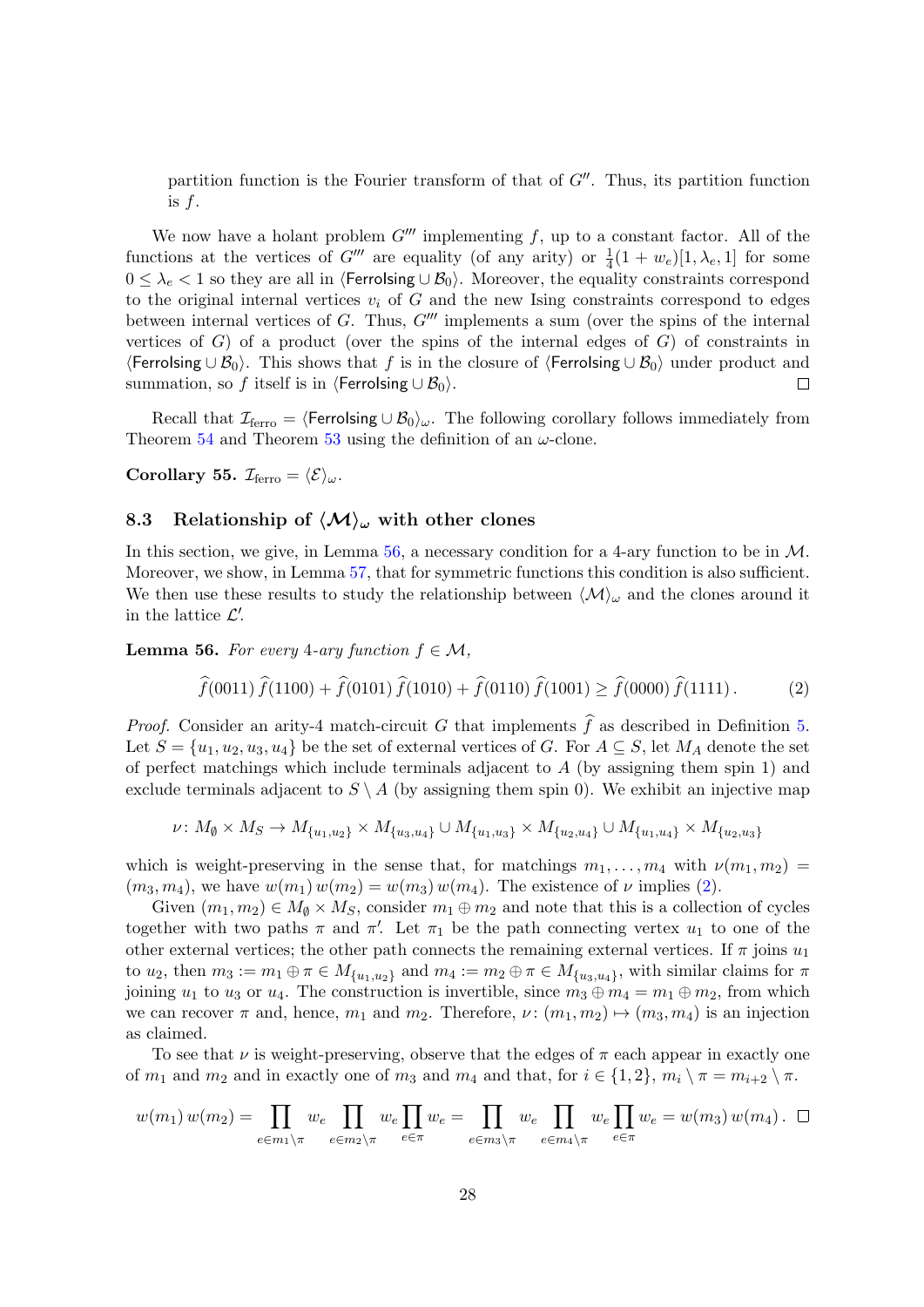

<span id="page-28-2"></span>Figure 4: Match-circuits used in the proof of Lemma [57.](#page-28-0) Every edge has weight 1 unless otherwise indicated. a) The case  $C_0 > 0$ ,  $C_2 = C_4 = 0$ . b) The case  $C_0$ ,  $C_2 > 0$ ,  $C_4 \ge 0$ .

We give the converse of Lemma [56](#page-27-0) for symmetric functions.

<span id="page-28-0"></span>**Lemma 57.** If  $f$  is a symmetric, arity-4, self-dual function such that

<span id="page-28-1"></span>
$$
3\widehat{f}(0011)^2 \ge \widehat{f}(0000)\,\widehat{f}(1111)\,,\tag{3}
$$

then  $f \in \mathcal{M}$ .

Note that  $(3)$  is just  $(2)$  specialised to symmetric functions.

*Proof.* For ease of notation, let  $C_0 = f(0, 0, 0, 0), C_2 = f(0, 0, 1, 1)$  and  $C_4 = f(1, 1, 1, 1).$ Since  $C_0 = \frac{1}{16}$  $\frac{1}{16}\sum_{z\in\{0,1\}^4} f(z)$  is a sum of nonnegative terms, if  $C_0 = 0$ , then f is the constant zero function, which is in  $M$  by Theorem [51.](#page-23-0) For the rest of the proof, we assume that  $C_0 > 0.$ 

If  $C_2 = C_4 = 0$ , then  $\hat{f}$  is implemented by the match-circuit shown in Figure [4\(](#page-28-2)a). If at most one of  $C_2$  and  $C_4$  is zero, then [\(3\)](#page-28-1) implies that  $C_2 > 0$ .

We will construct a match-circuit G for  $f$  (see Figure [4\(](#page-28-2)b)). In addition to the terminal edges  $y_i = (u_i, v_i)$  for  $i \in [4]$ , G will have edges  $(v_i, w_i)$  and  $(w_i, x_i)$ . It will also contain a clique on the six vertices  $x_1, x_2, x_3, x_4, x_5, x_6$ . The edge  $(x_5, x_6)$  has weight  $\lambda$  and the edges  $(w_i, x_i)$  have weight  $\mu$ . All other edges have weight 1.

Let  $S = \{u_1, u_2, u_3, u_4\}$ . Following the proof of Lemma [56,](#page-27-0) for  $A \subseteq S$ ,  $M_A$  denotes the set of perfect matchings which include terminals adjacent to  $A$  (by assigning them spin 1) and exclude terminals adjacent to  $S \setminus A$  (by assigning them spin 0). Let  $Z_A$  denote the sum of the weights of the perfect matchings in  $M_A$ .

The perfect matchings in  $M_{\emptyset}$  contain all of the edges  $(v_i, w_i)$  and none of the edges  $(u_i, v_i)$  or  $(w_i, x_i)$ . There are three perfect matchings of the clique that include the weight- $\lambda$  edge  $(x_5, x_6)$  and twelve perfect matchings of the clique that do not include this edge, so  $Z_{\emptyset} = 3\lambda + 12$ . Similarly, the single perfect matching in  $M_S$  contains all of the edges  $(u_i, v_i)$  and  $(w_i, x_i)$  (which have weight  $\mu$ ) and none of the edges  $(v_i, w_i)$ . The edge  $(x_5, x_6)$  is present, so  $Z_S = \lambda \mu^4$ . Finally, the perfect matchings in  $M_{\{u_1, u_2\}}$  contain the two weight- $\mu$  edges  $(w_1, x_1)$ and  $(w_2, x_2)$  but not the two weight- $\mu$  edges  $(w_3, x_3)$  and  $(w_4, x_4)$ . There are three matchings of the 4-clique containing  $x_3, x_4, x_5, x_6$ , one of which has weight  $\lambda$ , so  $Z_{\{u_1, u_2\}} = (\lambda + 2)\mu^2$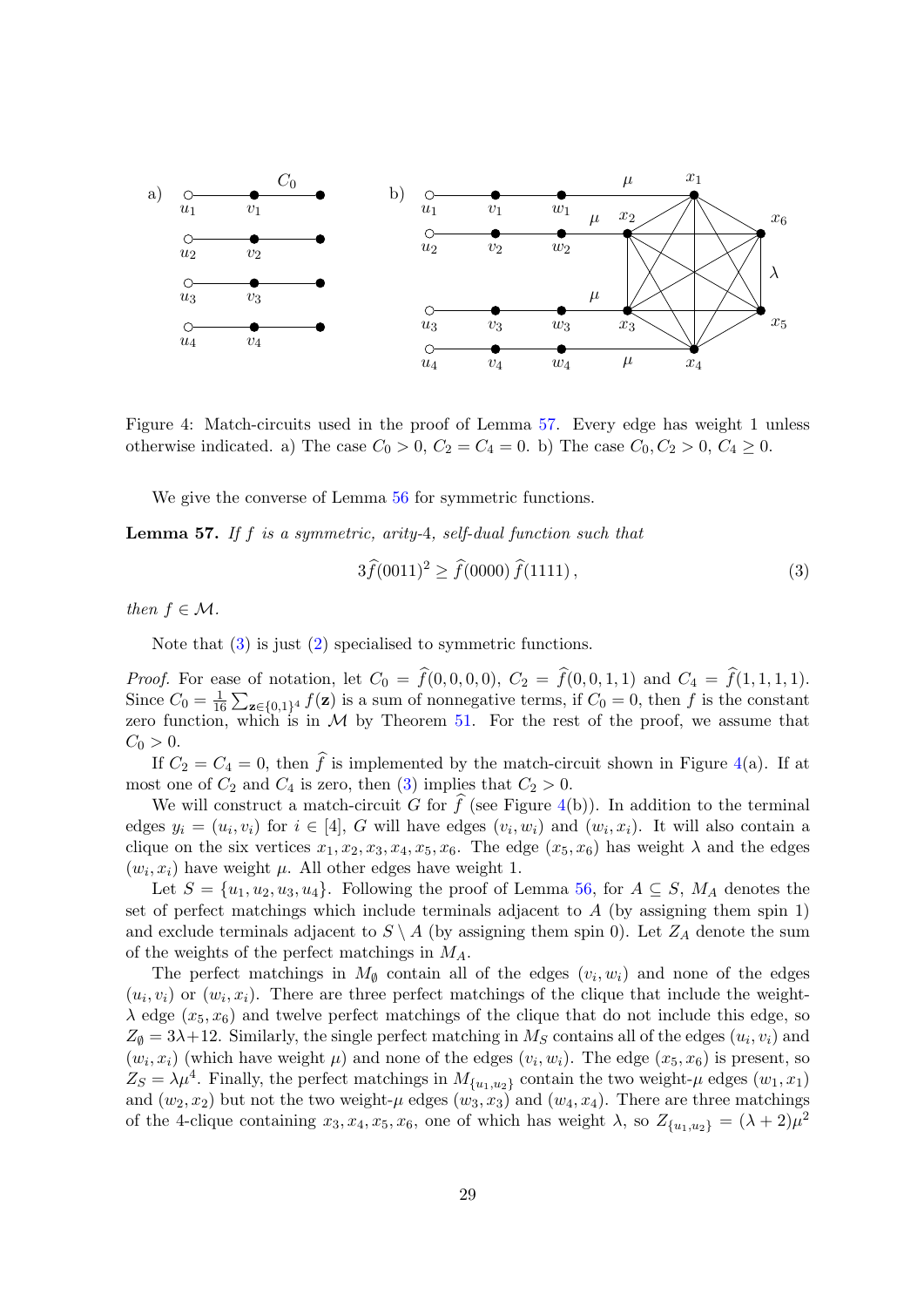and the same is true for  $Z_A$  for any other size-two set  $A \subseteq S$ . Now let

$$
z(\lambda) = \frac{Z_{\emptyset} Z_S}{Z_{\{u_1, u_2\}} Z_{\{u_1, u_2\}}}.
$$

Note that  $z(\lambda) = \lambda(3\lambda + 12)/(\lambda + 2)^2$ , and that the range of  $z(\lambda)$  includes the interval [0, 3]. There are now three cases.

If  $3C_2^2 > C_0C_4 > 0$ , we can choose  $\lambda$  so that  $z(\lambda) = C_0C_4/C_2^2$ . Now choose  $\mu$  to obtain  $(Z_{\emptyset}, Z_{\{u_1, u_2\}}, Z_S) \propto (C_0, C_2, C_4)$ . In order to get the constant multiple correct, G can be supplemented with an additional edge.

If  $3C_2^2 > C_0C_4 = 0$  (so  $C_4 = 0$ , since  $C_0$  and  $C_2$  are positive), we can simulate  $\lambda = 0$ by deleting the edge  $(x_5, x_6)$ . We have  $Z_{\emptyset} = 12$  and  $Z_{\{u_1, u_2\}} = 2\mu^2$  and, as before, we can choose  $\mu$  so that  $(Z_{\emptyset}, Z_{\{u_1, u_2\}}) \propto (C_0, C_2)$  and add an edge to G for the required constant multiple.

Finally, if  $3C_2^2 = C_0C_4 > 0$ , must achieve  $z(\lambda) = 3$ . This can be done by effectively setting  $\lambda = \infty$  by removing the vertices  $x_5$  and  $x_6$  and their incident edges.  $\Box$ 

#### <span id="page-29-1"></span>Theorem 58.  $\langle \mathcal{M} \rangle_{\omega} \subset \mathcal{SDP}$ .

*Proof.* Let G be a match-circuit with terminals  $y_1, \ldots, y_k$ , where  $y_i = (u_i, v_i)$  for each  $i \in [k]$ , which implements the function  $\hat{f}(\mathbf{y})$ . For any assignment **a** to **y**,  $\hat{f}(\mathbf{a})$  is the total weight of the perfect matchings of the graph  $G - \{v_i \mid a_i = 1\}$ . Since a graph with an odd number of vertices has no perfect matchings,  $\hat{f}(\mathbf{a}) = 0$  whenever  $|\mathbf{a}|$  is odd or  $\hat{f}(\mathbf{a}) = 0$  whenever  $|\mathbf{a}|$  is even. (This is the so-called "parity condition" of match-circuits; see, e.g., [\[3\]](#page-37-7).)

We first show that  $M \subseteq SDP$ . Suppose that  $f \in M$ . We will show that  $f \in SDP$ . Since Theorems [37](#page-17-0) and [28](#page-14-1) guarantee that  $\mathcal{B}_0 \in \mathcal{SDP}$ , we can assume without loss of generality that the arity, k, of f is positive. Since  $\hat{f}$  is implemented by a match-circuit,  $\hat{f}(\mathbf{x}) \geq 0$  for all **x**, so  $f \in \mathcal{P}$ . If f is the constant arity-k zero function, then  $f \in \mathcal{SDP}$  trivially, so assume that  $f(\mathbf{a}) > 0$  for at least one  $\mathbf{a} \in \{0,1\}^k$ . This implies that  $\widehat{f}(\mathbf{0}) = 2^{-k} \sum_{\mathbf{x}} f(\mathbf{x}) > 0$  so, by the parity condition,  $f(\mathbf{x}) = 0$  whenever |x| is odd. By Lemma [38,](#page-18-0)  $f \in \mathcal{SD}$ , and we have established that  $f \in \mathcal{SD} \cap \mathcal{P}$ . But  $\mathcal{SDP} = \mathcal{SD} \cap \mathcal{P}$  by Theorem [39,](#page-18-1) so  $f \in \mathcal{SDP}$ .

To show that  $\mathcal{M} \subset \mathcal{SDP}_2$ , consider the function  $g = I_4^{1/4} = [1, \frac{1}{4}]$  $\frac{1}{4}, \frac{1}{4}$  $\frac{1}{4}, \frac{1}{4}$  $\frac{1}{4}$ , 1], which is in  $SD$ . By Lemma [26,](#page-14-0)  $\hat{g}(0000) = \frac{11}{32}$ ,  $\hat{g}(\mathbf{x}) = \frac{3}{32}$  when  $|\mathbf{x}| \in \{2, 4\}$  and  $\hat{g}(\mathbf{x}) = 0$ , otherwise, so  $g \in \mathcal{P} \cap \mathcal{PN} = \mathcal{S} \mathcal{D} \mathcal{P}$ . However,  $g \notin \mathcal{M}$  by Lemma [56.](#page-27-0)

It remains to "lift" the result to  $\omega$ -clones. We have  $\langle \mathcal{M} \rangle_{\omega} \subseteq \langle \mathcal{SDP} \rangle_{\omega} = \mathcal{SDP}$ , so it is enough to show that  $g = I_4^{1/4} \notin \langle \mathcal{M} \rangle_{\omega}$ . Suppose, towards a contradiction, that  $g \in \langle \mathcal{M} \rangle_{\omega}$ . By the definition of  $\omega$ -clones, for every  $\varepsilon > 0$ , there is a function  $f \in \langle \mathcal{M} \rangle$  such that  $||f - g||_{\infty}$  $\varepsilon/32$ . Since M is a functional clone by Theorem [51,](#page-23-0)  $f \in \mathcal{M}$ . Then Lemma [25\(](#page-13-1)[v\)](#page-38-15) implies that  $\|\widehat{f} - \widehat{g}\|_{\infty} < \varepsilon/32$ , also. Thus, for all  $\mathbf{x} \in \{0, 1\}^4$ ,

<span id="page-29-0"></span>
$$
\hat{g}(\mathbf{x}) - \varepsilon/32 < \hat{f}(\mathbf{x}) < \hat{g}(\mathbf{x}) + \varepsilon/32. \tag{4}
$$

Since  $f \in \mathcal{M}$ , [\(2\)](#page-27-1) must hold. Plugging [\(4\)](#page-29-0) and the values of  $\hat{g}$  into (2) gives

$$
3\left(\frac{3}{32} + \frac{\varepsilon}{32}\right)^2 > \left(\frac{11}{32} - \frac{\varepsilon}{32}\right)\left(\frac{3}{32} - \frac{\varepsilon}{32}\right),
$$

But this only holds for sufficiently large positive values of  $\varepsilon$ , contradicting the assumption that  $g \in \langle \mathcal{M} \rangle_{\omega}$ .  $\Box$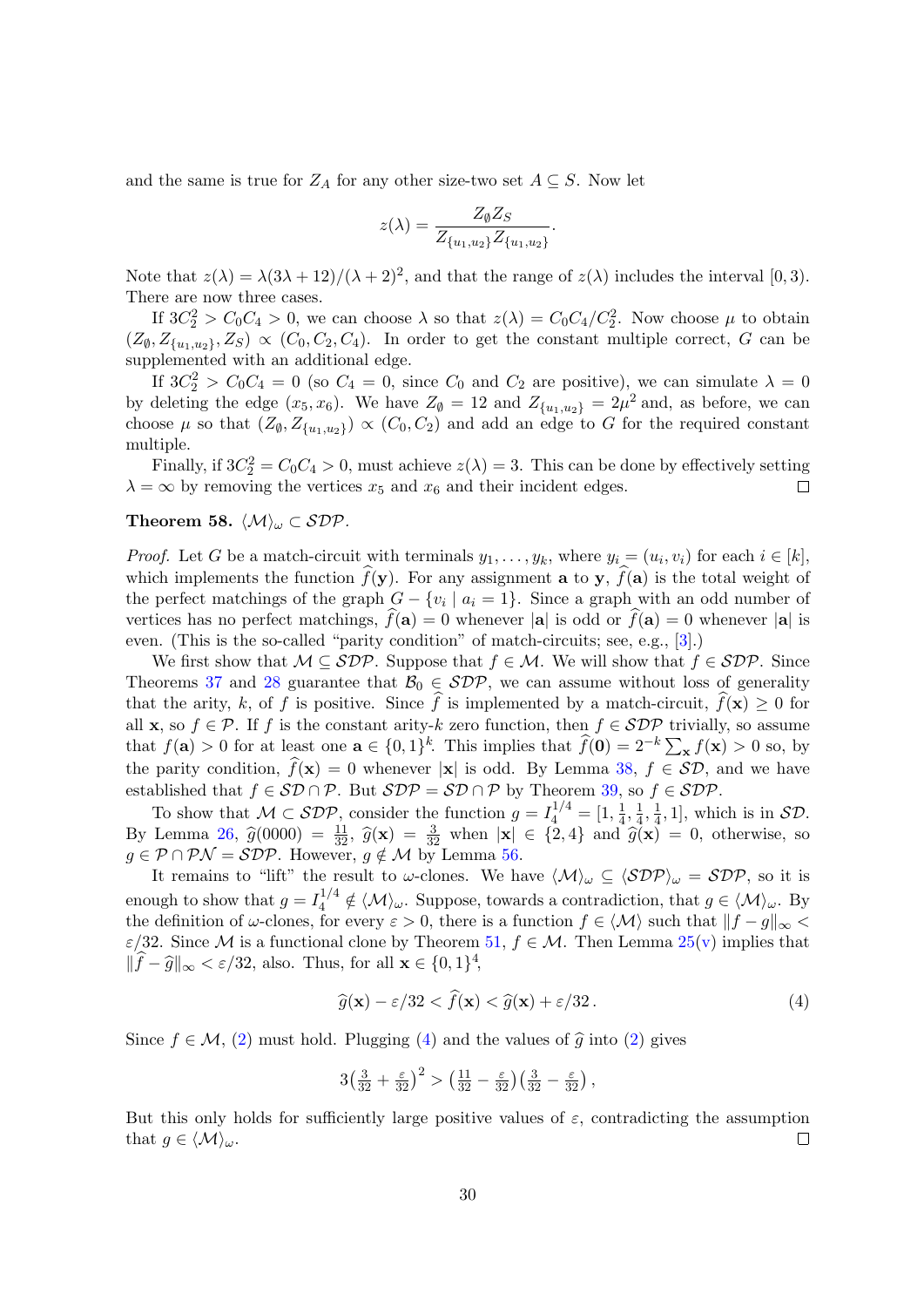Lemmas [56](#page-27-0) and [57](#page-28-0) also allow us to separate  $\mathcal{H}_{\text{ferro}}$  from  $\langle \mathcal{M} \rangle_{\omega}$ .

<span id="page-30-1"></span>**Lemma 59.**  $\langle \mathcal{M} \rangle_{\omega}$  and  $\mathcal{H}_{\text{ferro}}$  are incomparable under  $\subseteq$ .

*Proof.* Let  $f = [13, 4, 1, 4, 13]$ . We saw in the proof of Theorem [44](#page-19-2) that  $f \notin \mathcal{H}_{\text{ferro}}$  and that  $\widehat{f} = [4, 0, \frac{3}{2}]$  $(\frac{3}{2}, 0, 0]$ . However,  $f \in \langle \mathcal{M} \rangle_{\omega}$  by Lemma [57.](#page-28-0)

Now, let  $g = I_4^{1/2} \in \mathcal{H}_{\text{ferro}}$ . By Lemma [26,](#page-14-0)  $\hat{g} = \left[\frac{9}{16}, 0, \frac{1}{16}, 0, \frac{1}{16}\right]$  and  $g \notin \langle \mathcal{M} \rangle_{\omega}$  by Lemma [56,](#page-27-0) since  $3(\frac{1}{16})^2 < \frac{9}{16} \cdot \frac{1}{16}$ .

## <span id="page-30-0"></span>9 The lattice  $\mathcal{L}'$

In this section, we prove Theorem [10.](#page-8-1)

**Theorem [10.](#page-8-1)** The lattice L' shown in Figure [1](#page-8-0) is a sublattice of  $\mathcal{L}_{\omega}$ . That is, all elements of  $\mathcal{L}'$  are distinct  $\omega$ -clones, with the possible exceptions of SDP and  $\langle\langle \mathcal{M}\rangle_{\omega}\cup\mathcal{H}_{\text{ferro}}\rangle_{\omega}$ , and  $\langle \mathcal{M} \rangle_{\omega} \cap \mathcal{H}_{\text{ferro}}$  and  $\mathcal{I}_{\text{ferro}}$ , which might be equal. (This is indicated by the dotted lines in Figure [1.](#page-8-0)) Furthermore, the meets and joins of elements of  $\mathcal{L}'$  are as depicted in Figure [1](#page-8-0) and

- (i)  $SD = \mathcal{I}_{\text{anti}};$
- (*ii*)  $\mathcal{I}_{\text{ferro}} = \langle \mathcal{E} \rangle_{\omega};$
- (iii)  $SD$ ,  $P$  and  $PN$  are maximal in  $B$ ;
- (iv) SDP is maximal in SD.

*Proof.* First, we check that the vertices of  $\mathcal{L}'$  are, indeed,  $\omega$ -clones.  $\beta$  is trivially an  $\omega$ clone.  $\langle \mathcal{M}\rangle_{\omega}$ ,  $\mathcal{H}_{\text{ferro}}$ ,  $\langle\langle \mathcal{M}\rangle_{\omega} \cup \mathcal{H}_{\text{ferro}}\rangle_{\omega}$  and  $\mathcal{I}_{\text{ferro}}$ , are  $\omega$ -clones by definition. Hence, so is the intersection  $\langle \mathcal{M} \rangle_{\omega} \cap \mathcal{H}_{\text{ferro}}$ . P, PN and SD are  $\omega$ -clones by Theorems [28,](#page-14-1) [30](#page-15-1) and [37,](#page-17-0) so their intersection  $S\mathcal{D}\mathcal{P}$  is also an  $\omega$ -clone.

Next, we check the lattice structure.

We start with the strict inclusions (indicated by the solid lines in Figure [1\)](#page-8-0). It is easy to see, using the definitions, that  $SD$ , P and PN are strict subsets of B. SD, P and PN are pairwise-incomparable under  $\subseteq$  by Lemma [41.](#page-18-2) SDP is a subset of SD, P and PN by definition; it is a strict subset because  $SD$ , P and PN are distinct.  $\langle M \rangle_{\omega}$  and  $\mathcal{H}_{\text{ferro}}$ are ⊆-incomparable by Lemma [59.](#page-30-1) Consequently,  $\langle \mathcal{M} \rangle_{\omega} \cap \mathcal{H}_{\text{ferro}}$  is a strict subset of both  $\langle \mathcal{M} \rangle_{\omega}$  and  $\mathcal{H}_{\text{ferro}}$  and  $\langle \langle \mathcal{M} \rangle_{\omega} \cup \mathcal{H}_{\text{ferro}} \rangle_{\omega}$  is a strict superset of both  $\langle \mathcal{M} \rangle_{\omega}$  and  $\mathcal{H}_{\text{ferro}}$ . For the remaining two inclusions (which we do not know to be strict, as indicated by the dotted lines in Figure [1\)](#page-8-0),  $\mathcal{I}_{\text{ferro}} \subseteq \langle \mathcal{M} \rangle_{\omega} \cap \mathcal{H}_{\text{ferro}}$  by Theorem [52.](#page-24-1) Also,  $\langle \mathcal{M} \rangle_{\omega} \subset \mathcal{SDP}$  by Theorem [58](#page-29-1) and  $\mathcal{H}_{\text{ferro}} \subset \mathcal{SDP}$  by Theorem [44.](#page-19-2) Hence  $\langle\langle \mathcal{M}\rangle_{\omega} \cup \mathcal{SDP}\rangle_{\omega} \subseteq \mathcal{SDP}$  since  $\mathcal{SDP}$  is an  $\omega$ -clone.

Note that since the meet of any two clones is defined as their intersection the meets of any two  $\omega$ -clones from  $\mathcal{L}'$  are indeed as shown in Figure [1](#page-8-0) (this uses Theorem [39\)](#page-18-1). We now show that also the joins of any two  $\omega$ -clones from  $\mathcal{L}'$  are as shown in Figure [1.](#page-8-0) Lemma [49](#page-22-0) implies  $S\mathcal{D} \vee \mathcal{P} = S\mathcal{D} \vee \mathcal{P}\mathcal{N} = \mathcal{B}$ . By Corollary [36,](#page-17-1)  $\mathcal{P} \vee \mathcal{P}\mathcal{N} = \mathcal{B}$ .  $\langle \mathcal{M} \rangle_{\omega} \vee \mathcal{H}_{\text{ferro}} = \langle \langle \mathcal{M} \rangle_{\omega} \cup \mathcal{H}_{\text{ferro}} \rangle_{\omega}$ by definition.

 $SD = \mathcal{I}_{\text{anti}}$  by Theorem [48.](#page-21-0)  $\mathcal{I}_{\text{ferro}} = \langle \mathcal{E} \rangle_{\omega}$  by Corollary [55.](#page-27-2)

Maximality of  $\mathcal{SD}, \mathcal{P}$  and  $\mathcal{PN}$  in  $\mathcal{B}$  is by Lemma [49,](#page-22-0) Lemma [34](#page-16-1) and Corollary [35,](#page-17-2) respectively. Maximality of SDP in SD is by Theorem [50.](#page-22-2)  $\Box$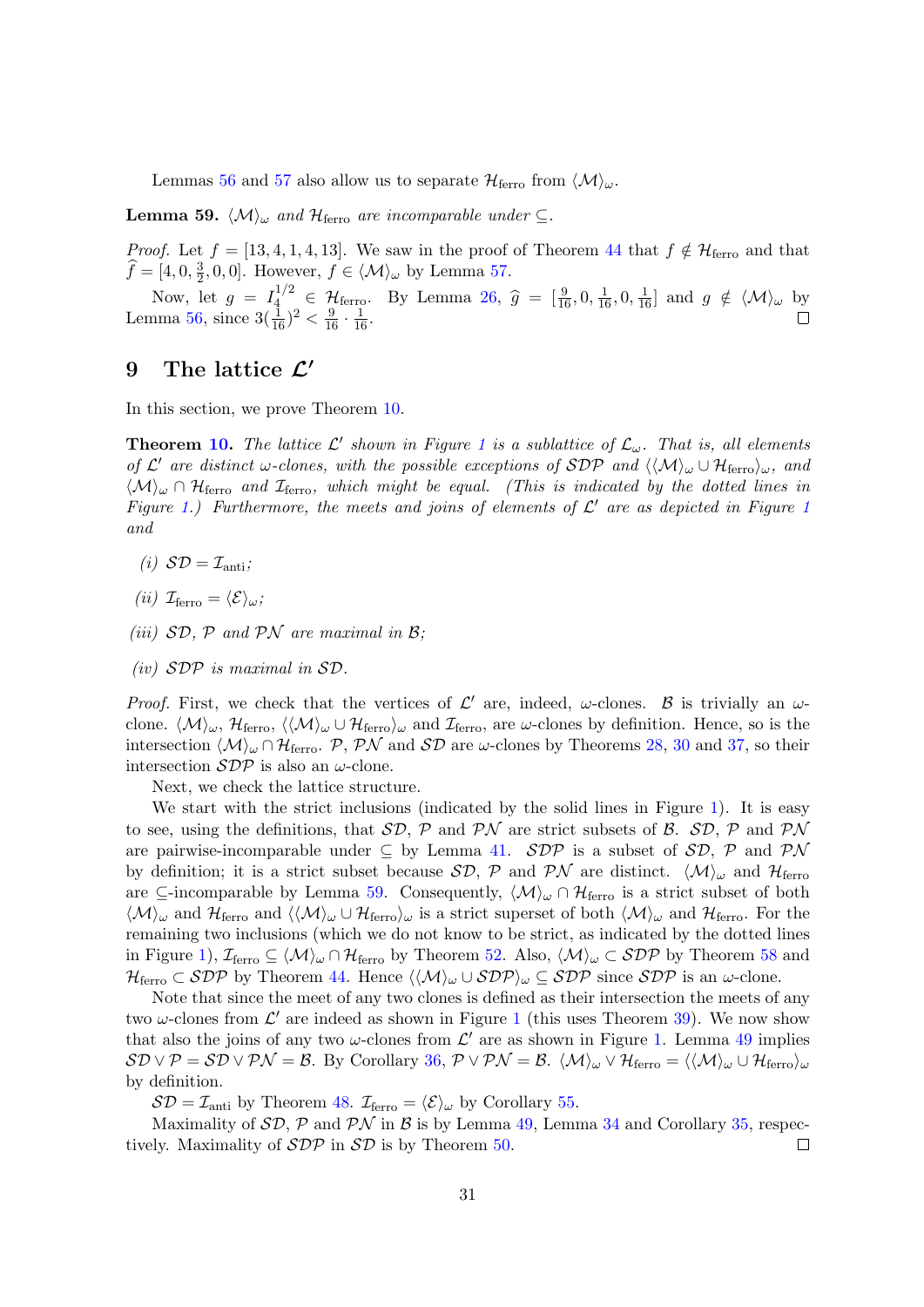## <span id="page-31-1"></span>10 Clones of monotone functions

For  $\mathbf{x}, \mathbf{y} \in \{0,1\}^n$ ,  $\mathbf{x} \leq \mathbf{y}$  denotes the fact that  $x_i \leq y_i$  for all  $i \in [n]$ . For any function  $f(x_1, \ldots, x_n) \in \mathcal{B}_n$ , let  $\sim_f$  denote the equivalence relation on [n] given by  $i \sim_f j$  if and only if for every  $\mathbf{x} \in \{0,1\}^n$ ,  $f(\mathbf{x})=0$  whenever  $x_i \neq x_j$ . Let  $V_1, \ldots, V_\ell$  be the equivalence classes of  $\sim_f$  and let  $\tilde{f}$  be the function in  $\mathcal{B}_\ell$  defined as follows. For any  $\mathbf{x} \in \{0, 1\}^\ell$ , construct  $\mathbf{y} \in \{0,1\}^n$  as follows. For all  $i \in [n]$ , if  $i \in V_j$ , then set  $y_i = x_j$ . Then  $\tilde{f}(\mathbf{x}) = f(\mathbf{y})$ .

**Lemma 60.** For any  $f \in \mathcal{B}$ ,  $\tilde{f} \in \langle f \rangle$  and  $f \in \langle \tilde{f} \rangle$ .

*Proof.* The function f is constructed from  $\tilde{f}$  by introducing fictitious arguments and adding EQ factors. The function  $\tilde{f}$  is constructed from f by summing out variables.  $\Box$ 

Definition 61. (Definition of monotone and block monotone functions.)

- Given a function  $f \in \mathcal{B}_n$  and an index  $i \in [n]$ , the argument  $x_i$  is said to be *fictitious* in f if, for all **x** and **x'** that differ only at position i,  $f(\mathbf{x}) = f(\mathbf{x}')$ .
- For any non-negative integer n and any  $\alpha \geq 0$ , the function  $f(x_1, \ldots, x_n) \in \mathcal{B}_n$  is said to be  $\alpha$ -monotone if, for every argument  $x_i$  that is not fictitious in f, and every x with  $x_i = 0, \, \alpha f(\mathbf{x}) \leq f(x_1, \ldots, x_{i-1}, \overline{x_i}, x_{i+1}, \ldots, x_n).$
- A function  $f \in \mathcal{B}$  is said to be *block-α-monotone* if  $\tilde{f}$  is  $\alpha$ -monotone.
- 1-monotone functions are called monotone functions. Block-1-monotone functions are called block-monotone functions.
- The set of all block-monotone functions is denoted by  $MON$ , and the set of all block- $\alpha$ -monotone functions is denoted by  $\mathcal{MON}_{\alpha}$ .

Note that if  $\alpha \geq \beta$  then  $\alpha f(\mathbf{x}) \leq f(\mathbf{y})$  implies  $\beta f(\mathbf{x}) \leq f(\mathbf{y})$ . Thus, every  $\alpha$ -monotone function is β-monotone and  $MON_{\alpha} \subseteq MON_{\beta}$ . We next show that, for any  $\alpha \geq 1$ ,  $MON_{\alpha}$ is an  $\omega$ -clone. Since  $MON_1 = MON$ , this implies that  $MON$  is an  $\omega$ -clone.

<span id="page-31-0"></span>**Theorem 62.** For any  $\alpha \geq 1$ ,  $\langle \text{MON}_\alpha \rangle_\omega = \text{MON}_\alpha$  and  $\mathcal{B}_0 \subseteq \text{MON}_\alpha$ .

*Proof.* Fix any  $\alpha \geq 1$ . We will show that EQ  $\in \mathcal{MON}_{\alpha}$  and that it is closed under the usual operations.

- EQ is the unary constant function  $EQ(x) = 1$ . Its only argument is fictitious. Thus, it is in  $MON_{\alpha}$ .
- For closure under permuting arguments, suppose that  $f \in \mathcal{MON}_{\alpha}$  and that g is formed from f by permuting arguments. Then  $\tilde{q}$  is formed from  $\tilde{f}$  by permuting arguments. Since  $\tilde{f}$  is  $\alpha$ -monotone, so is  $\tilde{g}$ , so  $g \in \mathcal{MON}_\alpha$ .
- For closure under introducing fictitious arguments, let  $f \in MON_\alpha$  and define  $h(\mathbf{x}y) =$ f(x). Then the argument y is in its own equivalence class in  $\sim_h$  so  $h(xy) = f(x)$ . Since f is  $\alpha$ -monotone, and y is fictitious,  $\tilde{h}$  is  $\alpha$ -monotone.
- For closure under summation, let  $f \in MON_\alpha$  and define  $h(\mathbf{x}) = f(\mathbf{x}0) + f(\mathbf{x}1)$ . Let  $n+1$  be the arity of f. There are two possibilities.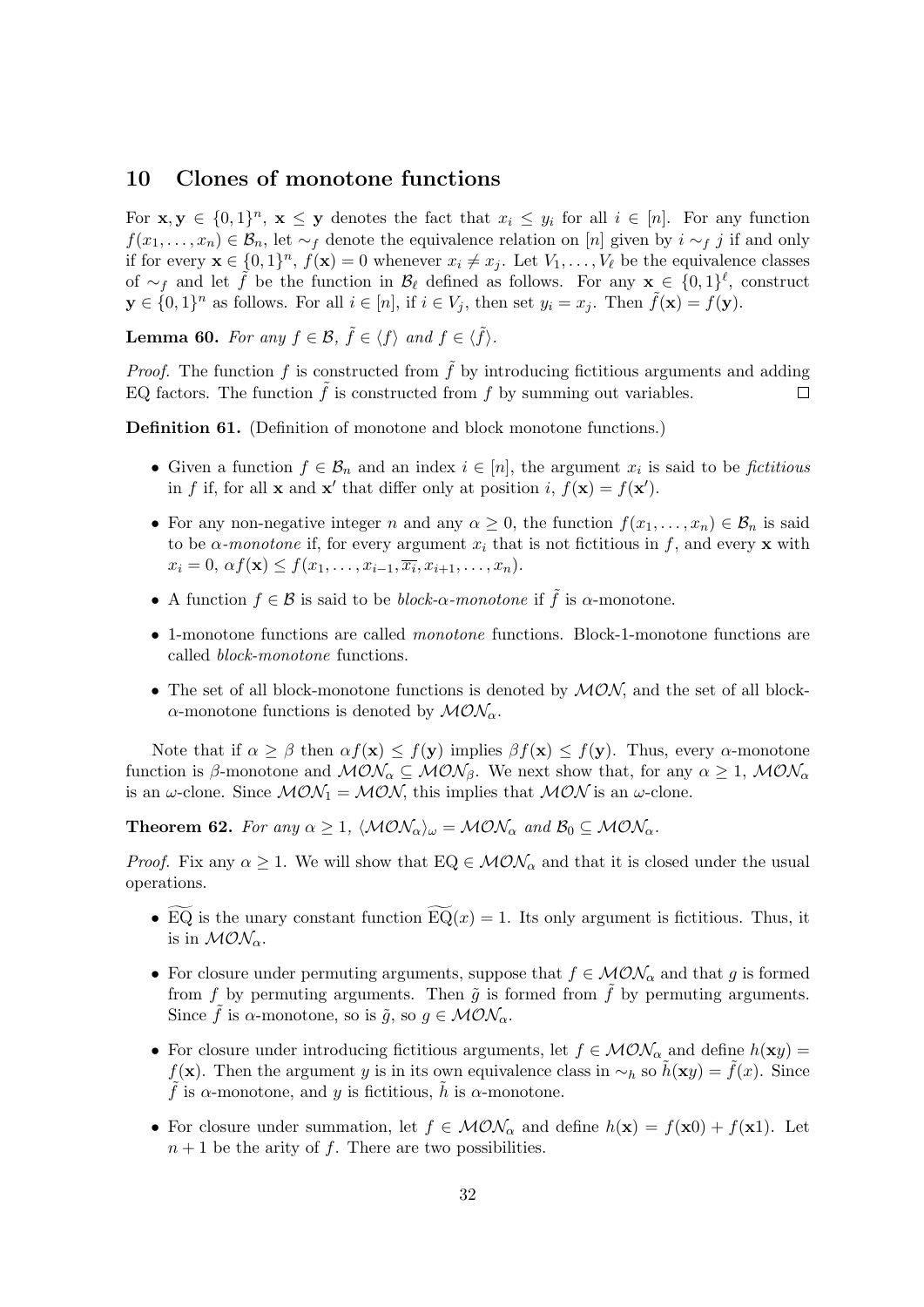- First, suppose that  $x_{n+1}$  is equivalent to some other argument under  $∼<sub>f</sub>$  (for convenience, assume that it is equivalent to  $x_n$ ). Then  $f(x_1, \ldots, x_n, x_n) = h(x_1, \ldots, x_n)$ so  $f = h$ , and h is  $\alpha$ -monotone because f is.
- Otherwise, let  $V_1, \ldots, V_{\ell+1}$  be the equivalence classes of  $\sim_f$ , where  $V_{\ell+1}$  contains only  $x_{n+1}$ . Then  $V_1, \ldots, V_\ell$  are the equivalence classes of ∼<sub>h</sub>. We claim that if the argument corresponding to  $V_i$  is not fictitious in  $\tilde{h}$  then it is not fictitious in f. Then, since f is  $\alpha$ -monotone, changing the value of this argument increases the value of the function by a factor of  $\alpha$ , both when  $x_{n+1} = 0$  and when  $x_{n+1} = 1$ . Thus, changing the value of the argument also inceases the value of  $\bar{h}$  by a factor of  $\alpha$ , and h is  $\alpha$ -monotone.
- For closure under products, let  $f, g \in MON_\alpha$  and consider  $h(\mathbf{x}) = f(\mathbf{x}) g(\mathbf{x})$ . Let n be the arity of h, f and g. Suppose that  $V_1, \ldots, V_\ell$  are the equivalence classes of  $\sim_f$ . Consider an equivalence class  $V_i$  and a string  $\mathbf{x} \in \{0,1\}^n$  which sets all arguments in  $V_i$ to 0. Let  $x'$  be the string constructed from  $x$  by changing the value of the arguments in  $V_i$  to 1. Since  $\tilde{f}$  is  $\alpha$ -monotone, there are two possibilities:
	- 1. If the argument of  $\tilde{f}$  corresponding to  $V_i$  is fictitious then  $f(\mathbf{x}') = f(\mathbf{x})$ .
	- 2. If the argument of  $\tilde{f}$  corresponding to  $V_i$  is not fictitious then  $f(\mathbf{x}') \geq \alpha f(\mathbf{x})$ .

A similar comment applies to g. Now let the equivalence classes of  $\sim_h$  be  $V'_1, \ldots, V'_{\ell'}$ . Consider some equivalence class  $V_i'$  — this is a union of  $\sim_f$  classes and a union of  $\sim_g$ classes. Suppose that the argument corresponding to  $V_i'$  is not fictitious in  $\tilde{h}$ . We want to argue that there is at least one of the  $\sim_f$  and  $\sim_g$  classes corresponding to  $V'_i$  that is not fictitious. To see this, suppose for contradiction that they are all fictitious. Start with a string **x** in which all of the arguments in  $V_i'$  are the same. First consider changing, one-by-one all of the values of arguments in the  $\sim_f$  classes corresponding to  $V'_i$ . Since they are fictitious, this does not change the value of  $f$ . Similarly, changing-one-by-one all of the values in the  $\sim_g$  classes corresponding to  $V'_i$  does not change the value of g. So if **x'** is the string derived from **x** by changing the spin of  $V'_i$ , then  $f(\mathbf{x}') = f(\mathbf{x})$  and  $g(\mathbf{x}') = g(\mathbf{x})$ . But this is a contradiction, since the argument corresponding to  $V_i'$  is not fictitious in  $\tilde{h}$ . Now suppose that x takes value 0 on  $V_i'$ . Changing the value of some  $\sim_f$ or  $\sim_g$  class inside  $V_i'$  inceases the value of the function by a factor of  $\alpha$ . Changing each other  $\sim_f$  or  $\sim_g$  class inside  $V'_i$  either leaves the value alone, or inceases it by another factor of  $\alpha$ . Hence, h is  $\alpha$ -monotone.

• For closure under limits, let  $f \in \mathcal{B}_n$  and suppose that, for all integers  $i > 0$ , there is some  $g_i \in \mathcal{MON}_\alpha$  such that  $||f - g_i||_\infty < 2^{-i}$ . We must show that  $f \in \mathcal{MON}_\alpha$ .

There must be some equivalence relation  $\sim_g$  on [n] such that  $\sim_{g_i} = \sim_g$  for infinitely many *i*. In fact, we may assume that  $\sim_{g_i} = \sim_g$  for all *i*: if not, let  $g'_1, g'_2, \ldots$  be the subsequence of functions whose equivalence relation is  $\sim_g$ , note that  $||f - g'_i||_{\infty} < 2^{-i}$ for all i and use the sequence  $g'_1, g'_2, \ldots$  in place of  $g_1, g_2, \ldots$ .

Now, every equivalence class of  $\sim_f$  is a union of equivalence classes of  $\sim_g$ . To see this suppose that  $r \sim_g s$ . For all i and all  $\mathbf{x} \in \{0,1\}^n$  with  $x_r \neq x_s$ , we have  $g_i(\mathbf{x}) = 0$ . Therefore,  $|f(\mathbf{x})| < 2^{-i}$  for all i, so  $f(\mathbf{x}) = 0$  and  $r \sim_f s^{4}$  $r \sim_f s^{4}$  $r \sim_f s^{4}$ .

<span id="page-32-0"></span><sup>&</sup>lt;sup>4</sup>Note that we do not necessarily have  $\sim_f = \sim_g$ . For example, the 2-monotone symmetric binary function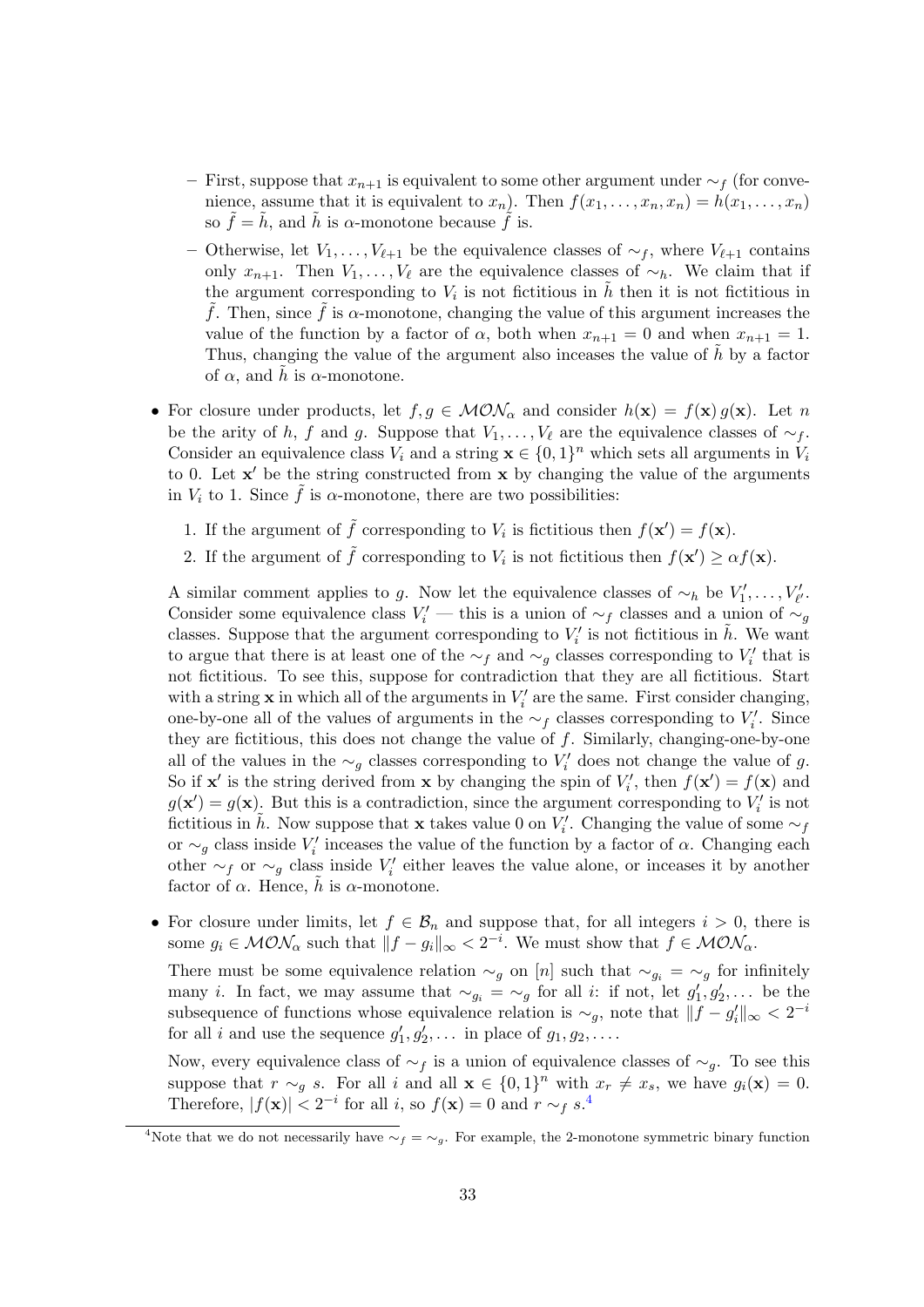Now, consider some argument  $x_j$  that is not fictitious in f. Let  $\mathbf{x} \in \{0,1\}^n$  be a tuple such that  $x_j = 0$  and  $x_r = x_s$  whenever  $r \sim_f s$ . Let y be the tuple with  $y_s = x_s$  for all s  $\gamma_f$  j and  $y_s = 1$  for  $s \sim_f j$ . We must show that  $f(\mathbf{y}) \geq \alpha f(\mathbf{x})$ . This is trivial when  $f(\mathbf{x}) = 0$  so we consider the case that  $f(\mathbf{x}) = \lambda > 0$ . Then, for all large enough i,  $g_i(\mathbf{x}) > \lambda - 2^{-i} > 0$  so, by block- $\alpha$ -monotonicity of  $g_i$ ,  $g_i(\mathbf{y}) > \alpha(\lambda - 2^{-i})$ . So, for all large enough  $i, g(y) > \alpha(\lambda - 2^{-i}) - 2^{-i}$ , so  $g(y) \ge \alpha \lambda$ , as required.

The proof that  $\mathcal{B}_0 \subseteq \mathcal{MON}_\alpha$  is straightforward since a function  $f \in \mathcal{B}_0$  has no arguments, fictitious or otherwise.  $\Box$ 

## <span id="page-33-0"></span>11 Cardinality of the set of clones

In this section we determine the cardinality of the lattices of functional and  $\omega$ -clones, proving Theorem [13.](#page-9-0)

<span id="page-33-2"></span>Theorem [13.](#page-9-0)  $|\mathcal{L}_f| = |\mathcal{L}_{\omega}| = \mathbb{Z}_2$ .

Since  $|\mathcal{B}| = \mathbb{Z}_1$ , we have  $|\mathcal{L}_f|, |\mathcal{L}_{\omega}| \leq \mathbb{Z}_2$ . Therefore, we focus on proving the inverse inequality. As every  $\omega$ -clone is also a functional clone, it suffices to prove that  $|\mathcal{L}_{\omega}| \geq \mathbb{Z}_2$ . We construct a set of functions,  $\mathcal{F} \subseteq \mathcal{B}_2$  with  $|\mathcal{F}| = \mathcal{I}_1$  that has the following property: For any  $\mathcal{G} \subseteq \mathcal{F}, \langle \mathcal{G} \rangle_{\omega} \cap \mathcal{F} = \mathcal{G}.$  This immediately implies that, for any  $\mathcal{G}_1, \mathcal{G}_2 \subseteq \mathcal{F}$  with  $\mathcal{G}_1 \neq \mathcal{G}_2$  we have  $\langle \mathcal{G}_1 \rangle_\omega \neq \langle \mathcal{G}_2 \rangle_\omega$ . Therefore,  $|\mathcal{L}_\omega| \geq 2^{|\mathcal{F}|} = \mathbb{I}_2$ .

For any real  $\alpha > 2$ , let  $f_{\alpha}$  denote the binary function given by  $f_{\alpha}(0,0) = 1$ ,  $f_{\alpha}(0,1) =$  $f_{\alpha}(1,0) = 2$  and  $f_{\alpha}(1,1) = 2\alpha$ . Let F denote the set  $\{f_{\alpha} \mid \alpha > 3\}$ . Note that  $f_{\alpha}$  is 2-monotone for any  $\alpha > 2$ . Therefore  $\langle \mathcal{F} \rangle_{\omega} \subseteq \mathcal{MON}_2$ .

**Lemma 63.** Let  $\mathcal{G} \subseteq \mathcal{F}$  be a finite set and let  $\beta = \min\{\alpha \mid f_\alpha \in \mathcal{G}\}\$ . If  $f \in \langle \mathcal{G} \rangle$  is a binary function such that  $\tilde{f} = f$ , then either  $\gamma f \in \mathcal{G}$  for some constant  $\gamma$  or  $f(0, 1) \geq$  $\min\left\{4, \frac{2+\beta}{2}\right\}$  $\left\{ \frac{+\beta}{2}\right\} f(0,0),\ or\ f(1,0)\geq\min\left\{ 4,\frac{2+\beta}{2}\right\}$  $\frac{+\beta}{2}$   $\Big\} f(0,0).$ 

*Proof.* Suppose f is a binary function in  $\langle \mathcal{G} \rangle$ . As noted in the introduction to the paper, f can be expressed as

<span id="page-33-1"></span>
$$
f(x,y) = \sum_{x_1,\dots,x_k} \prod_{j=1}^t g'_j(x,y,x_1,\dots,x_k),
$$
 (5)

where t and k are non-negative integers and each function  $g'_j$  is a  $(k+2)$ -ary function in  $\mathcal{A}(\mathcal{G})$ . Recall that  $\mathcal{A}(\mathcal{G})$  is the closure of  $\mathcal{G} \cup \{EQ\}$  under the introduction of fictitious arguments and permuting arguments. Thus, every function  $g'_{j}$  in [\(5\)](#page-33-1) is constructed from a binary function  $h \in \mathcal{G} \cup \{EQ\}$  by introducing fictitious arguments and permuting arguments. If  $h = EQ$  than  $g'_j$  can be removed from the expression on the right-hand-side of  $(5)$  without changing the function  $f(x, y)$  by instead allowing re-use of variables. (If h forces  $x_i$  and  $x_j$  to be equal, then we can just remove all instances of  $x_j$  and replace them with  $x_i$  and we can also remove  $x_j$  from the sum.) Also, we can remove the fictitious arguments in the  $g'_j$  functions, replacing each  $g'_j$  with the corresponding binary function  $g_j \in \mathcal{G}$ . Suppose that  $f = \tilde{f}$  (so the variables x and y are in different  $\sim_f$  classes and removing the  $h = EQ$  functions from [\(5\)](#page-33-1) does not remove

 $f(x, y) = [0, 0, 1]$  has just one equivalence class, but it is the limit of the 2-monotone functions  $f_i(x, y) =$  $[0, 2^{-i}, 1]$  for  $i \geq 1$ , and each of these functions has two equivalence classes.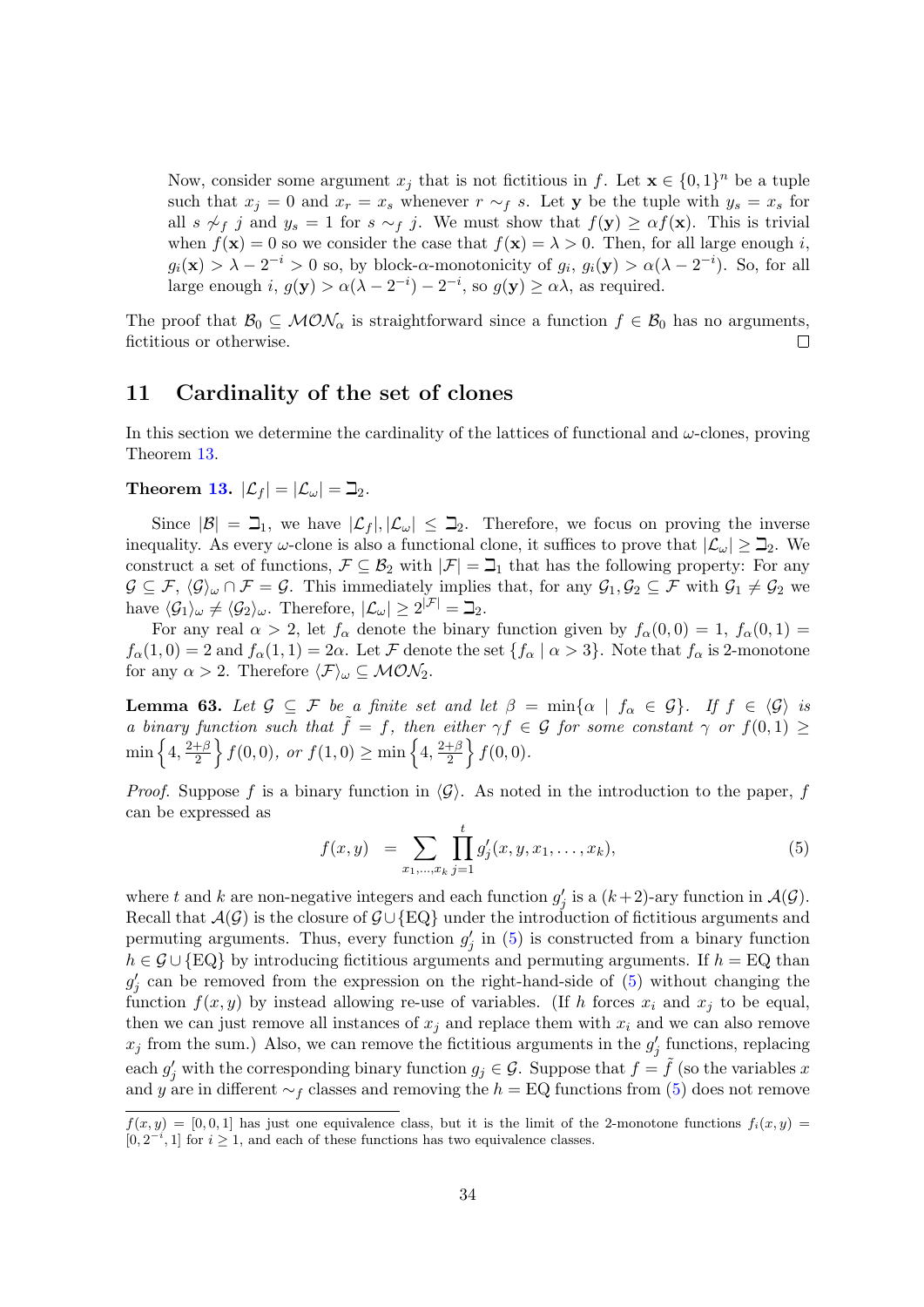either x or y). Then, by these transformations,  $(5)$  shows that there are non-negative integers s and m so that

$$
f(x,y) = \sum_{u_1,\dots,u_m} \prod_{j=1}^s g_j(x_{j,1}, x_{j,2}),
$$
\n(6)

where, for all  $j \in [s]$ ,  $g_j \in \mathcal{G}$  and  $x_{j,1}$  and  $x_{j,2}$  are in  $\{x, y, u_1, \ldots, u_m\}$  (though  $x_{j,1}$  and  $x_{j,2}$ may not necessarily be distinct).

Without loss of generality we assume that there are  $0 \leq p, q, r \leq s$  such that functions  $g_j$  for  $0 < j \leq p$  involve both x and y; functions  $g_j$  for  $p < j \leq p+q$  involve x but not y; functions  $g_j$  for  $p + q < j \leq p + q + r$  involve y but not x; and the remaining functions do not involve x or y. Note that since none of x, y is fictitious,  $p + q > 0$  and  $p + r > 0$ . For  $x, y \in \{0, 1\}$  and  $\mathbf{u} \in \{0, 1\}^m$ , let also

$$
T_{xy}(x,y) = \prod_{j=1}^{p} g_j(x_{j,1}, x_{j,2}), \qquad T_x(x,\mathbf{u}) = \prod_{j=p+1}^{p+q} g_j(x_{j,1}, x_{j,2}),
$$
  

$$
T_y(y,\mathbf{u}) = \prod_{j=p+q+1}^{p+q+r} g_j(x_{j,1}, x_{j,2}), \qquad T_0(\mathbf{u}) = \prod_{j=p+q+r+1}^{s} g_j(x_{j,1}, x_{j,2}).
$$

Thus,

$$
f(x,y) = \sum_{\mathbf{u}\in\{0,1\}^m} T_{xy}(x,y) T_x(x,\mathbf{u}) T_y(y,\mathbf{u}) T_0(\mathbf{u}).
$$

If  $p = 1$  and  $q = r = 0$  then  $\gamma f \in \mathcal{G}$  for  $1/\gamma = \sum_{\mathbf{u} \in \{0,1\}^m} T_0(\mathbf{u})$ . If  $p + q > 1$  we have for any  $y \in \{0, 1\}$  and  $\mathbf{u} \in \{0, 1\}^m$ 

$$
4T_{xy}(0, y) T_x(0, u) T_y(y, u) T_0(u) \le T_{xy}(1, y) T_x(1, u) T_y(y, u) T_0(u),
$$

because every  $g_j \in \mathcal{G}$  is 2-monotone. This implies that  $4f(0, y) \leq f(1, y)$  for all y so, in particular,  $4f(0,0) \leq f(1,0)$ . Similarly,  $4f(0,0) \leq f(0,1)$  if  $p+r>1$ . Therefore, the only remaining case is  $p = 0$  and  $q = r = 1$ .

Define  $\alpha$  so that  $g_1$  is the function  $f_\alpha(x, u_1)$ , where  $f_\alpha \in \mathcal{G}$ . Then

$$
f(1,0) = \sum_{\mathbf{u} \in \{0,1\}^m} f_{\alpha}(1, u_1) T_y(0, \mathbf{u}) T_0(\mathbf{u})
$$
  
\n
$$
= \sum_{\mathbf{u}' \in \{0,1\}^{m-1}} f_{\alpha}(1,0) T_y(0,0, \mathbf{u}') T_0(0, \mathbf{u}') + \sum_{\mathbf{u}' \in \{0,1\}^{m-1}} f_{\alpha}(1,1) T_y(0,1, \mathbf{u}') T_0(1, \mathbf{u}')
$$
  
\n
$$
= 2 \sum_{\mathbf{u}' \in \{0,1\}^{m-1}} f_{\alpha}(0,0) T_y(0,0, \mathbf{u}') T_0(0, \mathbf{u}') + \alpha \sum_{\mathbf{u}' \in \{0,1\}^{m-1}} f_{\alpha}(0,1) T_y(0,1, \mathbf{u}') T_0(1, \mathbf{u}')
$$
  
\n
$$
= 2f(0,0) + (\alpha - 2) \sum_{\mathbf{u}' \in \{0,1\}^{m-1}} f_{\alpha}(0,1) T_y(0,1, \mathbf{u}') T_0(1, \mathbf{u}')
$$
  
\n
$$
\geq 2f(0,0) + (\alpha - 2) \sum_{\mathbf{u}' \in \{0,1\}^{m-1}} \frac{1}{2} (f_{\alpha}(0,0) T_y(0,0, \mathbf{u}') T_0(0, \mathbf{u}') + f_{\alpha}(0,1) T_y(0,1, \mathbf{u}') T_0(1, \mathbf{u}'))
$$
  
\n
$$
= \frac{2 + \alpha}{2} f(0,0).
$$

The inequality here holds because all the functions involved are monotone and therefore

$$
f_{\alpha}(0,0) T_{y}(0,0,\mathbf{u}') T_{0}(0,\mathbf{u}') \le f_{\alpha}(0,1) T_{y}(0,1,\mathbf{u}') T_{0}(1,\mathbf{u}').
$$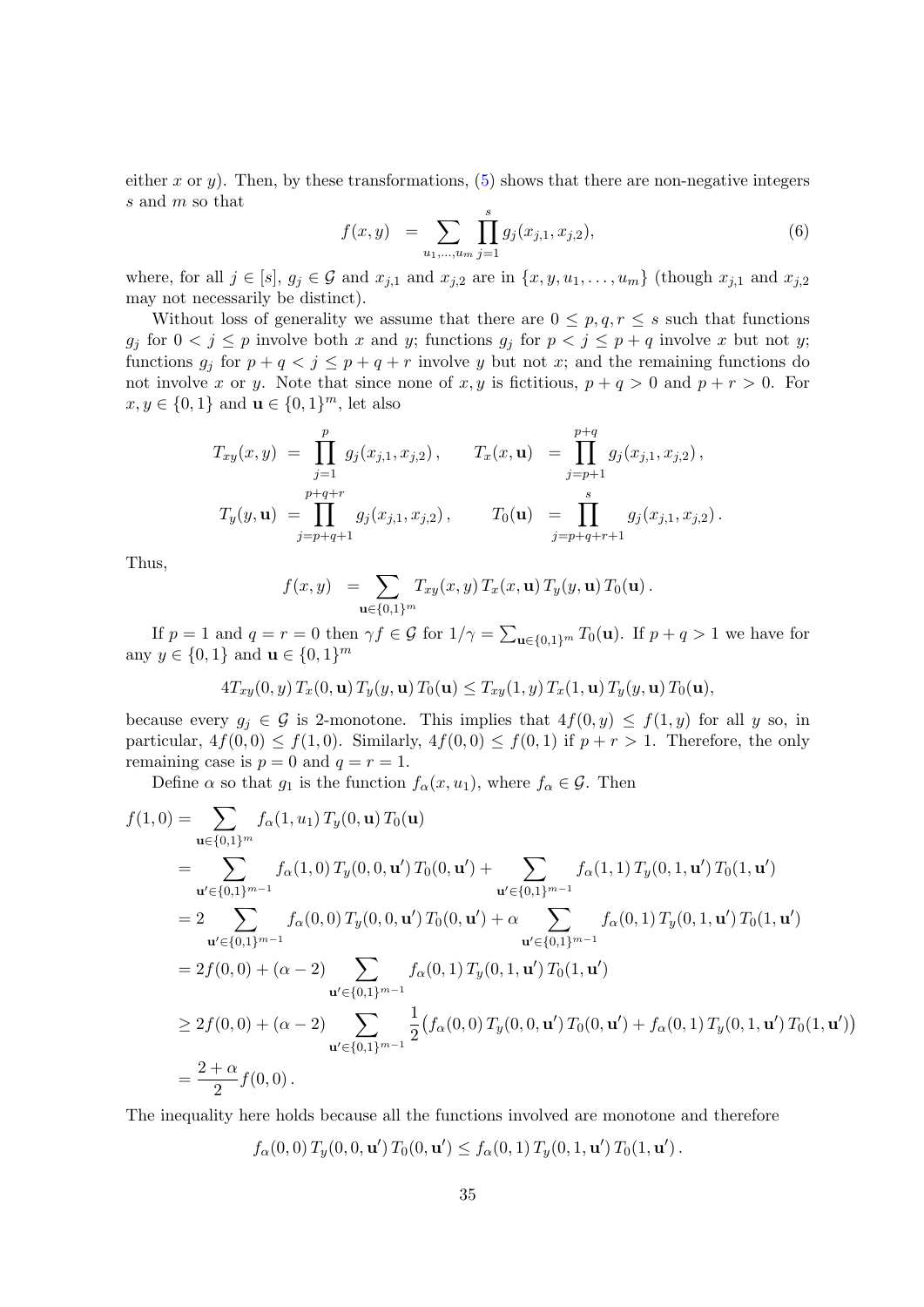The result follows by the choice of  $\beta$ .

We can now prove Theorem [13.](#page-9-0)

*Proof.* As we observed at the beginning of the section, to prove that  $|\mathcal{L}_{\omega}| \geq \mathbb{Z}_2$ , it suffices to show that for any  $\mathcal{G}_1, \mathcal{G}_2 \subseteq \mathcal{F}$  with  $\mathcal{G}_1 \neq \mathcal{G}_2, \langle \mathcal{G}_1 \rangle_\omega \neq \langle \mathcal{G}_2 \rangle_\omega$ . Suppose  $f_\alpha \in \mathcal{G}_1 \setminus \mathcal{G}_2$ . We show that  $f_{\alpha} \notin \langle G_2 \rangle_{\omega}$ . The function  $f_{\alpha}$  is symmetric and binary and it satisfies  $f_{\alpha} = f_{\alpha}$  so take any binary symmetric function  $f \in \langle \mathcal{G}_2 \rangle_\omega$  with  $\tilde{f} = f$ . We will show that  $f \neq f_\alpha$ .

By the definition of  $\omega$ -clone, there is a finite set  $\mathcal{G}'' \subseteq \langle \mathcal{G}_2 \rangle$  such that  $f = \lim_{n \to \infty} h_n$ where each  $h_n$  is a binary function in  $\langle \mathcal{G}'' \rangle$ . Each of the finitely many functions in  $\mathcal{G}''$  can be written as a finite sum of a product of (finitely many) functions in  $\mathcal{A}(\mathcal{G}_2)$ . Let  $\mathcal{G}'$  be the finite set of functions in  $\mathcal{G}_2$  which correspond to the relevant functions in  $\mathcal{A}(\mathcal{G}_2)$ . Then clearly each  $h_n \in \langle \mathcal{G}' \rangle$ .

Since  $\tilde{f} = f$  there are at most finitely many n such that  $\widetilde{h_n} \neq h_n$  — so we will remove these from the sequence of functions  $\{h_n\}$  and of course it is still true that  $f = \lim_{n \to \infty} h_n$ .

Let  $\beta = \min\{\mu \mid f_{\mu} \in \mathcal{G}'\}$ . By Lemma [63,](#page-33-2) either there is a  $\gamma_n$  such that  $\gamma_n h_n \in \mathcal{G}'$  or  $h_n(0,1) \geq \min\left\{4, \frac{2+\beta}{2}\right\}$  $\frac{+\beta}{2}\left\} h_n(0,0), \text{ or } h_n(1,0) \ge \min\left\{4, \frac{2+\beta}{2}\right\}$  $\frac{+\beta}{2}\Big\}\,h_n(0,0).$ 

If there are infinitely many  $h_n$  such that  $\gamma_n h_n \in \mathcal{G}'$  for some constants  $\gamma_n$  then, since  $\mathcal{G}'$ is finite, infinitely many of the  $\gamma_n h_n$  functions are equal. Since  $f(0, 0) = 1$ ,  $\lim_{n\to\infty} \gamma_n = 1$ for such functions. Therefore, each of  $\gamma_n h_n$  is equal to f. Thus  $f \in \mathcal{G}'$  in this case. Clearly,  $f \neq f_{\alpha}$  since  $f_{\alpha} \notin \mathcal{G}_2$  so  $f_{\alpha} \notin \mathcal{G}'$ .

If there are finitely many  $h_n$  with  $\gamma_n h_n \in \mathcal{G}'$  then we can remove these from the sequence of functions  $\{h_n\}$  and as before it is still true that  $f = \lim_{n\to\infty} h_n$ . From now on, we therefore assume that none of the functions  $h_n$  belong to  $\mathcal{G}'$ . Suppose that  $h_n(1,0) \geq$  $\min\left\{4, \frac{2+\beta}{2}\right\}$  $\frac{1+\beta}{2}$   $h_n(0,0)$  for infinitely many  $h_n$ . Then  $f(1,0) \geq \min\left\{4, \frac{2+\beta}{2}\right\}$  $\frac{+\beta}{2}$   $f(0,0)$ , and  $f \notin \mathcal{F}$ so clearly  $f \neq f_{\alpha}$ . The case when there are infinitely many  $h_n$  with  $h_n(1,0) \ge \min\left\{4, \frac{2+\beta}{2}\right\}$  $\frac{+\beta}{2}\Big\}\,h_n(0,0)$ is similar.

## <span id="page-35-1"></span>12 Ternary functions

In this section, we prove Theorem [14,](#page-9-1) which we restate here for convenience.

Recall that  $S_3 = {\mathcal{B}_3, [\mathcal{SD}]_3, [\mathcal{PN}]_3, [\mathcal{SDP}]_3, [\langle M \rangle_{\omega}]_3, [\mathcal{H}_{\text{ferro}}]_3, [\mathcal{I}_{\text{ferro}}]_3\}.$ 

<span id="page-35-0"></span>**Theorem [14.](#page-9-1)**  $[\mathcal{SDP}]_3 = [\langle M \rangle_{\omega}]_3$ ,  $[\mathcal{H}_{\text{ferro}}]_3 = [\mathcal{I}_{\text{ferro}}]_3$ , and any other two elements of  $\mathcal{S}_3$  are distinct.

Proof. The two collapses are proved in Theorem [64](#page-35-0) and Theorem [65,](#page-36-0) respectively.

Trivially,  $[\mathcal{SD}]_3$ ,  $[\mathcal{P}]_3$ , and  $[\mathcal{PN}]_3$  are strict subsets of  $[\mathcal{B}]_3$ . We now show that these three sets are distinct. Recall the binary functions  $f, g, h$  from the proof of Lemma [41](#page-18-2) with  $f \in \mathcal{SD} \setminus (\mathcal{P} \cup \mathcal{PN}), g \in \mathcal{P} \setminus (\mathcal{SD} \cup \mathcal{PN})$  and  $h \in \mathcal{PN} \setminus (\mathcal{SD} \cup \mathcal{P})$ . Define  $f'(x, y, z) = f(x, y)$ ,  $g'(x, y, z) = g(x, y)$ , and  $h'(x, y, z) = h(x, y)$ . From the proof Lemma [41,](#page-18-2)  $\hat{f} = [\frac{1}{2}, 0, -\frac{1}{2}]$  $\frac{1}{2}$ ,  $\widehat{g} = \left[1, \frac{1}{2}\right]$  $(\frac{1}{2}, 0]$  and  $\hat{h} = [1, -\frac{1}{2}]$  $(\frac{1}{2}, 0]$ . By Lemma [25\(](#page-13-1)[ii\)](#page-38-13),  $f'(x, y, 0) = f(x, y)$  and  $f'(x, y, 1) = 0$ , and similarly for  $\hat{g'}$  and  $\hat{h'}$ . It is now easy to verify that  $f' \in [\mathcal{SD}]_3 \setminus ([\mathcal{P}]_3 \cup [\mathcal{PN}]_3)$ ,  $g' \in [\mathcal{P}]_3 \setminus ([\mathcal{P}]_3 \cup [\mathcal{PN}]_3$ .  $[\mathcal{P}]_3 \setminus ([\mathcal{SD}]_3 \cup [\mathcal{PN}]_3)$  and  $h' \in [\mathcal{PN}]_3 \setminus ([\mathcal{SD}]_3 \cup [\mathcal{P}]_3)$ .

Since  $[\mathcal{SD}]_3$ ,  $[\mathcal{P}]\_3$ ,  $[\mathcal{PN}]_3$  are distinct, we have  $[\mathcal{SDP}]_3 \subset [\mathcal{SD}]_3$ ,  $[\mathcal{P}]\_3$ ,  $[\mathcal{PN}]_3$ .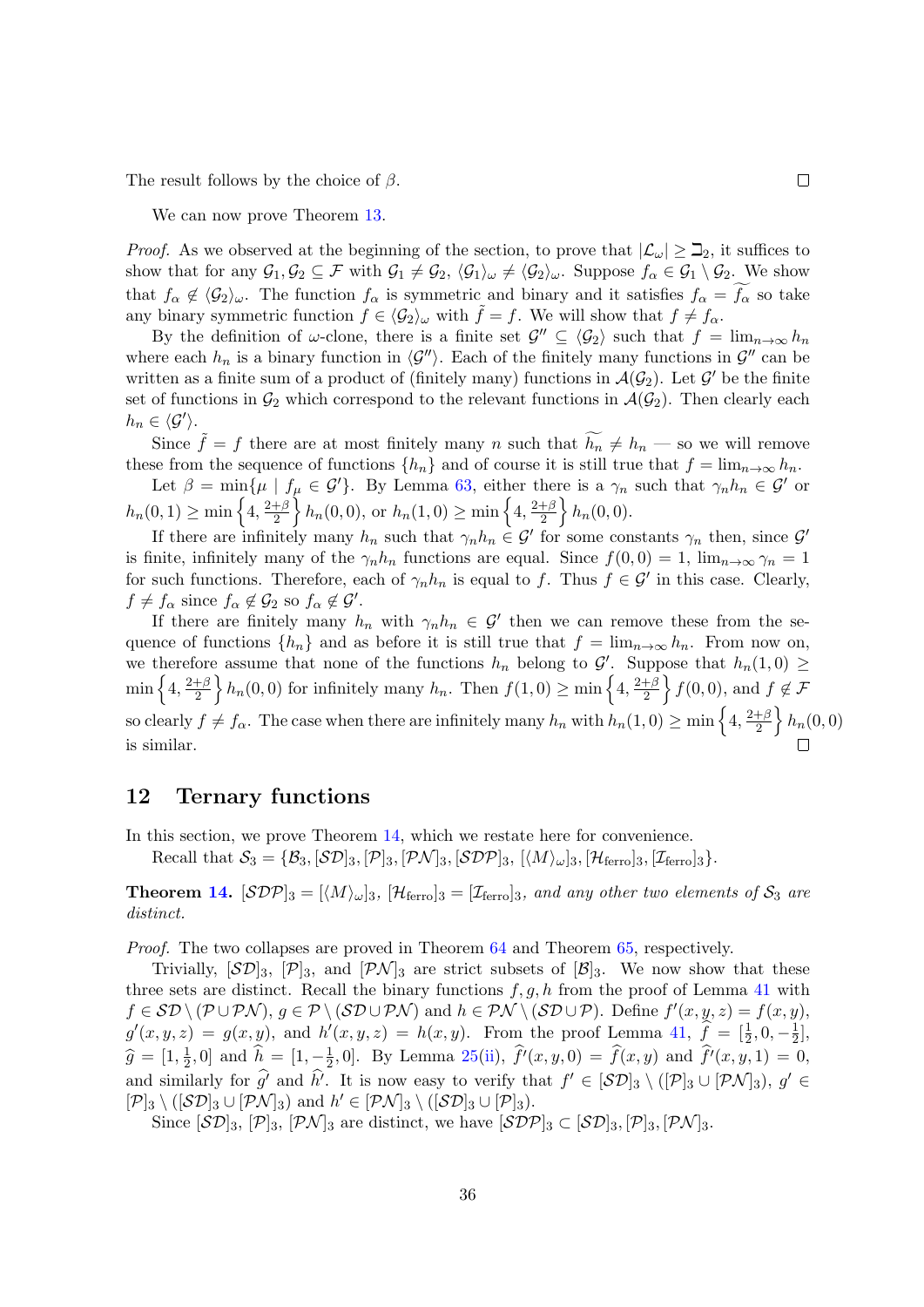

<span id="page-36-1"></span>Figure 5: The match-circuit used in the proof of Theorem [64.](#page-35-0) Every edge has weight 1 unless otherwise indicated.

Finally, we show that  $[\mathcal{H}_{\text{ferro}}]_3 \subset [\mathcal{SDP}]_3$ . The non-strict inclusion  $[\mathcal{H}_{\text{ferro}}]_3 \subseteq [\mathcal{SDP}]_3$ comes from the fact that  $\mathcal{H}_{\text{ferro}} \subseteq \mathcal{SD}$  (from Theorem [10\)](#page-8-1). To get the strict inclusion, we will exhibit a ternary function that is in  $[\mathcal{SDP}]_3$ , but is not in  $[\mathcal{LSM}]_3$  (so is not in  $[\mathcal{H}_{\text{ferro}}]_3$  since  $\mathcal{H}_{\text{ferro}} \subseteq \mathcal{LSM}$ , as discussed in the proof of Theorem [44,](#page-19-2) and hence  $[\mathcal{H}_{\text{ferro}}]_3 \subseteq [\mathcal{LSM}]_3$ .

Consider the 3-ary self-dual function f defined by  $f(0,0,0) = 6$ ,  $f(0,0,1) = 4$ , and  $f(0, 1, 0) = f(1, 0, 0) = 5$ . It can be verified that  $f \in \mathcal{P}$  and thus  $f \in [\mathcal{SDP}]_3$ . We use Lemma [43](#page-19-0) to show that  $f \notin \mathcal{LSM}$ : for 2-pinning  $g(x, y) = f(x, y, 1)$  we have  $g(0, 0) g(1, 1) =$  $4 \cdot 6 = 24 < 25 = 5 \cdot 5 = q(0, 1) q(1, 0).$  $\Box$ 

Theorem 64.  $[\mathcal{SDP}]_3 = [\langle \mathcal{M} \rangle_\omega]_3$ .

*Proof.* By Theorem [10,](#page-8-1)  $\langle \mathcal{M} \rangle_{\omega} \subseteq \mathcal{SDP}$  and thus  $[\langle \mathcal{M} \rangle_{\omega}]_3 \subseteq [\mathcal{SDP}]_3$ . It remains to show the other inclusion,  $[\mathcal{SDP}]_3 \subseteq [\langle \mathcal{M} \rangle_\omega]_3$ . Consider a 3-ary function  $f(x, y, z) \in \mathcal{SDP}$ . If f is the constant zero function then  $f \in [\langle \mathcal{M} \rangle_{\omega}]_3$  since f is also the constant zero function, and it can be implemented by a match-circuit with three terminals and a disjoint triangle.

If f is not the constant zero function, then  $f(0, 0, 0) > 0$ . There are values  $a > 0$ and  $b, c, d \geq 0$  such that  $\hat{f}(0, 0, 0) = a$ ,  $\hat{f}(0, 1, 1) = b$ ,  $\hat{f}(1, 0, 1) = c$ ,  $\hat{f}(1, 1, 0) = d$  and (by Lemma [38\)](#page-18-0)  $\hat{f}(\mathbf{x}) = 0$  when  $|\mathbf{x}|$  is odd. It is easily verified that, for  $b, c, d > 0$ ,  $\hat{f}$  is implemented by the match-circuit shown in Figure [5.](#page-36-1) Definition [5](#page-6-1) does not allow zero-weight edges but we can implement  $\hat{f}$  in cases where some of b, c and d are zero by deleting the corresponding edge or edges from the match-circuit in Figure 5. Hence,  $f \in [\mathcal{M}]_3$ , so it is in  $[\langle \mathcal{M} \rangle_{\omega}]_3$ . edge or edges from the match-circuit in Figure [5.](#page-36-1) Hence,  $f \in [\mathcal{M}]_3$ , so it is in  $[\langle \mathcal{M} \rangle_{\omega}]_3$ .

<span id="page-36-0"></span>**Theorem 65.**  $[\mathcal{H}_{\text{ferro}}]_3 = [\mathcal{I}_{\text{ferro}}]_3$ .

*Proof.* By Theorem [10,](#page-8-1)  $\mathcal{I}_{\text{ferro}} \subseteq \mathcal{H}_{\text{ferro}}$  and thus  $[\mathcal{I}_{\text{ferro}}]_3 \subseteq [\mathcal{H}_{\text{ferro}}]_3$ . It remains to show the other inclusion,  $[\mathcal{H}_{\text{ferro}}]_3 \subseteq [\mathcal{I}_{\text{ferro}}]_3$ . In fact, we prove something stronger, namely that  $[\mathcal{SDP} \cap \mathcal{LSM}]_3 \subseteq [\mathcal{I}_{\text{ferro}}]_3$ . By the proof of Theorem [44,](#page-19-2)  $\mathcal{H}_{\text{ferro}} \subseteq \mathcal{SDP} \cap \mathcal{LSM}$  so the required inclusion follows.

An arbitrary 3-ary function  $f \in SDP$  is given by  $f(0, 0, 0) = f(1, 1, 1) = \lambda$ ,  $f(0, 0, 1) =$  $f(1, 1, 0) = a, f(0, 1, 0) = f(1, 0, 1) = b, \text{ and } f(1, 0, 0) = f(0, 1, 1) = c.$ 

For f to be in  $\mathcal{LSM}$ , by Lemma [43](#page-19-0) (and in particular the fact that the necessary condition of Lemma [43](#page-19-0) holds even for non-permissive functions, as discussed in Section [7\)](#page-17-3), the following functions must also be in  $\mathcal{LSM}$ :  $f_1, \ldots, f_6 \in \mathcal{LSM}$  where  $f_1(x, y) = f(0, x, y)$ ,  $f_2(x, y) = f(x, y)$  $f(x, 0, y), f_3(x, y) = f(x, y, 0), f_4(x, y) = f(1, x, y), f_5(x, y) = f(x, 1, y)$  and  $f_6(x, y) =$  $f(x, y, 1)$ . This gives

<span id="page-36-2"></span>
$$
\lambda c \ge ab, \quad \lambda b \ge ac \quad \text{and} \quad \lambda a \ge bc. \tag{7}
$$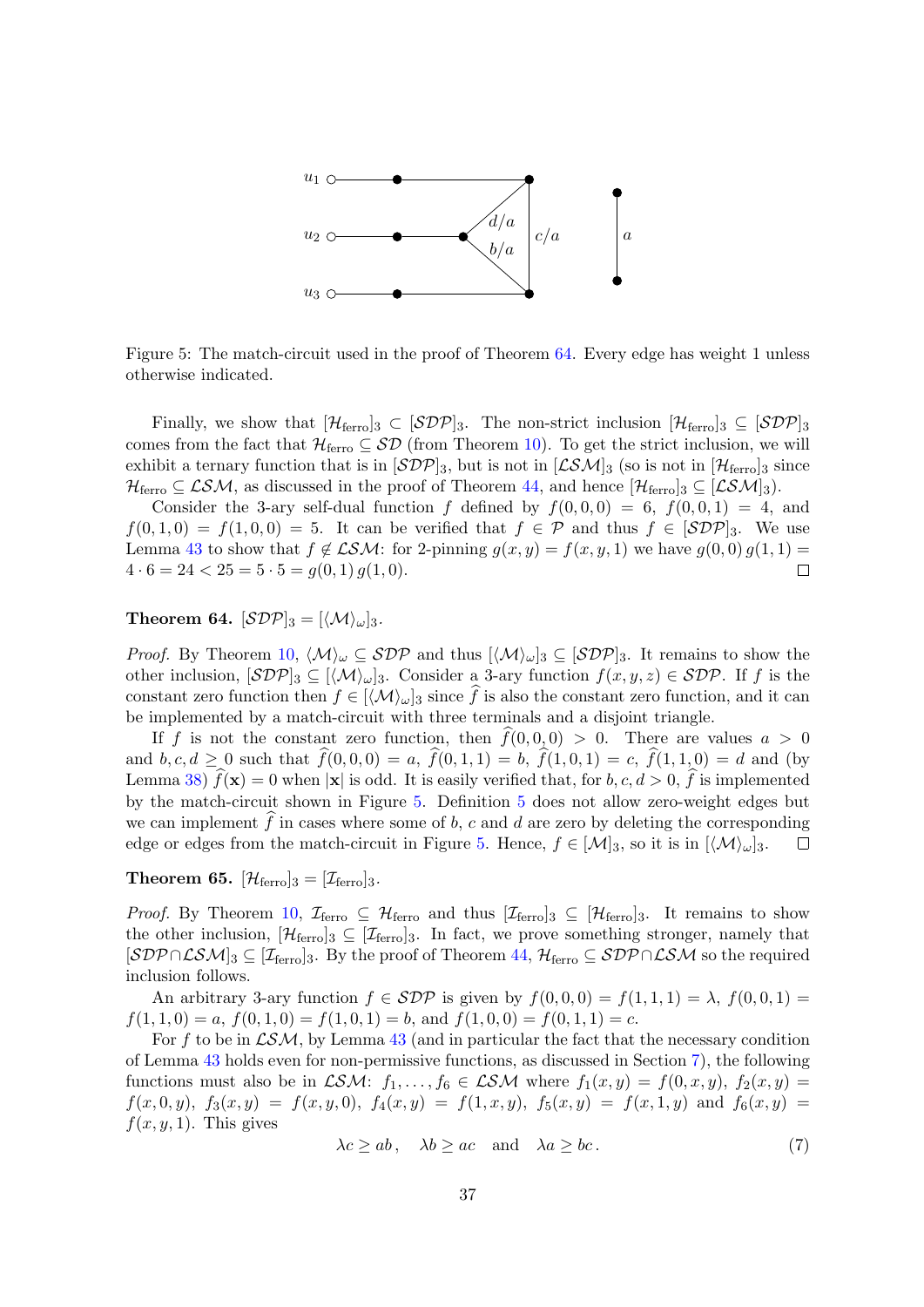Assume that f is permissive. Without loss of generality (by scaling since  $\mathcal{B}_0 \subseteq \mathcal{I}_{\text{ferro}}$ ), let  $\lambda = 1$ . Let  $g(x, y, z) = I_2^{\lambda_1}(x, y) I_2^{\lambda_2}(x, z) I_2^{\lambda_3}(y, z)$ , where  $\lambda_1 = \sqrt{bc/a}, \lambda_2 = \sqrt{ac/b}$  and  $\lambda_3 = \sqrt{ab/c}$ . By [\(7\)](#page-36-2),  $\lambda_1, \lambda_2, \lambda_3 \leq 1$ , and hence  $g \in [\mathcal{I}_{\text{ferro}}]_3$ . We now verify that  $f = g$ . By the definition of g,  $g(0,0,0) = g(1,1,1) = 1$ ,  $g(0,0,1) = g(1,1,0) = 1 \cdot \lambda_2 \cdot \lambda_3 = a$ ,  $g(0, 1, 0) = g(1, 0, 1) = \lambda_1 \cdot 1 \cdot \lambda_3 = b$ , and  $g(1, 0, 0) = g(0, 1, 1) = \lambda_1 \cdot \lambda_2 \cdot 1 = c$ .

It remains to deal with non-permissive f. If  $\lambda = 0$  then [\(7\)](#page-36-2) implies that at most one of a,  $b$ , and  $c$  is non-zero. If all three are zero then  $f$  is the constant zero function and thus trivially in  $[\mathcal{I}_{\text{ferro}}]_3$  since  $\mathcal{B}_0 \subseteq \mathcal{I}_{\text{ferro}}$ . Otherwise, let  $a > 0$  and  $b = c = 0$ ; the other two cases are symmetric. Since  $\widehat{f}(1, 1, 0) = -a/4 < 0$ ,  $f \notin SDP$ , a contradiction. If  $\lambda > 0$  then, by scaling, let  $\lambda = 1$ . The inequalities [\(7\)](#page-36-2) imply that at most one of a, b, and c is non-zero. If all three are zero then  $f(x, y, z) = \mathbb{E}\mathbb{Q}(x, y) \mathbb{E}\mathbb{Q}(y, z)$ . Otherwise, let  $a > 0$  and  $b = c = 0$ ; the other two cases are symmetric. In this case  $f(0, 0, 0) = f(1, 1, 1) = 1$ ,  $f(0, 0, 1) = f(1, 1, 0) = a$  and  $f(x, y, z) = 0$  otherwise. Thus  $f(x, y, z) = EQ(x, y) I_2^a(y, z)$ . Now, because  $f \in \mathcal{LSM}$ , we must have  $f(0,0,0) f(1,1,1) = 1 \ge f(0,0,1) f(1,1,0) = a^2$ , so  $a \le 1$  and  $f \in [\mathcal{I}_{\text{ferro}}]_3$ .  $\Box$ 

## Acknowledgments

We thank the anonymous referee for their helpful comments.

## References

- <span id="page-37-1"></span>[1] David H. Ackley, Geoffrey E. Hinton, and Terrence J. Sejnowski. A learning algorithm for Boltzmann machines. Cognitive Science, 9(1):147–169, 1985.
- <span id="page-37-0"></span>[2] Andrei A. Bulatov, Martin E. Dyer, Leslie Ann Goldberg, Mark Jerrum, and Colin McQuillan. The expressibility of functions on the Boolean domain, with applications to counting CSPs. J. ACM, 60(5):32, 2013.
- <span id="page-37-7"></span>[3] Jin-Yi Cai and Aaron Gorenstein. Matchgates revisited. Theory of Computing, 10(7):167– 197, 2014.
- <span id="page-37-5"></span>[4] Jin-Yi Cai, Pinyan Lu, and Mingji Xia. Holographic algorithms with matchgates capture precisely tractable planar #CSP. In 2010 IEEE 51st Annual Symposium on Foundations of Computer Science FOCS 2010, pages 427–436. IEEE Computer Soc., Los Alamitos, CA, 2010.
- <span id="page-37-3"></span>[5] Xi Chen, Martin Dyer, Leslie Ann Goldberg, Mark Jerrum, Pinyan Lu, Colin McQuillan, and David Richerby. The complexity of approximating conservative counting CSPs. J. Comput. System Sci., 81(1):311–329, 2015.
- <span id="page-37-4"></span>[6] Barry A. Cipra. An introduction to the Ising model. Amer. Math. Monthly, 94(10):937– 959, 1987.
- <span id="page-37-2"></span>[7] Gemma De las Cuevas and Toby S. Cubitt. Simple universal models capture all classical spin physics. Science, 351(6278):1180–1183, 2016.
- <span id="page-37-6"></span>[8] Ronald de Wolf. A brief introduction to Fourier analysis on the Boolean cube. Theory of Computing, Graduate Surveys, 1:1–20, 2008.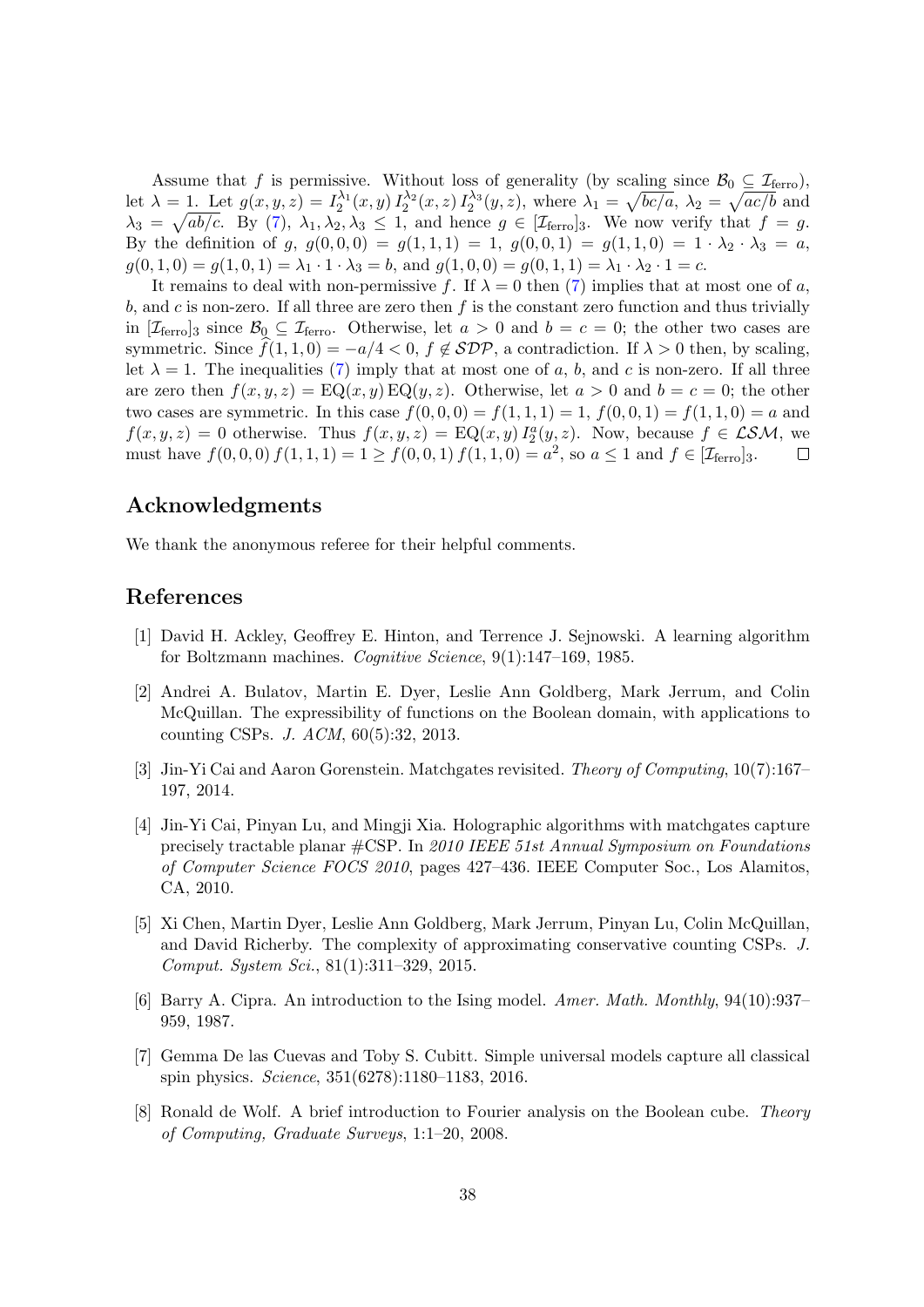- <span id="page-38-1"></span>[9] David Geiger. Closed systems of functions and predicates. Pacific J. Math., 27:95–100, 1968.
- <span id="page-38-8"></span>[10] Leslie Ann Goldberg and Mark Jerrum. The complexity of ferromagnetic Ising with local fields. Combinatorics, Probability & Computing,  $16(1):43-61$ , 2007.
- <span id="page-38-7"></span>[11] Leslie Ann Goldberg and Mark Jerrum. Approximating the partition function of the ferromagnetic Potts model. J. ACM, 59(5):25, 2012.
- <span id="page-38-9"></span>[12] Leslie Ann Goldberg and Mark Jerrum. Inapproximability of the Tutte polynomial of a planar graph. Computational Complexity, 21(4):605–642, 2012.
- <span id="page-38-4"></span>[13] Leslie Ann Goldberg and Mark Jerrum. A complexity classification of spin systems with an external field. Proc. Natl. Acad. Sci. USA, 112(43):13161–13166, 2015.
- <span id="page-38-6"></span>[14] Geoffrey Grimmett. Potts models and random-cluster processes with many-body interactions. J. Statist. Phys., 75(1-2):67–121, 1994.
- <span id="page-38-2"></span>[15] Mark Jerrum and Alistair Sinclair. Polynomial-time approximation algorithms for the Ising model. SIAM Journal on Computing, 22(5):1087–1116, 1993.
- <span id="page-38-3"></span>[16] Nicolas Le Roux and Yoshua Bengio. Representational power of restricted Boltzmann machines and deep belief networks. Neural Comput., 20(6):1631–1649, 2008.
- <span id="page-38-11"></span>[17] Ryan O'Donnell. Analysis of Boolean Functions. Cambridge University Press, 2014.
- <span id="page-38-0"></span>[18] Emil L. Post. The Two-Valued Iterative Systems of Mathematical Logic. Annals of Mathematics Studies, no. 5. Princeton University Press, Princeton, N. J., 1941.
- <span id="page-38-17"></span>[19] Donald M. Topkis. Minimizing a submodular function on a lattice. Operations Research, 26(2):305–321, 1978.
- <span id="page-38-5"></span>[20] Leslie G. Valiant. Holographic Algorithms. SIAM Journal on Computing, 37(5):1565– 1594, 2008.
- <span id="page-38-18"></span>[21] B. L. van der Waerden. Die lange Reichweite der regelmäßigen Atomanordnung in Mischkristallen. Zeitschrift fur Physik, 118:473–488, July 1941.

## <span id="page-38-10"></span>A Fourier transforms

In this appendix, we prove Lemmas [25–](#page-13-1)[27.](#page-14-3)

**Lemma [25.](#page-13-1)** Let f and g be functions in  $\mathcal{B}_k$ .

- <span id="page-38-12"></span>(i) For any permutation  $\pi$  of  $[k]$ ,  $\widehat{f^{\pi}}(\mathbf{x}) = \widehat{f}(\pi(\mathbf{x}))$ .
- <span id="page-38-13"></span>(ii) If  $h(\mathbf{x}z) = f(\mathbf{x})$ , then  $\widehat{h}(\mathbf{x}0) = \widehat{f}(\mathbf{x})$  and  $\widehat{h}(\mathbf{x}1) = 0$ .
- <span id="page-38-14"></span>(iii) If  $h(\mathbf{x}) = f(\mathbf{x}0) + f(\mathbf{x}1)$ , then  $\widehat{h}(\mathbf{x}) = 2\widehat{f}(\mathbf{x}0)$ .
- <span id="page-38-16"></span>(iv) If  $h(\mathbf{x}) = f(\overline{\mathbf{x}})$ , then  $\widehat{h}(\mathbf{x}) = (-1)^{|\mathbf{x}|} \widehat{f}(\mathbf{x})$ .
- <span id="page-38-15"></span>(v) If  $||q - f||_{\infty} < \varepsilon$ , then  $||\hat{q} - \hat{f}||_{\infty} < \varepsilon$ .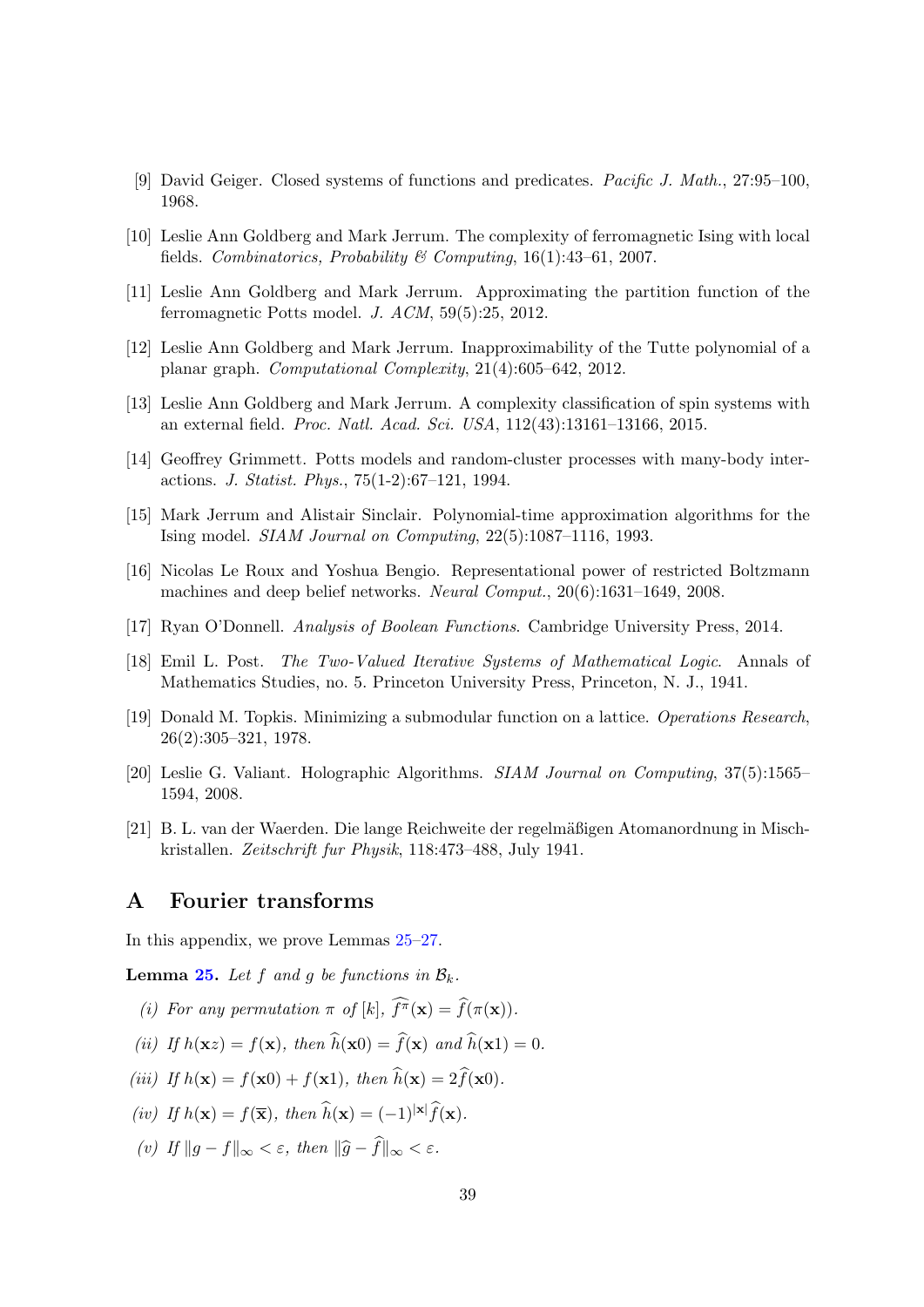(*vi*) If  $k = 0$  then  $\hat{f} = f$ .

Proof. (i) In the following, the third equality is because permuting a Boolean vector doesn't change its Hamming weight and the fourth equality is reordering the terms of the sum.

$$
\widehat{f}^{\pi}(\mathbf{x}) = \frac{1}{2^k} \sum_{\mathbf{w} \in \{0,1\}^k} (-1)^{|\mathbf{x} \wedge \mathbf{w}|} f^{\pi}(\mathbf{w})
$$
\n
$$
= \frac{1}{2^k} \sum_{\mathbf{w} \in \{0,1\}^k} (-1)^{|\mathbf{x} \wedge \mathbf{w}|} f(\pi(\mathbf{w}))
$$
\n
$$
= \frac{1}{2^k} \sum_{\mathbf{w} \in \{0,1\}^k} (-1)^{|\pi(\mathbf{x}) \wedge \pi(\mathbf{w})|} f(\pi(\mathbf{w}))
$$
\n
$$
= \frac{1}{2^k} \sum_{\mathbf{w} \in \{0,1\}^k} (-1)^{|\pi(\mathbf{x}) \wedge \mathbf{w}|} f(\mathbf{w})
$$
\n
$$
= \widehat{f}(\pi(\mathbf{x})).
$$

(ii) For any  $z \in \{0, 1\}$ ,

$$
\hat{h}(\mathbf{x}z) = \frac{1}{2^{k+1}} \sum_{\mathbf{w} \in \{0,1\}^k} (-1)^{|\mathbf{x}z \wedge \mathbf{w}0|} f(\mathbf{w}) + \frac{1}{2^{k+1}} \sum_{\mathbf{w} \in \{0,1\}^k} (-1)^{|\mathbf{x}z \wedge \mathbf{w}1|} f(\mathbf{w})
$$
\n
$$
= \frac{1}{2^{k+1}} \sum_{\mathbf{w} \in \{0,1\}^k} (-1)^{|\mathbf{x} \wedge \mathbf{w}|} f(\mathbf{w}) \left( (-1)^{|z \wedge 0|} + (-1)^{|z \wedge 1|} \right)
$$
\n
$$
= \frac{1}{2} \hat{f}(\mathbf{x}) \left( 1 + (-1)^{|z|} \right)
$$
\n
$$
= \begin{cases} \hat{f}(\mathbf{x}) & \text{if } z = 0 \\ 0 & \text{if } z = 1. \end{cases}
$$

(iii) For any x,

$$
\hat{h}(\mathbf{x}) = \frac{1}{2^{k-1}} \sum_{\mathbf{w} \in \{0,1\}^{k-1}} (-1)^{|\mathbf{x} \wedge \mathbf{w}|} (f(\mathbf{w}0) + f(\mathbf{w}1))
$$
\n
$$
= \frac{1}{2^{k-1}} \sum_{\mathbf{w} \in \{0,1\}^{k-1}} (-1)^{|\mathbf{x}0 \wedge \mathbf{w}0|} f(\mathbf{w}0) + \frac{1}{2^{k-1}} \sum_{\mathbf{w} \in \{0,1\}^{k-1}} (-1)^{|\mathbf{x}0 \wedge \mathbf{w}1|} f(\mathbf{w}1)
$$
\n
$$
= \frac{1}{2^{k-1}} \sum_{\mathbf{w} \in \{0,1\}^k} (-1)^{|\mathbf{x}0 \wedge \mathbf{w}|} f(\mathbf{w})
$$
\n
$$
= 2\hat{f}(\mathbf{x}0).
$$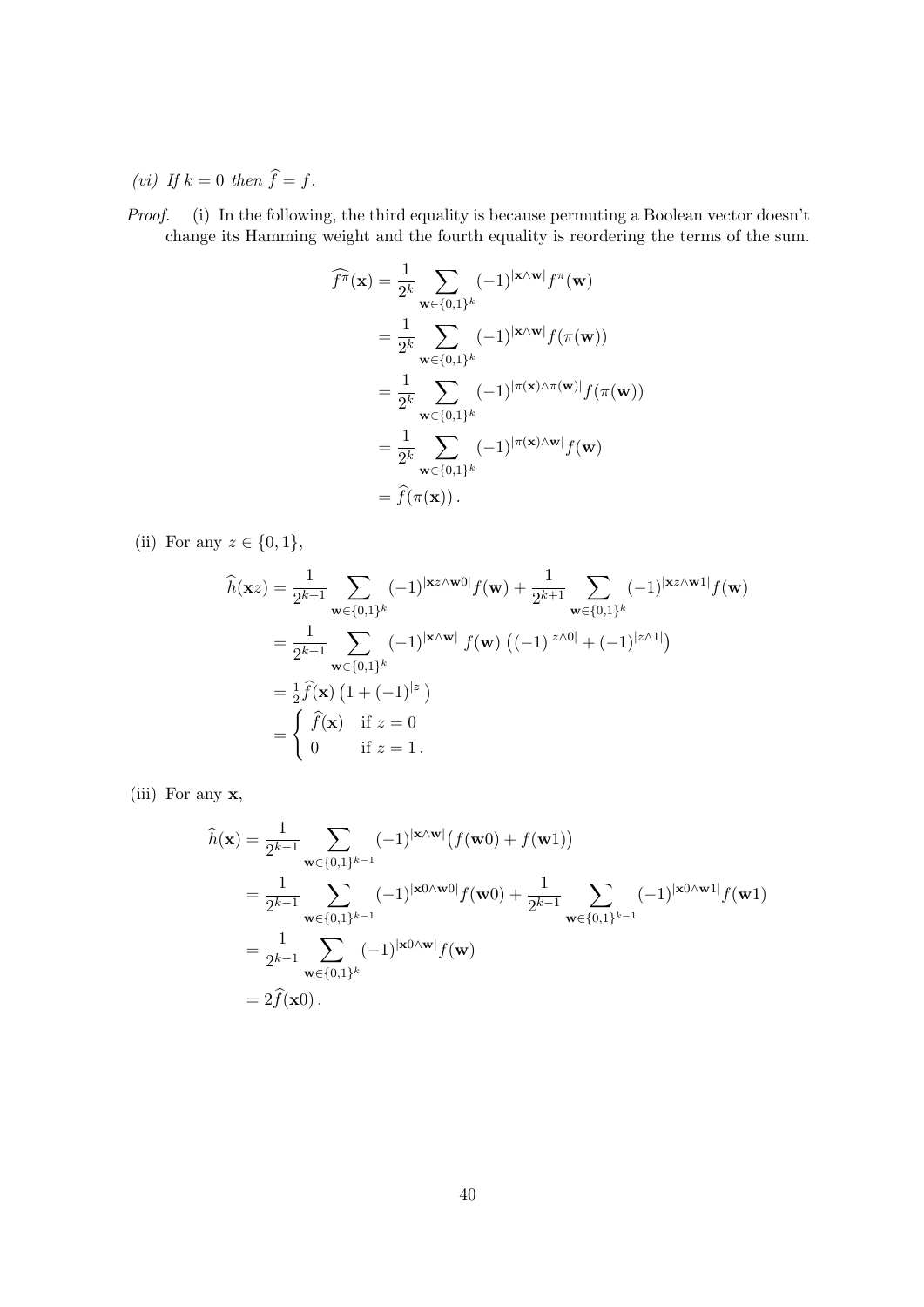(iv) Noting that  $(-1)^{a-b} = (-1)^{a+b}$ , we have

$$
\hat{h}(\mathbf{x}) = \frac{1}{2^k} \sum_{\mathbf{w} \in \{0,1\}^k} (-1)^{|\mathbf{x} \wedge \mathbf{w}|} f(\overline{\mathbf{w}})
$$
\n
$$
= \frac{1}{2^k} \sum_{\mathbf{w} \in \{0,1\}^k} (-1)^{|\mathbf{x} \wedge \overline{\mathbf{w}}|} f(\mathbf{w})
$$
\n
$$
= \frac{1}{2^k} \sum_{\mathbf{w} \in \{0,1\}^k} (-1)^{|\mathbf{x}| - |\mathbf{x} \wedge \mathbf{w}|} f(\mathbf{w})
$$
\n
$$
= \frac{1}{2^k} (-1)^{|\mathbf{x}|} \sum_{\mathbf{w} \in \{0,1\}^k} (-1)^{|\mathbf{x} \wedge \mathbf{w}|} f(\mathbf{w})
$$
\n
$$
= (-1)^{|\mathbf{x}|} \hat{f}(\mathbf{x}).
$$

(v)

$$
\|\widehat{g} - \widehat{f}\|_{\infty} = \left\|\frac{1}{2^k} \sum_{\mathbf{w}\in\{0,1\}^k} (-1)^{|\mathbf{x}\wedge\mathbf{w}|} \big(g(\mathbf{w}) - f(\mathbf{w})\big)\right\|_{\infty} < \frac{1}{2^k} 2^k \varepsilon = \varepsilon.
$$

(vi) Suppose  $k = 0$  so  $f() = c$ . Consider the unary function h defined by  $h(0) = h(1) = c/2$ . Then  $f() = h(0) + h(1)$  so by item [iii,](#page-38-14)  $\hat{f}() = 2\hat{h}(0) = c$ .

**Lemma [26.](#page-14-0)** For any k and  $\lambda$ ,

$$
\widehat{I}_k^{\lambda}(\mathbf{x}) = \begin{cases}\n\lambda + (1 - \lambda)/2^{k-1} & \text{if } \mathbf{x} = \mathbf{0} \\
(1 - \lambda)/2^{k-1} & \text{if } |\mathbf{x}| \text{ is even and positive} \\
0 & \text{if } |\mathbf{x}| \text{ is odd.}\n\end{cases}
$$

Proof. We have

$$
2^{k} \widehat{I}_{k}^{\lambda}(\mathbf{x}) = \sum_{\mathbf{w} \in \{0,1\}^{k}} (-1)^{|\mathbf{x} \wedge \mathbf{w}|} I_{k}^{\lambda}(\mathbf{w})
$$
  
=  $(1 - \lambda) (1 + (-1)^{|\mathbf{x}|}) + \lambda \sum_{\mathbf{w} \in \{0,1\}^{k}} (-1)^{|\mathbf{x} \wedge \mathbf{w}|}$   
=  $(1 - \lambda) (1 + (-1)^{|\mathbf{x}|}) + \lambda 2^{k - |\mathbf{x}|} \sum_{\mathbf{u} \in \{0,1\}^{|\mathbf{x}|}} (-1)^{|\mathbf{u}|},$ 

where we adopt the convention that  $\{0,1\}^0$  contains exactly one tuple, which has Hamming weight 0. This means the sum evaluates to 1 if  $x = 0$  and to zero, otherwise.  $\Box$ 

**Lemma [27.](#page-14-3)** For any k and  $\lambda$ ,  $\widehat{\text{Par}}_k^{\lambda}(\mathbf{0}) = \frac{1}{2}(1 + \lambda)$ ,  $\widehat{\text{Par}}_k^{\lambda}(\mathbf{1}) = \frac{1}{2}(1 - \lambda)$  and  $\widehat{\text{Par}}_k^{\lambda}(\mathbf{x}) = 0$  for any  $\mathbf{x} \notin \{0,1\}.$ 

*Proof.* The first two equalities are straightforward from the definition. Let  $x \in \{0, 1\}^n \setminus \{0, 1\}$ .

$$
\widehat{\text{Par}}_k^{\lambda}(\mathbf{x}) = \frac{1}{2^n} \sum_{\mathbf{w} \in \{0,1\}^n} (-1)^{|\mathbf{w} \wedge \mathbf{x}|} \text{Par}_k^{\lambda}(\mathbf{x})
$$

$$
= \frac{1}{2^n} \sum_{|\mathbf{w}| \text{ even}} (-1)^{|\mathbf{w} \wedge \mathbf{x}|} + \frac{\lambda}{2^n} \sum_{|\mathbf{w}| \text{ odd}} (-1)^{|\mathbf{w} \wedge \mathbf{x}|}.
$$